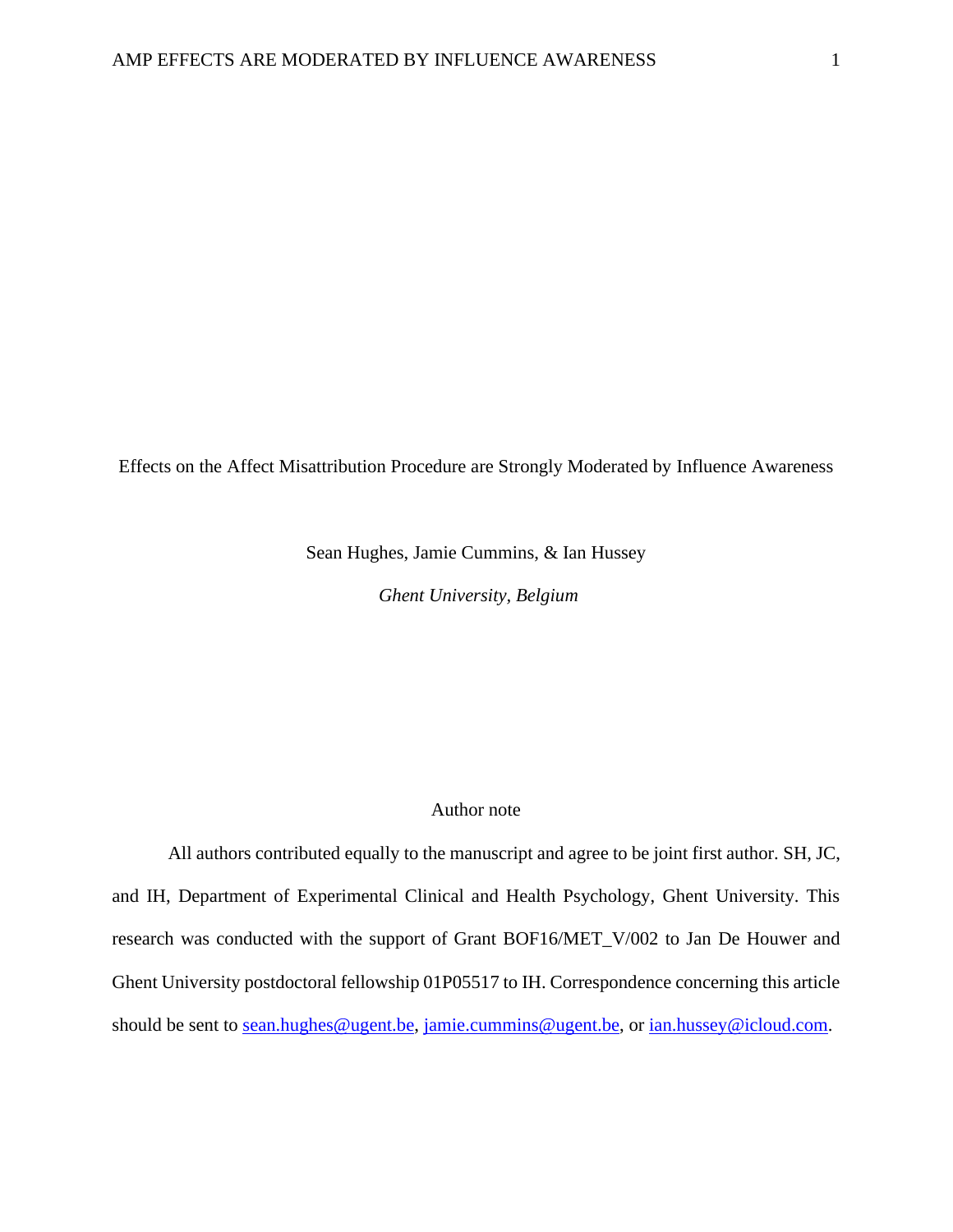#### Abstract

The Affect Misattribution Procedure (AMP) is used in many areas of psychological science based on the assumption that it not only taps into attitudes and biases but does so without a person's awareness. Across eight preregistered studies (*N* = 1603) plus meta-analyses we reexamined the 'implicitness' of AMP effects, and in particular, the idea that people are unaware of the prime's influence on their evaluations. Results indicated that AMP effects and their predictive validity are primarily moderated by a subset of influence aware trials (within individuals), and high rates of influence awareness (between individuals). Interestingly, an individual's influence awareness rate on one AMP predicted how they performed on an earlier AMP, even when the two assessed different attitude domains*.* Taken together, our results suggest that AMP effects are not implicit in the way that has been claimed, a finding that has implications for the procedure, past findings, and theory. All materials and data are available at [osf.io/gv7cm](https://osf.io/gv7cm/)

*Keywords*: Affect Misattribution Procedure; automaticity; implicit social cognition; implicit measures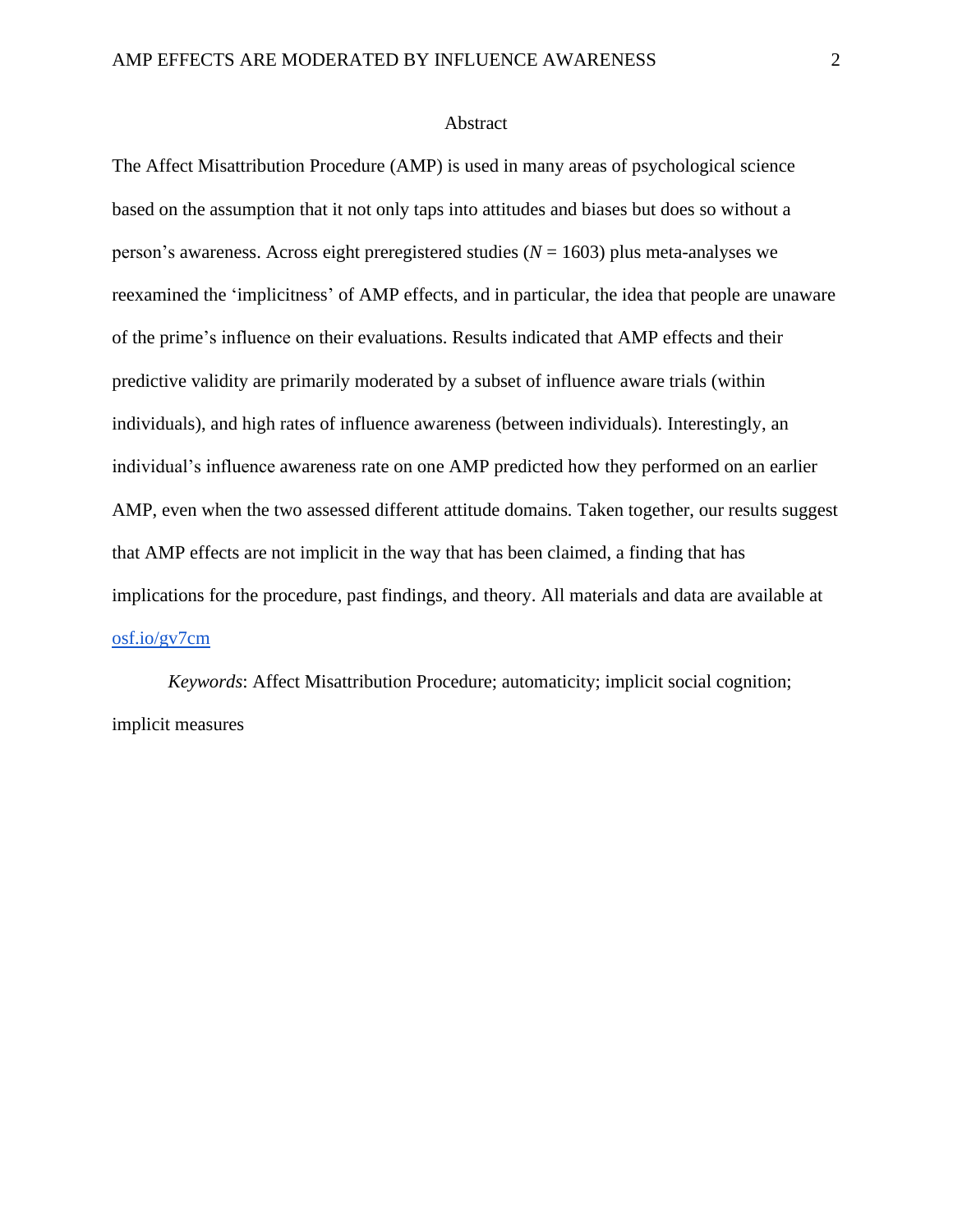### **Effects on the Affect Misattribution Procedure are Strongly Moderated by Influence Awareness**

Over the past twenty years research on implicit cognition has grown from a relatively niche field into, what is today, one of the most prolific and widely examined topics in psychological science. The idea that our automatic thoughts, feelings, and actions shape downstream behavior drives research, theory, and application throughout the discipline, especially in social and personality psychology, neuroscience, health, cognitive, and clinical psychology (for a book length treatment see Gawronski & Payne, 2010).

The success of the topic has been due in large part to the development and widespread use of tasks known as *indirect measurement procedures*. In contrast to *direct measurement procedures*, which simply ask people to report on their thoughts, feelings, and actions, indirect procedures seek to probe the mind by interpreting performance (e.g., speed and/or accuracy) on experimental paradigms. Notable examples include the Implicit Association Test (IAT: Greenwald, McGhee, & Schwartz, 1998), evaluative priming tasks (Hermans, De Houwer, & Eelen, 1994), and approach-avoidance tasks (Rinck & Becker, 2007; for a review see Gawronski & De Houwer, 2014). The outcomes of these procedures are commonly referred to as *implicit measures* (e.g., the IAT *effect*, priming *effects*; for more see De Houwer, 2006).

Indirect procedures are often deployed under the assumption that they limit a person's ability to control how they respond, or their need for introspective access and/or conscious awareness of the content under investigation (i.e., that they operate under the conditions of automaticity). As a result, these tasks are typically used when researchers want to gain insight into content that people may be unwilling or unable to report (see Greenwald et al., 1998; Hahn & Gawronski, 2019). Although debate continues about what implicit measures actually reflect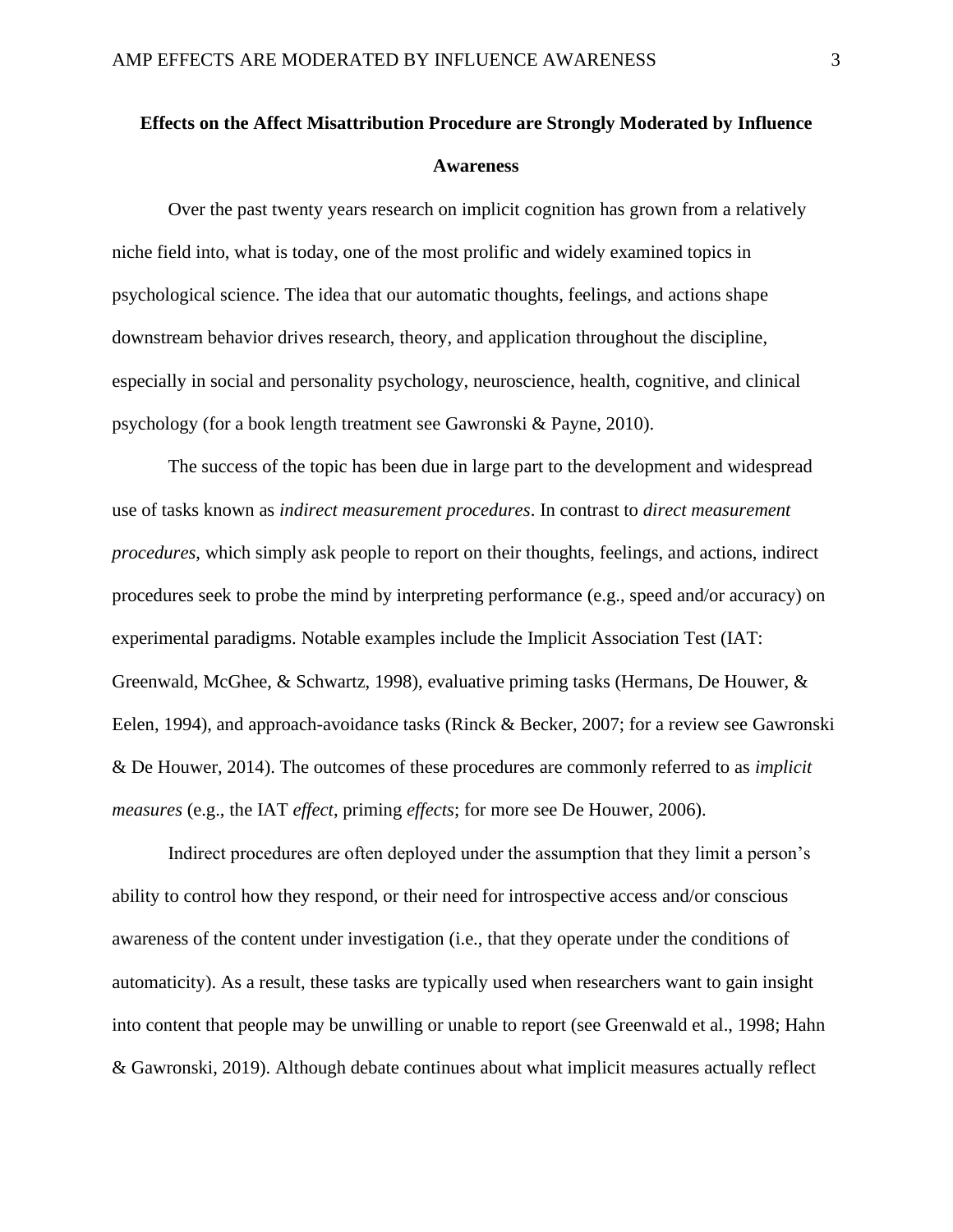(Brownstein, Madva, & Gawronski, 2019; Corneille & Hutter, 2020; Schimmack, 2021), a vast and ever-increasing number of studies continue to rely on indirect procedures and their effects to provide insights that other (self-report) procedures cannot.

#### **The Affect Misattribution Procedure**

The Affect Misattribution Procedure (AMP) has emerged as one of the more popular indirect procedures (see Payne & Lundberg, 2014). At its core, the AMP consists of trials made up of three elements: (a) a prime stimulus (e.g., an image of a social in-group member) which is first flashed on screen for a brief period of time, followed quickly by (b) a target stimulus (usually a neutral Chinese pictograph), which is subsequently masked by (c) a white noise image. The AMP requires participants to subjectively evaluate how visually pleasing the target stimulus is, while ignoring the prime that preceded it. Despite being explicitly told to disregard the prime when evaluating the target, people nonetheless evaluate the latter in ways that are consistent with the valence of the former. For instance, when a neutral Chinese pictograph is preceded by a social in-group member, people are more likely to evaluate it as pleasant, compared to when it is preceded by a social out-group member (Payne, Cheng, Govorun, & Stewart, 2005).

Since its creation, the AMP has attracted considerable attention. It is commonly used in social psychology to assess attitudes in domains such as race (Payne et al., 2005; Ditonto, Lau, & Sears, 2013; although see Teige-Mocigemba, Becker, Sherman, Reichardt, & Klauer, 2017), gender (Ye & Gawronski, 2018), sexuality (Imhoff, Schmidt, Bernhardt, Dierksmeier, & Banse, 2011), and politics (Payne et al., 2005; Kalmoe & Piston, 2013). It has been used to investigate the origins of attitudes and stereotypes (Dunham & Emory, 2014; Mann et al., 2019; Van Dessel, Mertens, Smith, & De Houwer, 2017), and to assess the effectiveness of attitude change interventions (Mann & Ferguson, 2017). In clinical psychology, it is used to assess, and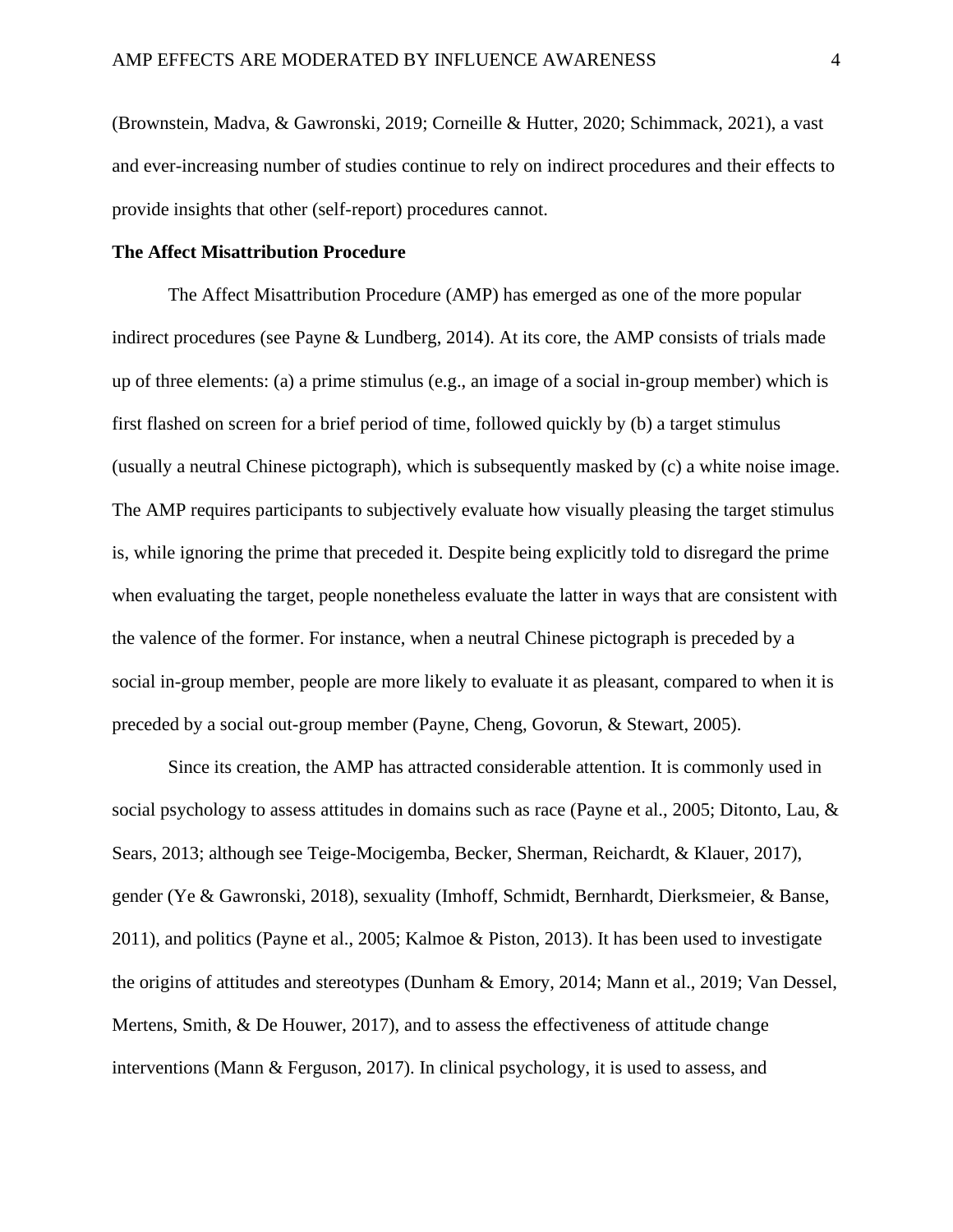sometimes provide prospective prediction of, maladaptive behaviors such as eating disorders, non-suicidal self-injury, alcoholism, anxiety, depressive symptoms, and physical abuse (Fox et al., 2018; Görgen, Joormann, Hiller, & Witthöft, 2015; Jasper & Witthöft, 2013; McCarthy, Skowronski, Crouch, & Milner, 2017; Smith, Forrest, Velkoff, Ribeiro, & Franklin, 2018; Zerhouni, Bègue, Comiran, & Wiers, 2018). Some clinical researchers also use the task as an outcome measure to benchmark the effectiveness of psychological interventions (Chapman et al., 2018; Schreiber, Witthöft, Neng, & Weck, 2016).

#### **Two Competing Accounts of the AMP Effect**

Two distinct perspectives have emerged to explain the aforementioned effects: an *implicit*  account and an *explicit* account.<sup>1</sup> Both start from the position that AMP effects represent a valid measure of attitudes and bias. However, they differ in how "implicit" or "automatic" those effects are said to be. On the one hand, the implicit account argues that AMP effects reflect evaluations captured under certain conditions of automaticity (i.e., specifically, in the absence of intention and awareness; Payne et al., 2005; Payne et al., 2013). On the other hand, the explicit account rejects this idea and argues that participants are aware of the prime's influence on their evaluations, and exert intentional control over their behavior in order to respond in-line with those primes (e.g., Bar-Anan & Nosek, 2012; Mann et al., 2019). In what follows we briefly consider research which has examined the issues of awareness and intention of AMP effects.

<sup>&</sup>lt;sup>1</sup> The term 'implicit' does not represent an all-or-nothing concept, but rather is an umbrella term which refers to a set of automaticity conditions under which mental processes are said to operate (see Moors & De Houwer, 2006). The effects obtained from an indirect procedure are assumed to occur under one or more of these automaticity conditions. Thus to describe a measure or effect as implicit requires that one is clear about the exact automaticity conditions relevant to that effect. For those looking for an extensive debate about the meaning and usefulness of the term implicit we recommend Corneille and Hütter (2020).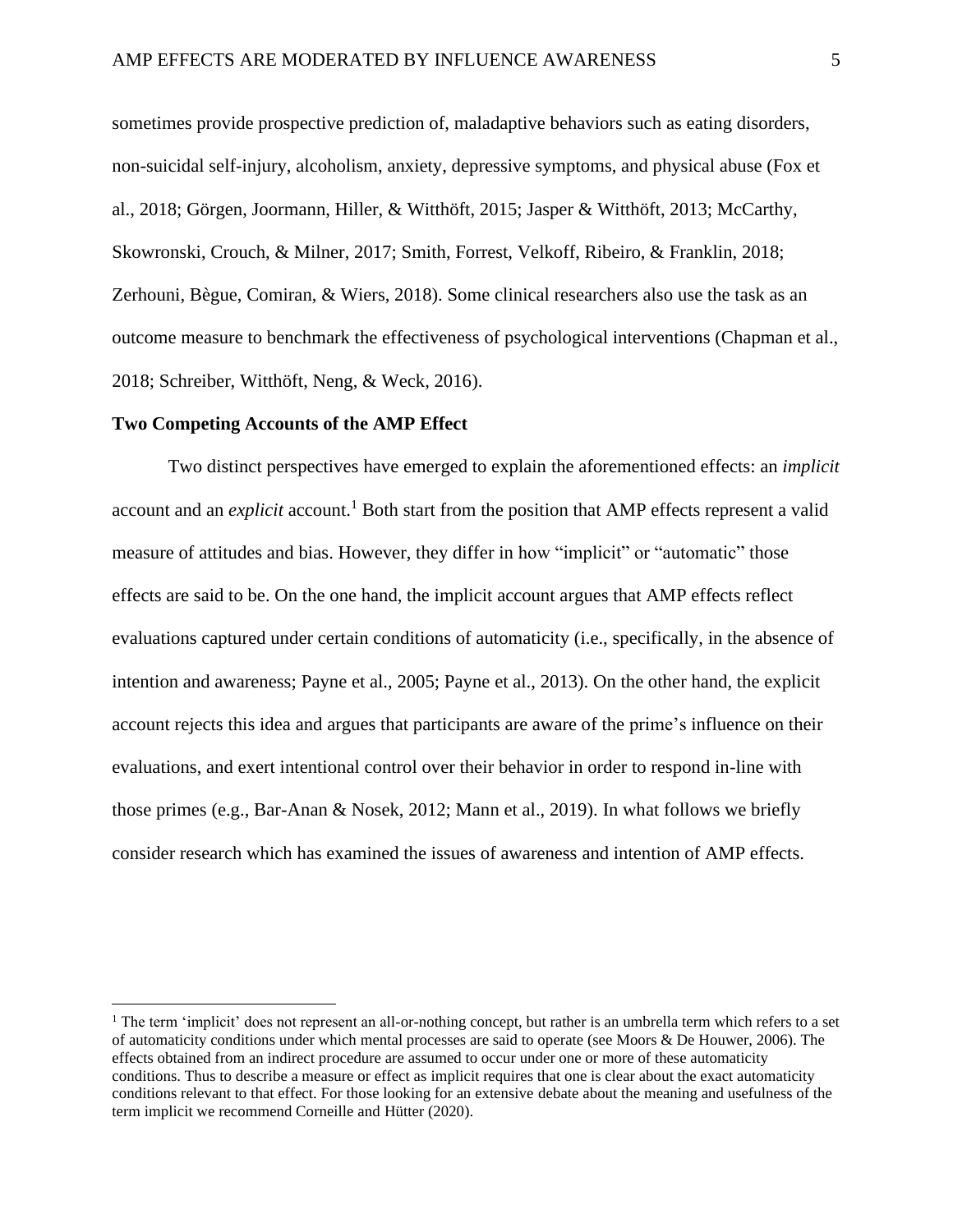#### *Intentionality in the AMP*

The idea that participants intentionally rely on the prime when evaluating the target can be argued on the basis of several studies. For instance, Bar-Anan and Nosek (2012) asked participants to first complete an AMP and then retrospectively indicate if they had intentionally based their evaluations on the prime rather the target. They found that AMP effects were moderated by those who retrospectively reported intentionally rating the primes. Across a series of studies, Weil and colleagues (2017) exposed participants to either a bogus subliminal presentation task that falsely claimed to show certain targets (Chinese ideographs), or a genuine supraliminal presentation task that actually did so. Thereafter they completed an AMP. Half of the sample were told to evaluate the valence of the targets whereas the other half were asked to evaluate them in terms of their familiarity. Once the AMP was complete participants completed similar post-hoc intention questions as in Bar-Anan and Nosek (2012). Replicating Bar-Anan and Nosek (2012), AMP scores were positively correlated with intention ratings in the valencejudgment condition (but not in the familiarity condition) (also see Mann et al., 2019, for additional evidence on the role of intentionality in AMP effects).  $2$ 

Proponents of the implicit account conducted several experiments which rejected these claims. For instance, Payne and colleagues (2013) found that the relationship between intentionality ratings and AMP effects was similar when people had to indicate if they were intentionally or unintentionally influenced by the prime. Drawing on this finding they claimed that people may be able to identify *that* they acted in a particular way, but they are unable to say *why* they acted in this way. In a second experiment, participants were asked to complete the AMP twice: once where they had to evaluate the target instead of prime (standard 'unintentional'

<sup>&</sup>lt;sup>2</sup> Note that Weil and colleagues offer an alternative (non-intentional) explanation for the pattern of empirical findings they obtained (see Weil et al., [2017], p.384).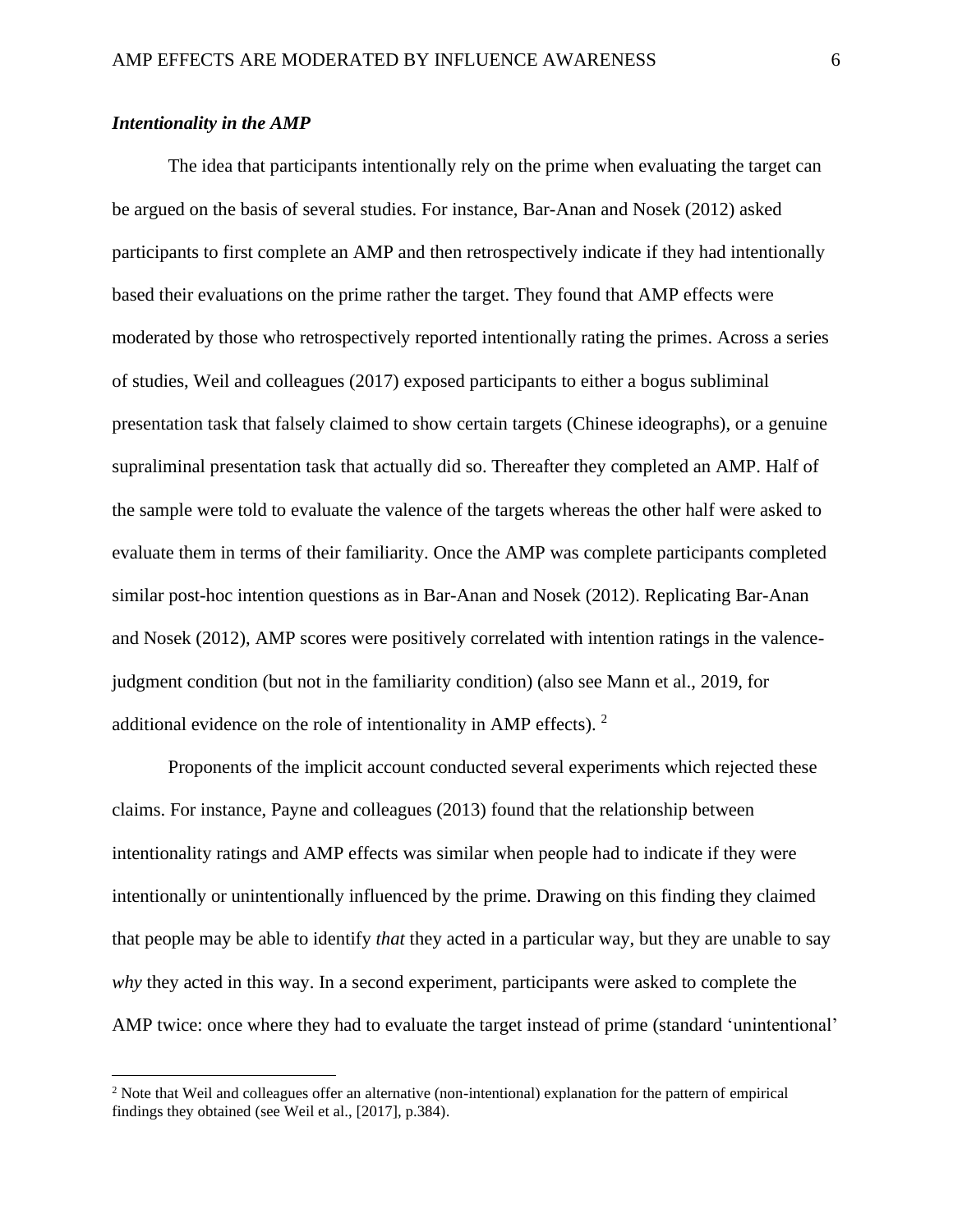AMP) and once where they had to evaluate the prime instead of the target (an 'intentional' AMP). <sup>3</sup> The authors found that the relationship between standard AMP and personality judgements of a Black person were different to the relationship between the intentional AMP and that same personality judgement. These results and others (e.g., Gawronski & Ye, 2014) have been advanced in support of the idea that AMP effects are unintentional in nature.

In short, a number of studies investigating intentionality within the AMP have been carried out and debates continues as to whether AMP effects qualify as unintentional in nature.

#### *Awareness in the AMP*

The implicit and explicit accounts also differ in how awareness and AMP effects are thought to be related to one another. Although both acknowledge that people can be aware that the prime has influenced their response to the target, they differ in the causal vs. correlational role that awareness is assumed to play. Proponents of the implicit account argue that awareness may be correlated with, but is not causally required to demonstrate, AMP effects, whereas proponents of the explicit account argue that participants are aware of the influence of the primes on their responses, and that it is possible this awareness is causally related to those effects.

For instance, Bar-Anan and Nosek (2012) asked participants in a self-reported (post-hoc) manner if they were aware of the prime's influence on their target evaluations. Across multiple studies they found that post-hoc, self-reported awareness predicted AMP effect sizes. That is, participants who reported no priming effect produced AMP effects that were psychometrically poor (no significant split-half correlation and no relationship with any of the other attitude measures) whereas those who reported being aware that priming had occurred showed stronger priming effects, split-half correlations, and relationships with other attitude measures.

<sup>3</sup> Payne et al. (2013) referred to these as these 'indirect' and 'direct' AMPs, respectively.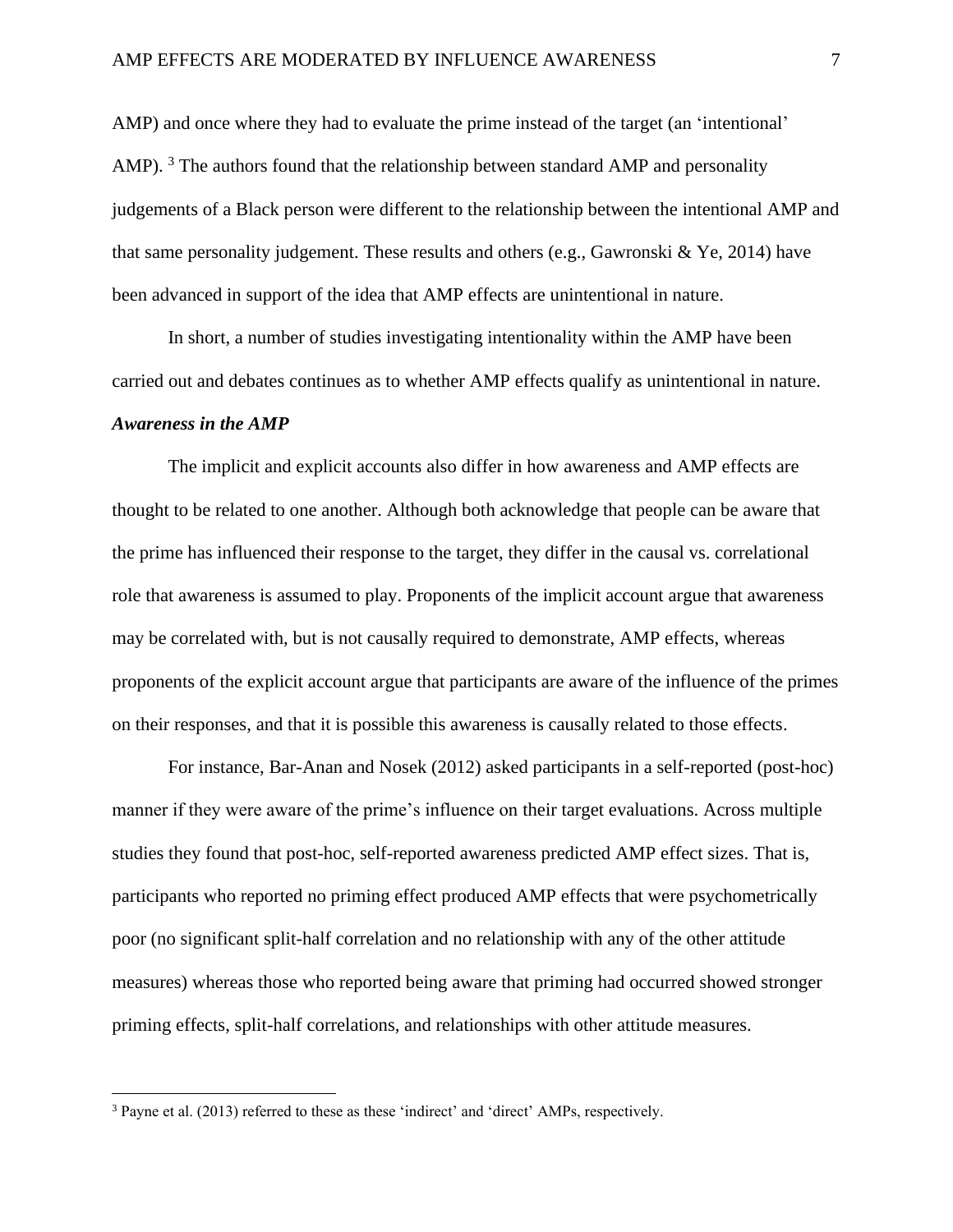Payne and colleagues (2013) responded to the above work. In one study (Experiment 3) they divided participants into two groups: the first completed a standard AMP, whereas the second completed a 'skip' AMP. During the latter AMP participants were given the option to respond in one of three ways: they could either indicate that the target stimulus was pleasant, unpleasant, or choose to 'skip' that trial entirely if they felt that their evaluation would have been influenced by the prime. The authors argued that if AMP effects were due to responding on trials where participants were aware of the prime's influence on their evaluations, then removing such trials "should eliminate the priming effect" (p. 377). When they compared skip-AMP effects (where influence aware trials had been removed) to standard AMP effects they found that the former did not significantly differ from the latter.

#### **Awareness Revisited**

The aforementioned study by Payne et al. (2013) is often viewed as strong evidence in favor of the idea that AMP effects occur without awareness and are therefore implicit along this dimension. We believe this assumption may be premature for several reasons.

#### *Methodological Issues*

On the surface the 'skip' AMP developed by Payne et al. (2013) appears to provide an *in vivo* measure of awareness insofar as participants are provided with an option to signal that the prime has influenced their evaluations. Such an approach is certainly more favorable than a single post-hoc self-report measure administered once the task is complete. However, even this task has its issues. Foremost amongst these is that it requires people to make an either/or decision: *either* provide an evaluative response *or* indicate that they were aware of the prime's influence. But it never allows one to do both (i.e., respond to the target *and* indicate this was a 'contaminated' response). This makes it impossible to *directly* compare performance on trials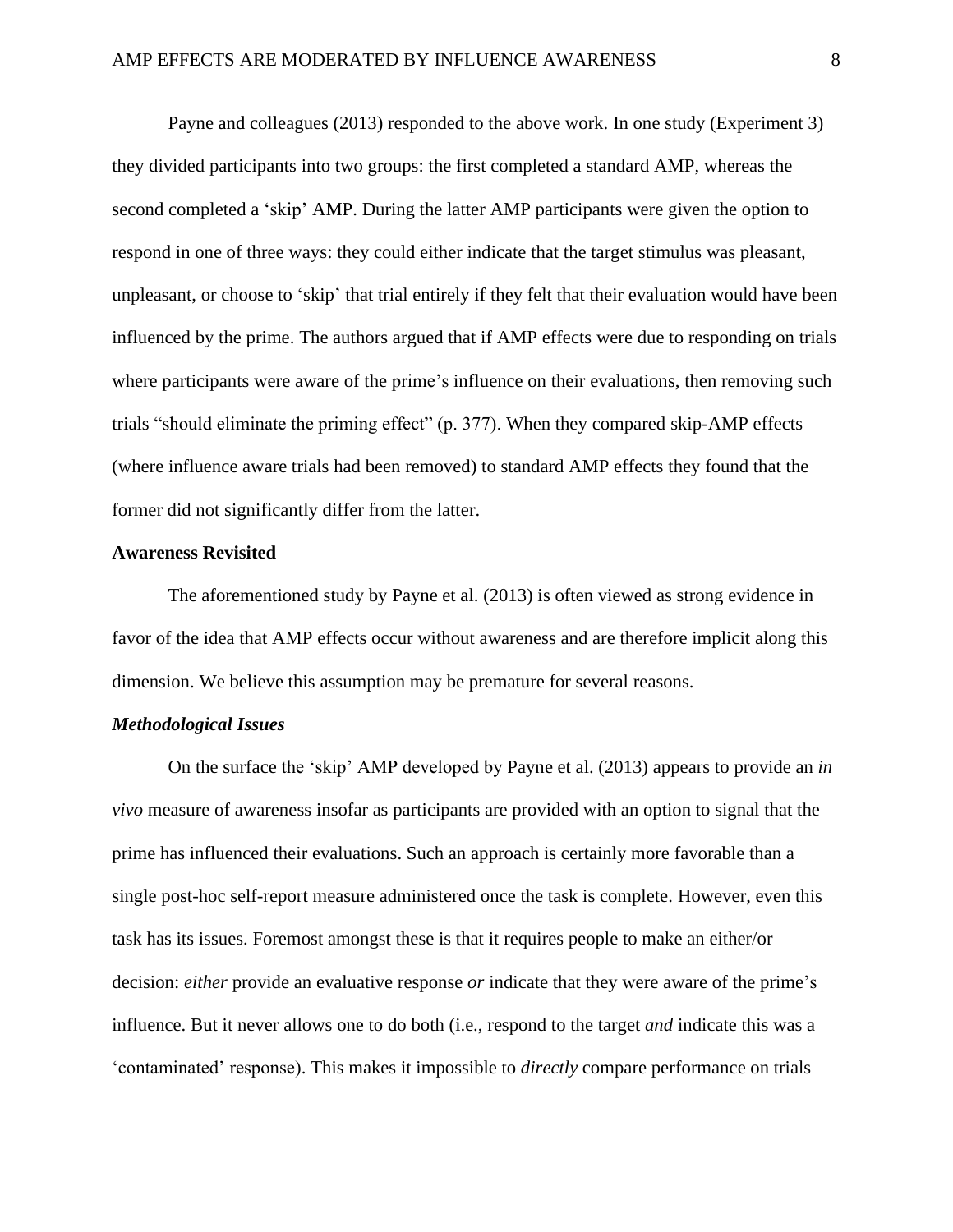where people indicated that they were influence aware to those trials where they were noninfluence aware. Without both pieces of information, it is difficult to determine whether trial-bytrial influence awareness moderates the magnitude of the AMP effect, or how AMP effects calculated from only influence aware trials compare to those calculated from non-influence aware trials.

#### *Statistical Issues*

Payne et al. (2013; Experiment 3) also argued that effects on the standard AMP did not differ from those on the 'skip' AMP, and used this as evidence in support of the implicit account. Yet this conclusion is also problematic given that non-significant statistical differences between two means does not necessarily imply that they are statistically equivalent (Lakens, Scheel, & Isager, 2018; Quertemont, 2011). As such the original inference drawn was not supported by the analyses that were conducted in the paper.

#### *Conceptual Issues*

Finally, the authors noted that participants tended to skip trials more frequently on trials with neutral compared to valenced primes, and suggested that such a pattern could be explained by the implicit but not the explicit account (i.e., that if people were aware they should skip when confronted with valenced primes and not with neutral primes). But an explicit account can be formulated which assumes that AMP effects arise because a subset of participants, on a subset of trials, intentionally and with awareness, use the prime's valence to determine their response to the target. In cases where the prime is neutral there is no evaluative information available which one can use to guide their response to the target. Thus it follows that they will skip more on such trials. The opposite is true on valenced prime trials and thus skipping should occur less frequently.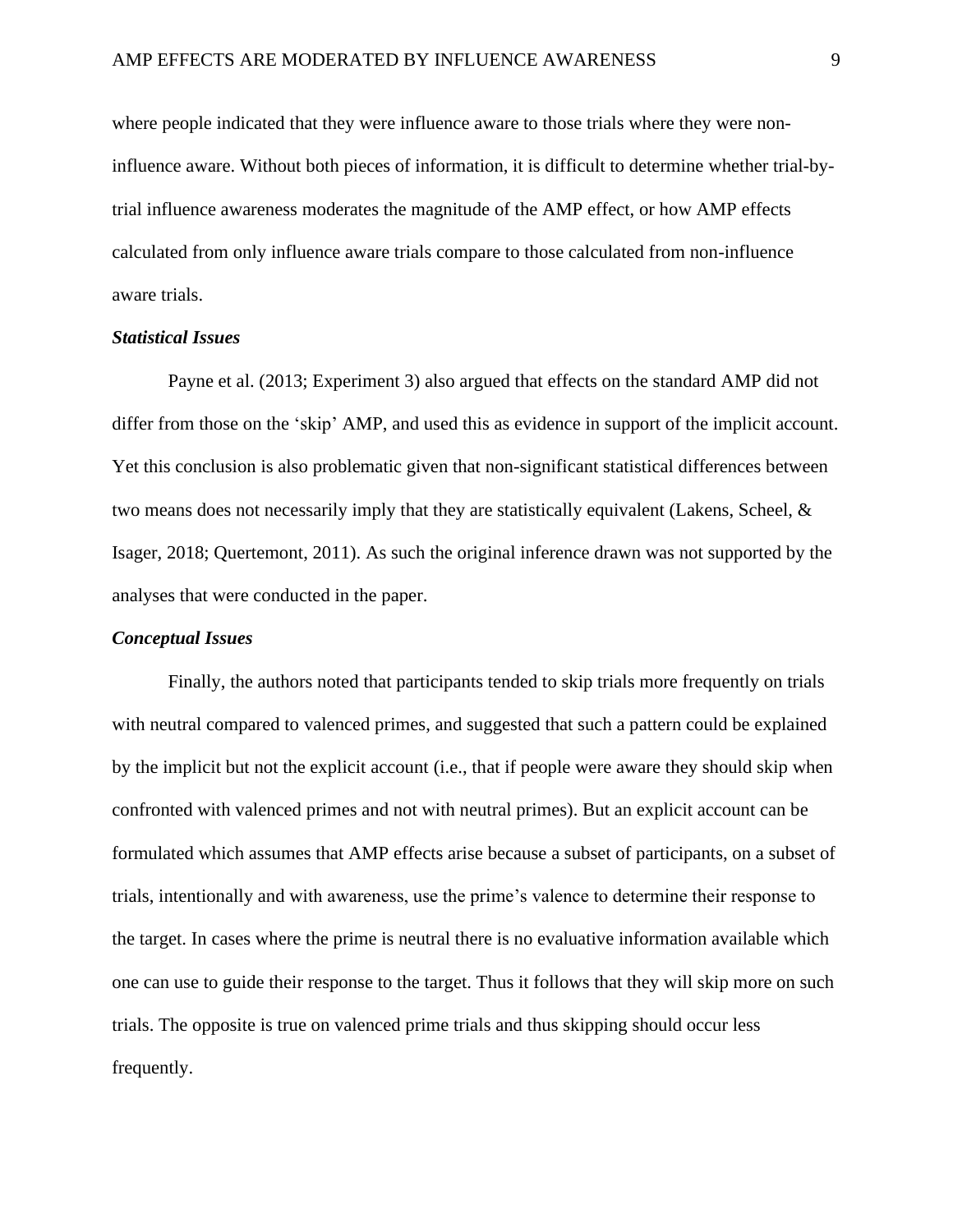#### *Conclusion*

Given these conflicting accounts of the role of awareness in the AMP and a combination of methodological (absence of information about influence aware trial performance), statistical (conflation of statistical non-significance and statistical equivalence), and conceptual issues (equally plausible explanation of findings by the explicit account) within certain studies, it seems reasonable to continue examining whether participants really are aware of the prime's influence on their evaluations.

#### **The Current Research**

Across eight preregistered studies (1 replication and 7 novel studies) we re-examined the implicitness of AMP effects and, in particular, the assertion that people are unaware of the prime's influence on their evaluations. In Experiment 1 we conducted a high-powered, preregistered study that sought to replicate the finding that standard and 'skip' AMPs are no different to one another. As we previously noted, the finding that 'skip' AMP effects are no different to standard AMP effects is viewed as strong support for the implicit account. To briefly preface what is to come, we found that scores on the standard AMP were significantly larger than those on the 'skip' AMP, a finding inconsistent with previously formulated implicit accounts.

In Experiment 2 we sought to address a key limitation of the original 'skip' AMP namely - that it forces people to either skip *or* evaluate the target and thus only provides partial data. We developed an influence aware (IA-) AMP that had participants rate the target (provide evaluative information) and then indicate if evaluations had been influenced by the prime (provide influence information). We found that AMP effects were moderated at the trial-by-trial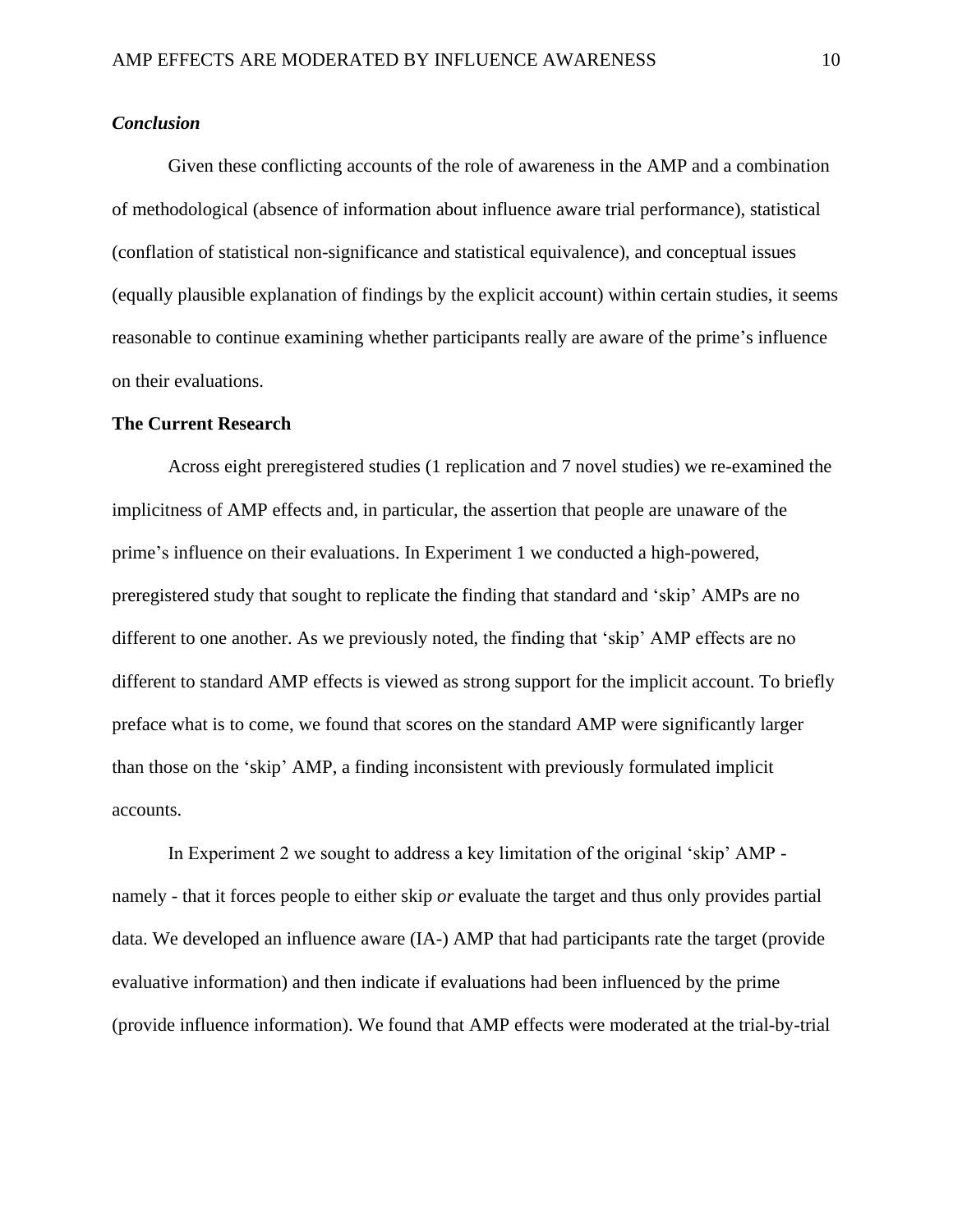level by influence awareness, as well as by at the group level by inter-individual differences in influence awareness.

In Experiments 3 and 4 we controlled for the possibility that by probing for influence awareness on each trial of the IA-AMP we artificially altered the relationship between awareness and AMP effects. Participants now completed a standard AMP at Time 1 and an IA-AMP at Time 2, either from the same (Experiment 3, i.e., both generic valence) or different attitude domains (Experiment 4, i.e., one generic valence and one politics). In both cases influence awareness during an IA-AMP at Time 2 were related to the magnitude of standard AMP effects at Time 1, suggesting that influence awareness is a stable (within-participant) pattern of responding that holds within and between content domains.

In Experiment 5 we had two groups of participants (Democrats and Republicans) first complete a political IA-AMP and then an IA-AMP with generic valenced primes. We found that the AMP's ability to correctly classify a person as a Democrat or Republican was superior when effects were based solely on influence aware trials and inferior when based solely on noninfluence aware trials. Experiment 6 had participants first complete a newly developed version of the AMP that purportedly reduces subset effects within the AMP (the Mann et al. [2019] modifications to the AMP) followed by a Mann et al. IA-AMP. Once again, the same pattern of findings emerged as outlined above, even within a variant of the task designed to optimize the implicitness of the AMP.

In our final two studies we modified the IA-AMP so that influence awareness was measured *prospectively*, either before the target was evaluated (Experiment 7) or before the target stimulus was even presented (Experiment 8). In this way influence awareness was measured before an overt evaluation took place or a covert evaluation could even be formed. In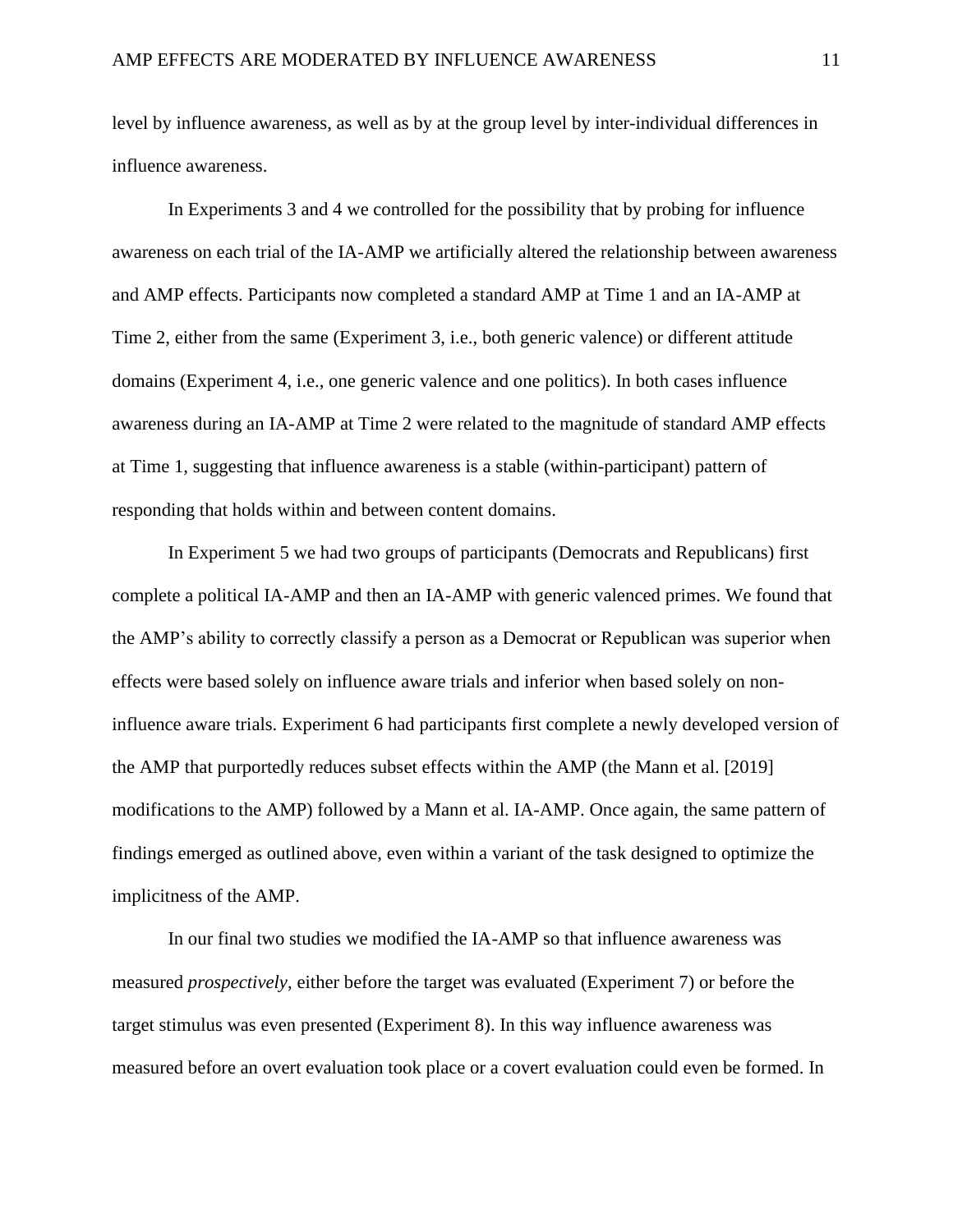both studies the same pattern of findings emerged as before (see Figure 1). Taken together, our studies extends beyond previous work in this area by investigating awareness in both retrospective and prospective ways. They do so using multiple measures (single post-hoc selfreports, trial-by-trial online measures), versions of the AMP (standard, Influence Aware version, Mann et al. version), and attitude domains (political, positive vs. negative). They explore the bidirectional relationship between performance on one AMP and that of another (something that has not been examined in prior awareness work), and examine how awareness plays out at the trial, individual, and group levels. The result is a level of generalizability about awareness in the AMP that extends beyond that which has come before.

|                                                                           | Prime |           | Target |           | Evaluative<br>response                   |           |
|---------------------------------------------------------------------------|-------|-----------|--------|-----------|------------------------------------------|-----------|
| <b>Standard AMP</b><br>Experiments 1, 3, 4, 7, 8                          |       |           |        |           | Evaluation                               |           |
| Skip AMP<br>Payne et al. (2013 Exp 3) &<br>Experiment 1 (replication)     |       |           |        |           | Evaluation<br><b>or</b><br>Skip if aware |           |
| Influence-Awareness AMP<br>Experiment 2-5                                 |       |           |        |           | Evaluation                               | Awareness |
| AMP with Mann et al.<br>modifications<br>Experiment 6                     |       |           |        |           | Evaluation                               |           |
| Influence-Awareness AMP<br>with Mann et al. modifications<br>Experiment 6 |       |           |        |           | Evaluation                               | Awareness |
| Influence-Awareness AMP<br>Experiment 7                                   |       |           |        | Awareness | Evaluation                               |           |
| Influence-Awareness AMP<br>Experiment 8                                   |       | Awareness |        |           | Evaluation                               |           |

Order of presentation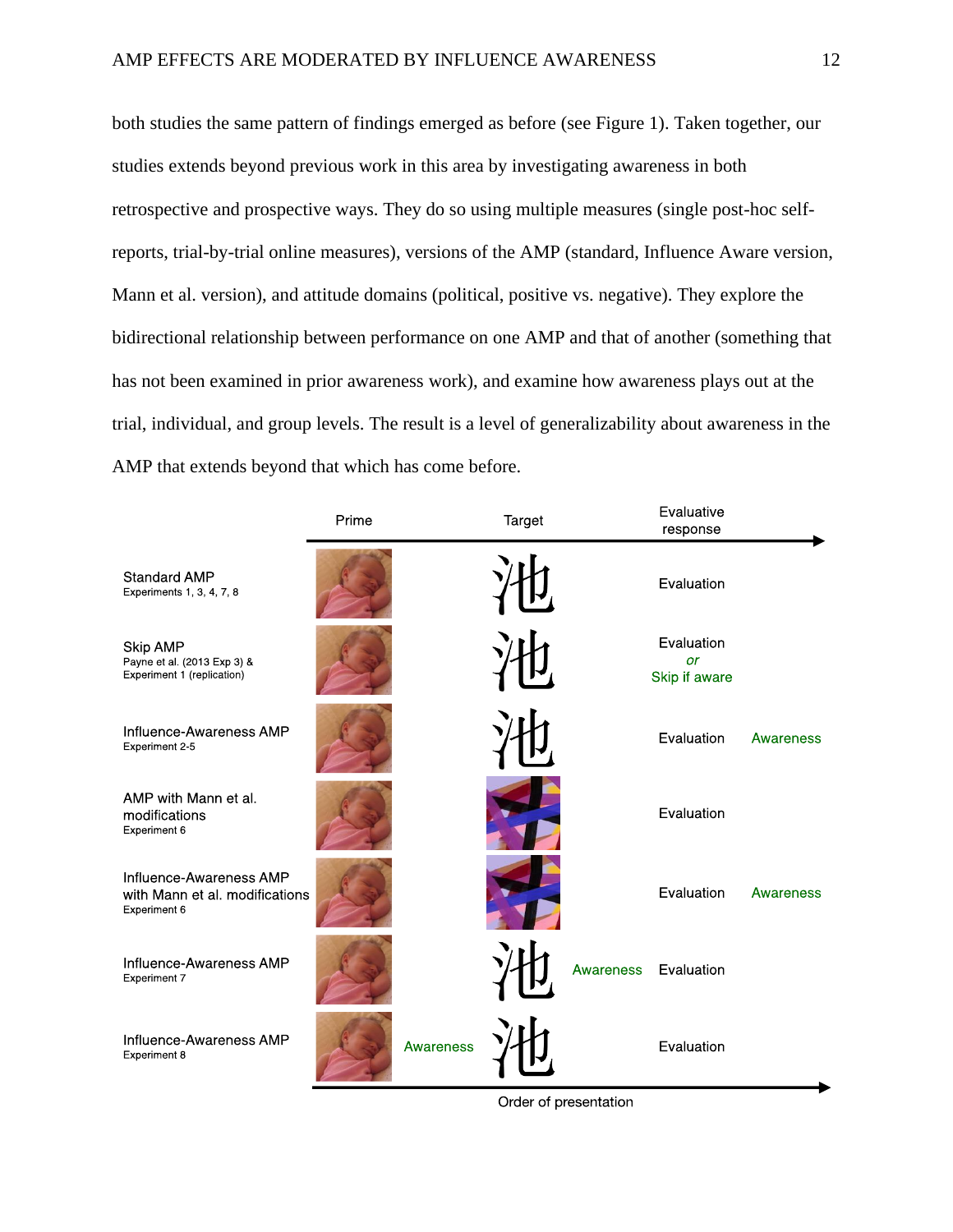*Figure 1.* A schematic overview of the AMP variants used in Experiments 1-8. The point within the trial at which awareness of influence of the prime on evaluations was systematically varied between studies.

#### **Experiment 1: Skip AMP effects Differ from Standard AMP effects**

In their original paper, Payne et al. reasoned that "if a participant is aware when she is being influenced by a prime, then she can pass when she would otherwise display a priming effect. The trials on which he or she chooses to forego the pass option and evaluate the pictograph should therefore be free of influence from the primes. If subjective experiences of being influenced by the primes are well calibrated to actual influence, then the pass option should allow respondents to eliminate the priming effect." (p.382). In other words, if awareness of influence of the prime is central to AMP effects then effects on the standard version of the task should be larger than effects on the skip variant. The authors found no statistically significant difference between the two task variants and concluded that "these data contradict the idea that participants were aware that the primes influenced them before responding" (p.383).

In Experiment 1 we examined if this claim (that 'skip' AMP effects do not differ from standard AMP effects) is replicable. We first carried out power analyses (detailed below) to ensure that we had sufficient power to detect even small effects (something that may have presented a problem in the original study).<sup>4</sup> We then administered similar standard and skip-AMPs as used by Payne et al. (2013). Whereas the original authors relied on a between- subjects

<sup>&</sup>lt;sup>4</sup> The sample size used in the authors original study was relatively small  $(N = 36$  per cell). Although they argued that this sample would provide power "greater than .85 to detect an interaction between the repeated measures and between-subjects factors, even assuming a small effect size" (p. 383), they did not specify what effect size they qualified as "small", nor what they specified as the correlation between the different within-subject measurements (i.e., the correlation between evaluations of the positive and negative primes). This unspecified correlation can make such a power analysis vary widely. Combining this with the fact that their sample size was relatively small, it is very possible that a true difference between the AMP types exists, but the authors simply did not achieve sufficient power to detect such a difference.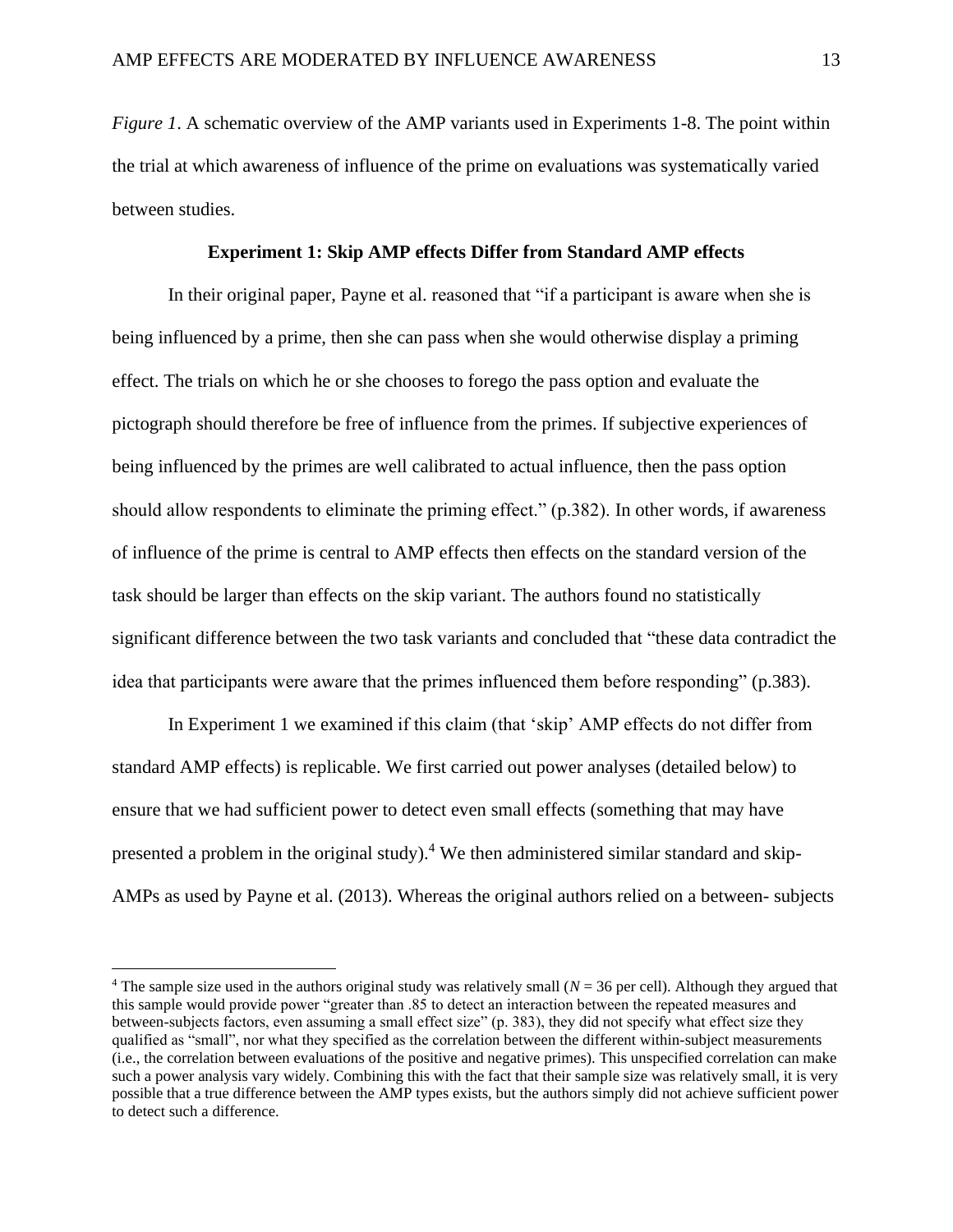manipulation we opted to administer both AMP variants to all participants in order to improve our statistical power, as well as to better compare effect sizes within rather than between individuals. We also carried out statistical comparisons that allowed us to test the original key claim (e.g., we used a partially-overlapping *t*-test to account for participants who skip either all trials or no trials). In addition to the confirmatory analysis, we also asked an exploratory question: is one's awareness of the prime's influence on their evaluations (as indexed by skip rates in the skip AMP) related to the magnitude of their effect in a standard AMP? If so, then this would suggest that influence awareness may play more of a role in standard AMP effects than previously thought.

#### **Method**

Materials for all experiments can be found at  $\frac{0.05 \text{ to } 200 \text{ m}}{0.05 \text{ m}}$ . This includes details of the designs, experimental scripts, raw and processed data, preregistrations, analytic plans, and all R code for data processing and analyses. We also report how sample sizes, data exclusions (if any), manipulations, and measures were determined in each study. We report only the key effects that serve to test our hypotheses. All other results of the models can be found on OSF.

#### *Sample Selection Strategy*

Power analyses indicated that 147 participants would be required to detect a Cohen's *d* effect size of 0.3 in a paired-samples *t*-test at the conventional alpha level (.05, two-sided) with 95% power. 289 participants would be required to detect such an effect size in a two-sample *t*test with otherwise identical parameters. Given that a partially-overlapping *t*-test's power typically falls somewhere between a paired-samples *t*-test and a two-sample *t*-test (Derrick, Toher & White, 2017), 289 participants would provide (a) at least 95% power to detect a small effect size in such a test and (b) power to detect a very small Cohen's *f* effect size (i.e., 0.045) in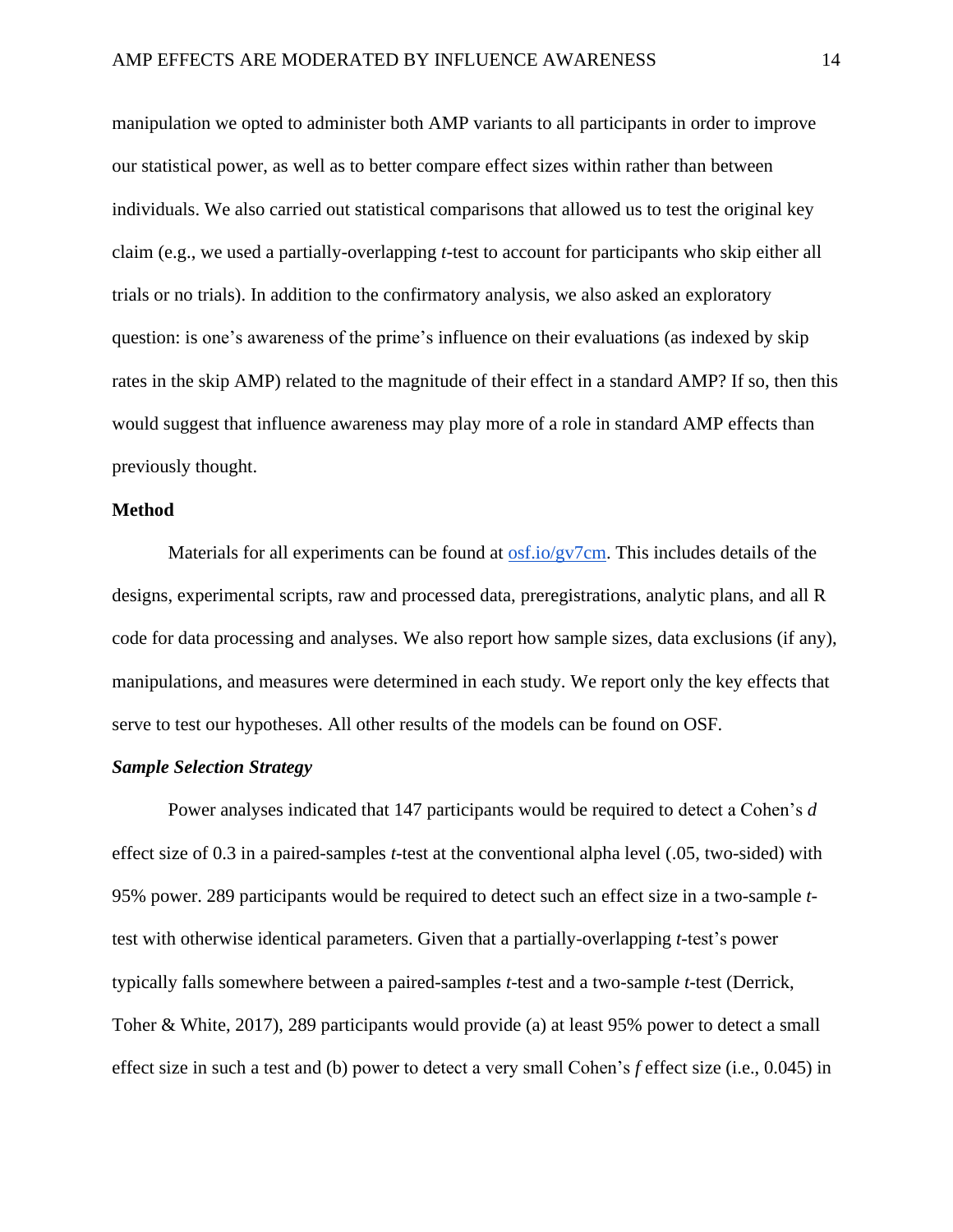a linear regression with one dependent variable and one independent variable (i.e., the analysis used to investigate our second question).

#### *Participants and Design*

316 individuals were recruited via Prolific (prolific.co) and took part in exchange for a monetary reward. We initially recruited 290 participants, but a number provided incomplete or partial data or did not met our preregistered exclusion criteria. Recruitment was continued in batches of 10 until analyzable data was available for at least 290 individuals (final  $n = 295$ ; 160 men), who ranged in age from 18 to 61 ( $M = 29.8$ ,  $SD = 10.3$ ). A 2 (*Task Type*: standard vs. 'skip' AMP) x 2 (*Prime Type*: positive vs. negative) design was employed with both factors manipulated within participants. Ratings of the target stimuli (positive and negative images) served as the dependent variable.

#### *Ethical Approval*

Approval for all studies was provided by the Ethical Committee of the Faculty of Psychology and Educational Sciences at Ghent University (approval numbers 2015/13, 2016/63, and 2016/80).

#### *Materials*

Materials were programmed in Inquisit 4.0 and administered via the Inquisit Web Player. Both versions of the AMP contained three types of stimuli: primes, targets, and a mask. Prime stimuli consisted of 12 positive and 12 negative images taken from the International Affective Picture System (IAPS; Lang, Bradley, & Cuthbert, 1997). Target stimuli consisted of 72 Chinese pictographs and the mask consisted of a white noise image (see<https://osf.io/p6e3c/> for the valenced items and Chinese pictographs used in this study).

#### *Procedure*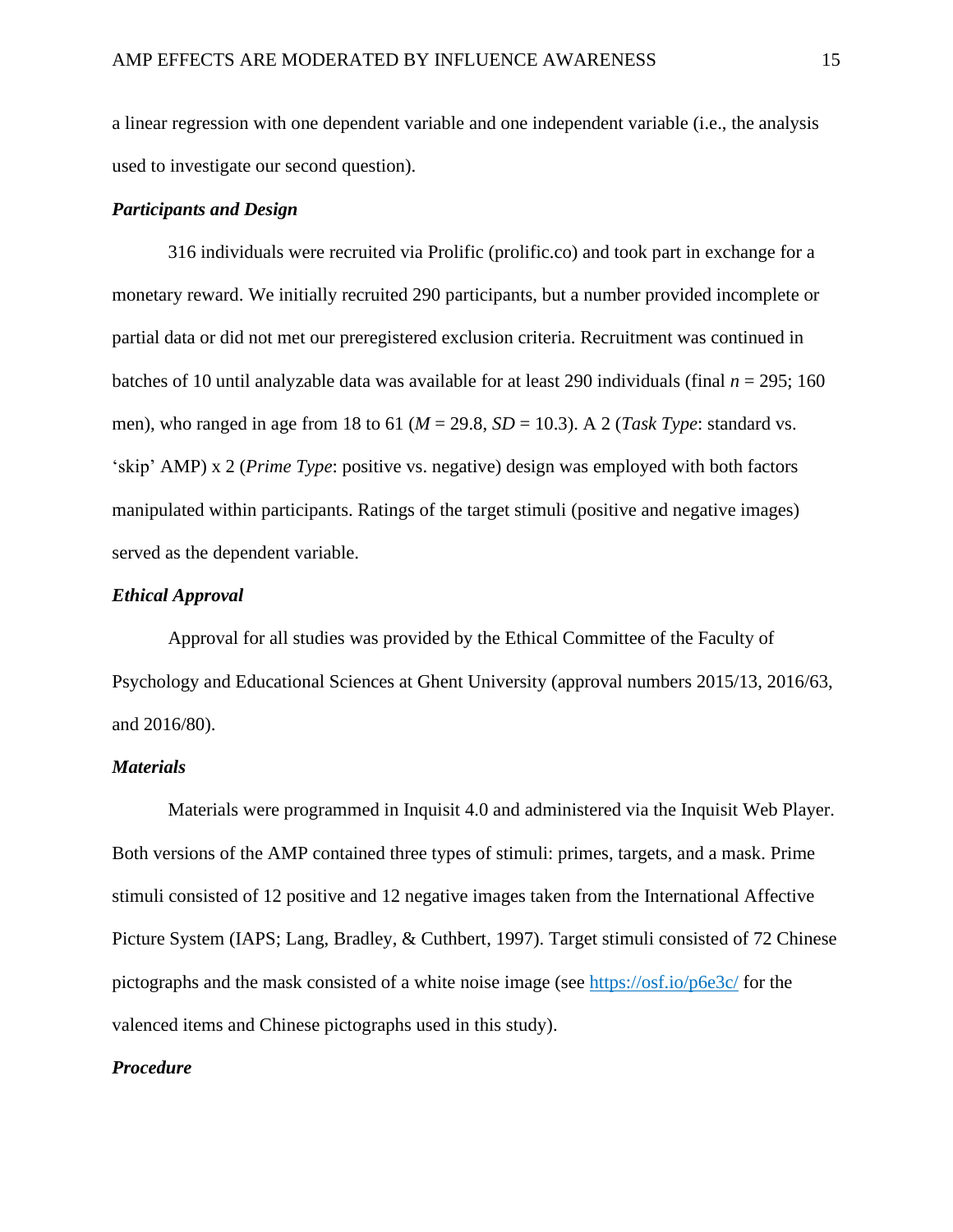Participants initially provided informed consent and demographic information (age and gender) and then completed a standard AMP followed by a skip-AMP.

**Standard AMP.** Prior to the task participants were told that the study would examine how people make simple judgements. Pictures would appear one after another on the screen. The first would be a real-life image and the second a Chinese symbol. Their task was to judge the visual pleasantness of the Chinese symbol using the E (pleasant) and I (unpleasant) keys while trying their best to not let the real-life images bias those judgements. Overall, the task consisted of 10 practice trials followed by 72 test trials. Each trial began with the presentation of a fixation cross for 500ms, after which a positive or negative prime stimulus was presented for 100ms, followed a blank screen for 100ms and then a target image (i.e., a Chinese pictograph). The target remained onscreen for 100ms, after which, a white noise image appeared and replaced the Chinese pictograph. This mask remained onscreen until the target stimulus was rated as positive or negative using the E or I keys respectively.

**Skip AMP.** The skip AMP was similar to the standard AMP. Participants were informed that they would complete a similar task once again but with one important difference: that they could now respond in a third way - namely - to 'skip' a trial by pressing the spacebar whenever they thought their evaluations of the pictographs might be influenced by the prime. Instructions emphasized that they should *only* evaluate the pictograph whenever their opinion reflected the qualities of the pictograph itself. If their judgement was influenced by the prime then they should skip that trial. The AMPs used in our conceptual replication were similar to those used by Payne et al. (2013) with two exceptions. First we use 72 rather than 120 test trials in order to make online completion of two AMPs manageable for participants. Second, whereas Payne et al. used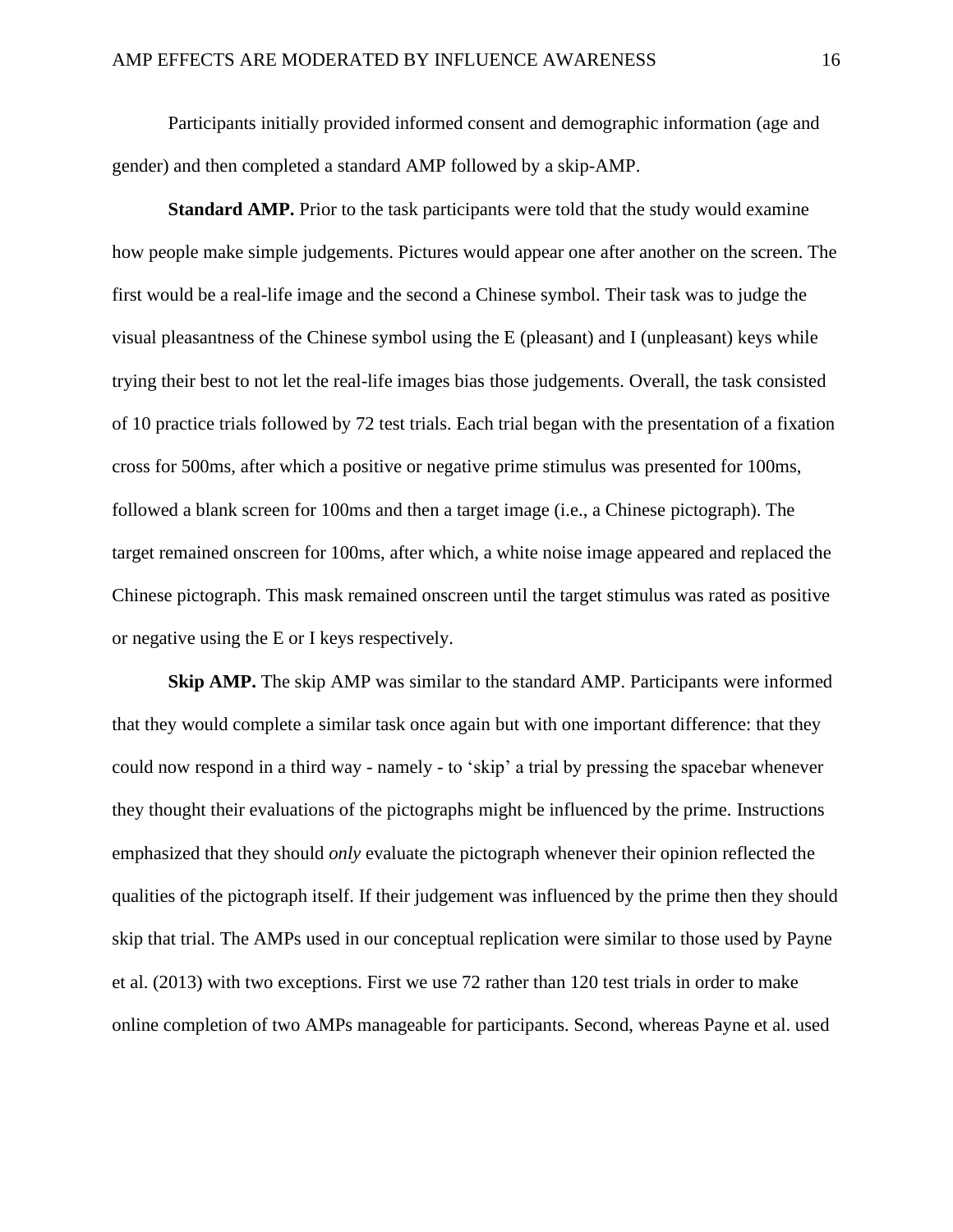valenced and neutral primes we only used valenced primes as - in the majority of AMP studies only valenced primes are used.<sup>5</sup>

#### **Results**

#### *Data Exclusion*

Participants were excluded if they completed the experiment too quickly (i.e., in under three minutes) or provided incomplete data on any of the measures  $(n = 21)$ .

#### *Data Preparation*

AMP effects were computed by subtracting the proportion of 'pleasant' responses emitted on trials with an unpleasant prime from the proportion of 'pleasant' responses emitted on trials with a pleasant prime (Payne et al., 2005). Scores were calculated from all trials in the standard AMP and exclusively from the non-skipped trials in the skip-AMP.

#### *Analytic Strategy*

We carried out a partially-overlapping *t*-test to examine our first question (i.e., do AMP effects differ as a function of *Task Type* [standard vs. skip]). We opted for this test for the following reason: it may be that some participants recognized the prime's influence on their evaluations and therefore skipped all trials in the skip-AMP. If so, then these individuals produced no AMP scores on this version of the task. One could simply exclude such participants in order to run a paired-sampled *t*-test between skip and standard AMP scores. Yet skip-AMP effects are not missing at random and are instead missing for a very important reason (i.e., people are highly influenced). Excluding such individuals would undermine the inferences we ultimately want to make.

<sup>5</sup> As we previously noted, we adopted a within participant design (participants first completed a standard AMP followed by a 'skip' AMP) whereas Payne et al. (2013) adopted a between participant design (participants completed *either* a standard AMP or a 'skip' AMP).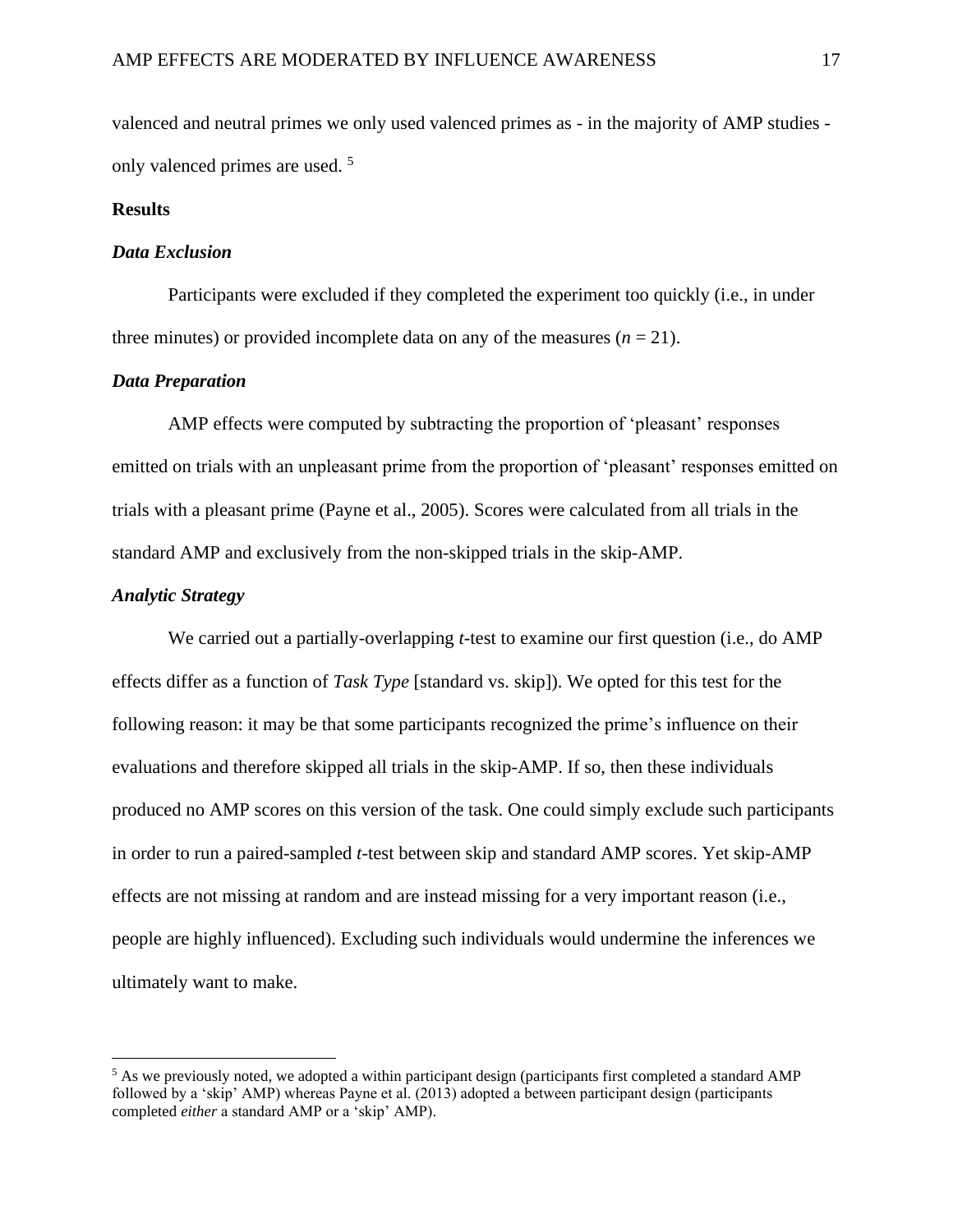The partially overlapping *t*-test is a variant of the *t*-test which overcomes this issue (Derrick et al., 2017). It is neither a dependent nor independent *t*-test but rather a mixed *t*-test containing independent and dependent data. Given that participants with an influence awareness rate close to 100% had no skip AMP effect and therefore had no data for the skip AMP, their standard AMP effects were entered as independent data. Those with standard *and* skip AMP effects were entered as dependent data.

We also investigated a second preregistered exploratory question: whether influence awareness rates in the skip AMP predict the magnitude of effects in the standard AMP. To answer this question, we carried out a linear regression analysis with rate of skipping in the skip-AMP as the independent variable and effects in the standard AMP as the dependent variable. All reported analyses were preregistered in this and all other studies unless otherwise noted.

#### *Hypothesis Testing*

**Do Effects On The Standard AMP Differ From Those On The Skip-AMP?** Results indicated that effects in the standard AMP ( $M = 0.17$ ,  $SD = 0.33$ ) were significantly different from that of the skip-AMP ( $M = -0.12$ ,  $SD = 0.26$ ),  $t(294) = 9.36$ ,  $p < .001$ ,  $M_{\text{diff}} = 0.29$ . A between-subjects Cohen's *d* was also calculated for familiarity, although this should be interpreted with caution as it does not acknowledge the partial dependence within the data:  $d =$ 0.96, 95% CI [0.79, 1.13].

**Does The Rate of Skipping in The Skip AMP Predict Standard AMP Effects?** Regression analyses indicated that rates of skipping in the skip AMP predicted the magnitude of effects in the standard AMP,  $B = 0.30$ , 95% CI [0.07, 0.53],  $\beta = .15$ , 95% CI [0.04; 0.26],  $p =$ .010.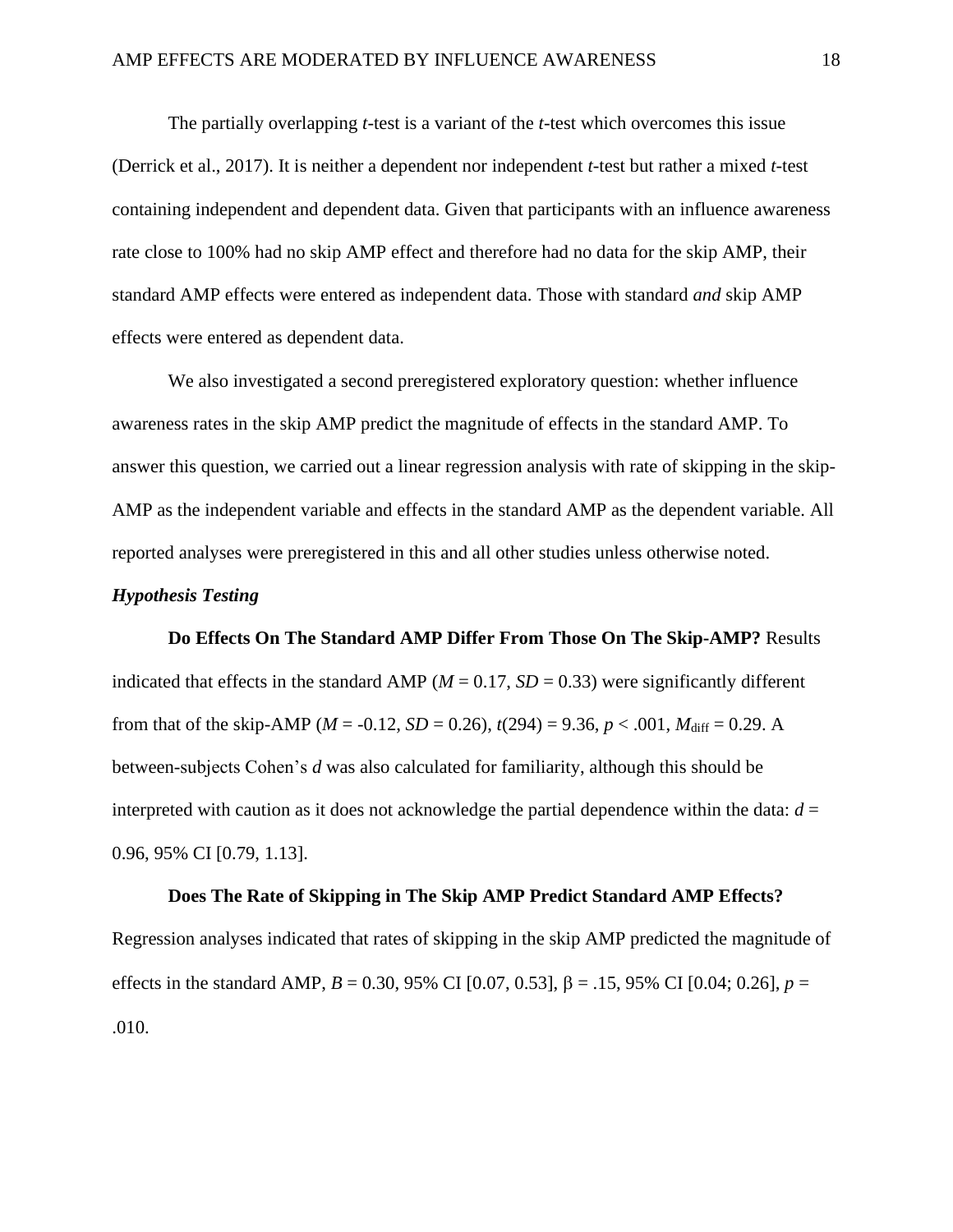#### **Discussion**

We did not replicate the finding that standard and skip AMP effects are similar to one another. Whereas Payne et al. (2013; Experiment 3) found no difference between a skip- and standard AMP we found a difference between the two, such that scores on the standard AMP were significantly larger than those on the skip AMP (which were also in the opposite direction to what the original authors found). Thus it seems that people's subjective experiences during the skip-AMP were well-calibrated to the actual influence of the primes on their responses, and this allowed them to significantly reduce the priming effect. Even more interestingly, we found that a given participant's awareness of the prime's influence on their evaluations (during the skip-AMP at Time 2) strongly predicted the magnitude of their effects in the standard AMP at Time 1.  $\rm ^6$ This suggests that awareness of the prime's influence on evaluations may play a role in the standard AMP as well.

### **Experiment 2: AMP Effects are Strongly Related to Awareness of the Prime's Influence on Evaluations**

Although the skip-AMP is an improvement on post-hoc awareness measures it is not without its issues. By forcing people to either skip or evaluate the target stimulus the task can only provide partial data (i.e., either evaluations *or* indications of influence). A better task would be one where participants provide their evaluation of the target *and* indicate if that evaluations was influenced by the prime. Such a task would provide evaluative and prime-influence information for every participant on all trials and enable performance on the influence aware

 $6$  Throughout this article we employ the word 'predict' in its statistical sense, i.e., the estimate scores on one task based on scores on another task. Our claims are agnostic to the temporal order of the tasks, which are based exclusively on the statistical relationship among scores on the tasks. Indeed, the temporal order of the tasks in our experiments were specifically chosen so that participants complete a standard and unaltered AMP before other tasks so as to exclude the possibility that performance on the standard AMP was altered or perturbed in any way by the other tasks. Elsewhere, when the dependent variable is completed prior to the independent variable, this is occasionally referred to as 'postdiction' rather than 'prediction', however we employ the latter for familiarity.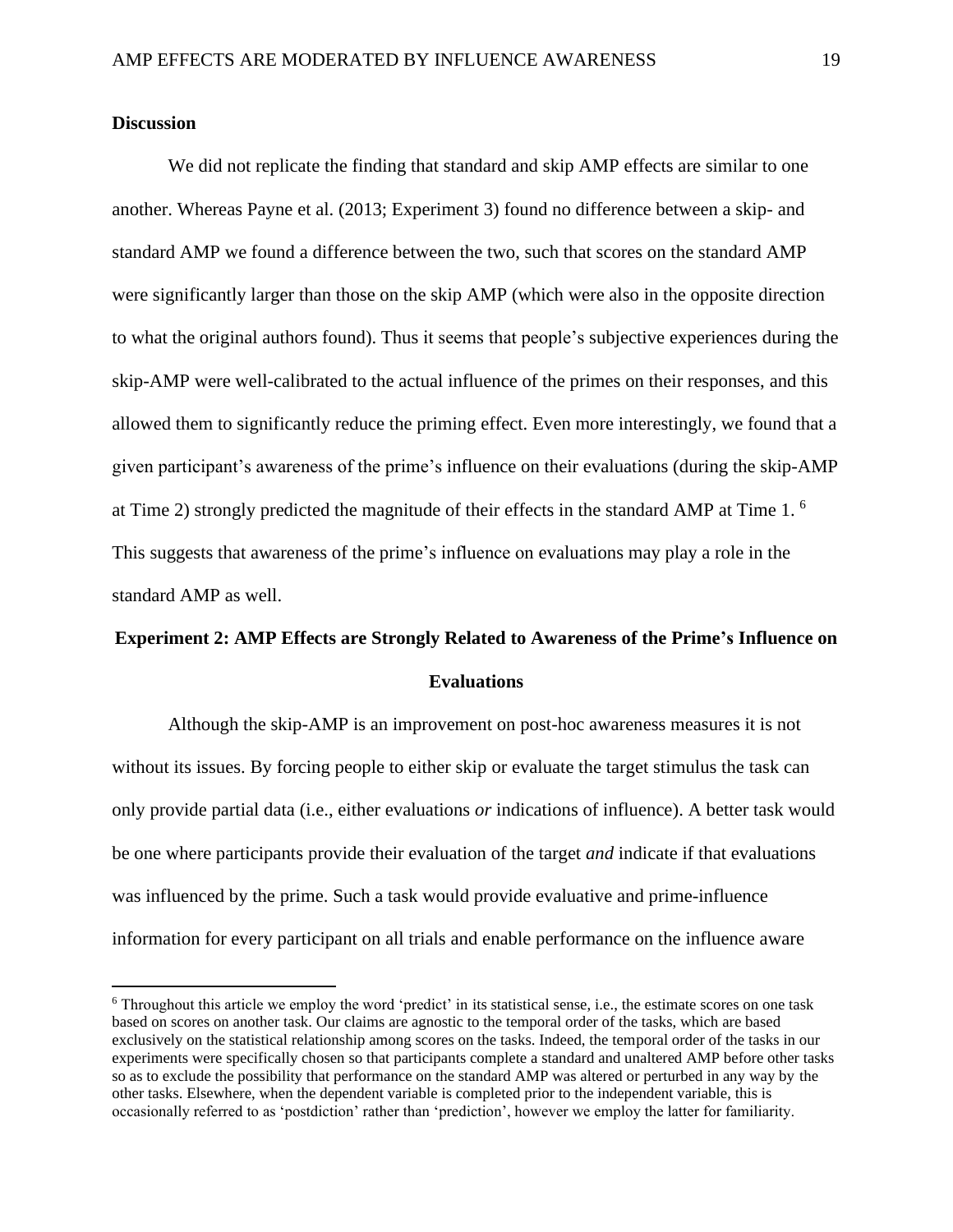trials to be directly compared to performance on the non-influence aware trials, within rather than between participants. With this information one can then quantify what contribution influence aware vs. non-influence aware trials make to AMP effects.

With this in mind, we designed a task known as the Influence-Awareness AMP or IA-AMP to investigate the following questions. First, would we observe an AMP effect for generic valenced primes? Second, and at the trial-by-trial level, are those effects moderated by a subset of trials, namely trials in which a participant is aware of the prime's influence on their evaluations? Third, are AMP effects at the group level moderated by inter-individual differences in awareness of influence of the primes? Fourth, does the "on-line" measure of awareness provided by the IA-AMP correlate with the post-hoc self-report awareness measures typically used in this literature? Finally, does influence awareness on the IA-AMP predict AMP effects better than post-hoc self-report measures?

#### **Method**

#### *Sample Selection Strategy*

Based on power analyses (i.e., 95% power to observe a medium effect size  $[f^2 = 0.15]$  in a linear regression analysis with a single predictor at the 0.05 alpha level), our *a priori* sample size after exclusions was 150 participants. Our sampling strategy involved recruiting 150 participants and then excluding those with incomplete data or who failed to meet inclusion criteria. Recruitment continued in batches of 10 until analyzable data was available for at least 150 participants.

#### *Participants and Design*

In total 214 participants took part, and of those, 147 (82 female) ranging in age from 18 to 65 years (*M* age = 34.9, *SD* = 11.7) provided complete and analyzable data. A single factor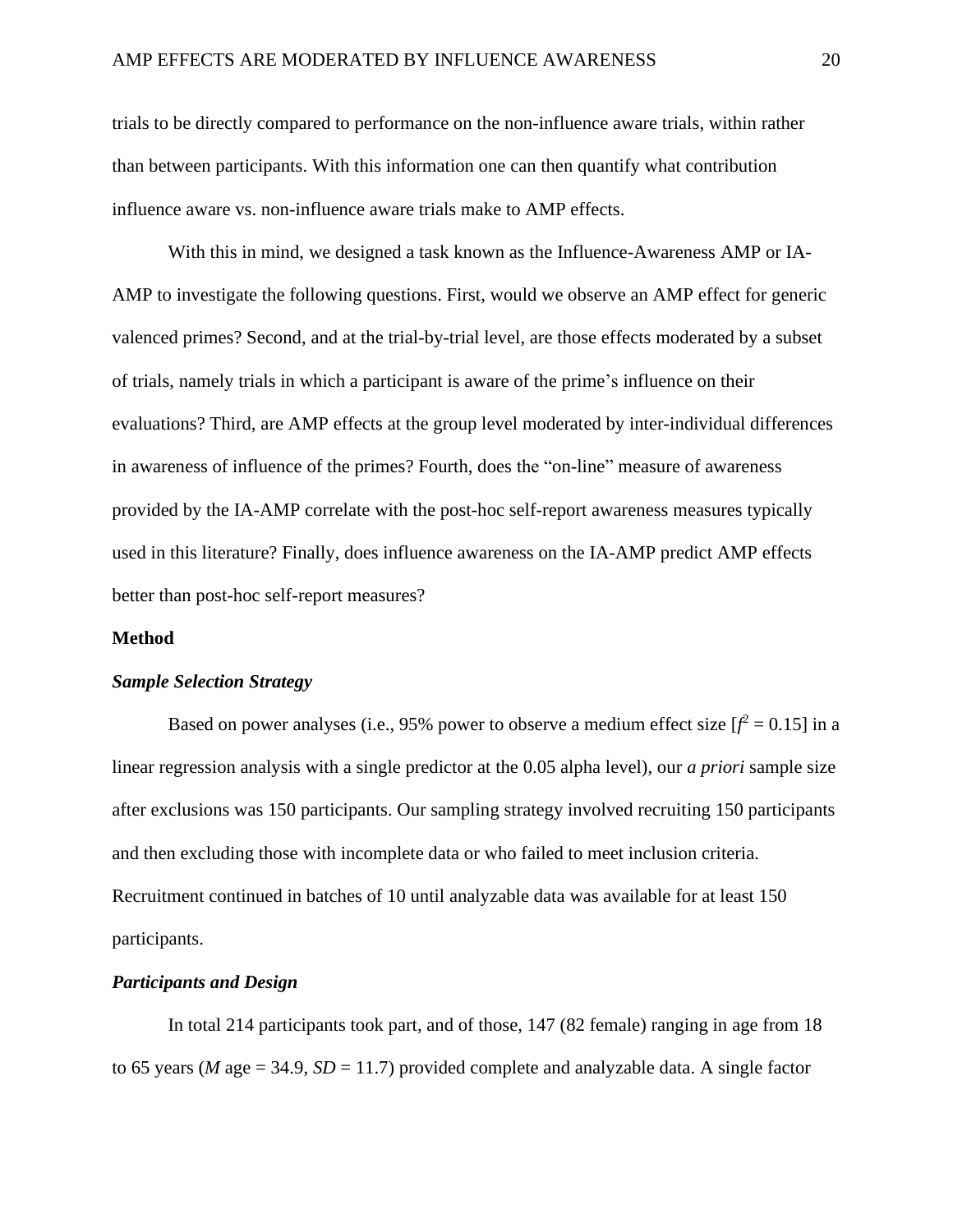(*Prime Valence*: positive vs. negative) was manipulated within participants, and two dependent variables were assessed: influence awareness ratings and target stimulus evaluations on each trial.

#### *Materials*

The IA-AMP consisted of 12 positively and 12 negatively valence IAPS images (primes), a random selection of 120 of 200 possible Chinese pictographs (targets), and a white noise image (mask).

#### *Procedure*

Participants first provided informed consent and demographic information (age and gender), and then completed an IA-AMP. Thereafter they completed a post-hoc self-report measure of awareness and exploratory questions.

**IA-AMP.** Prior to the task participants received a similar set of instructions as in the skip-AMP outlined in Experiment 1. These instructions emphasized that the first image (prime) that appears onscreen can sometimes bias judgements of the Chinese pictograph that follows, and that they should try their absolute best not to let this happen. After each trial they would be able to indicate if their judgement of the Chinese pictograph had been influenced by the first image that appeared by pressing the spacebar. If not, then they simply had to wait for the following trial.

The IA-AMP consisted of 10 practice trials followed by 120 critical trials with similar parameters to the AMPs used in Experiment 1 (i.e., a fixation cross for 500ms, a valenced prime stimulus for 100ms, followed by a blank screen for 100ms, a target Chinese pictograph for 100ms, after which, a white noise image appeared and replaced that pictograph).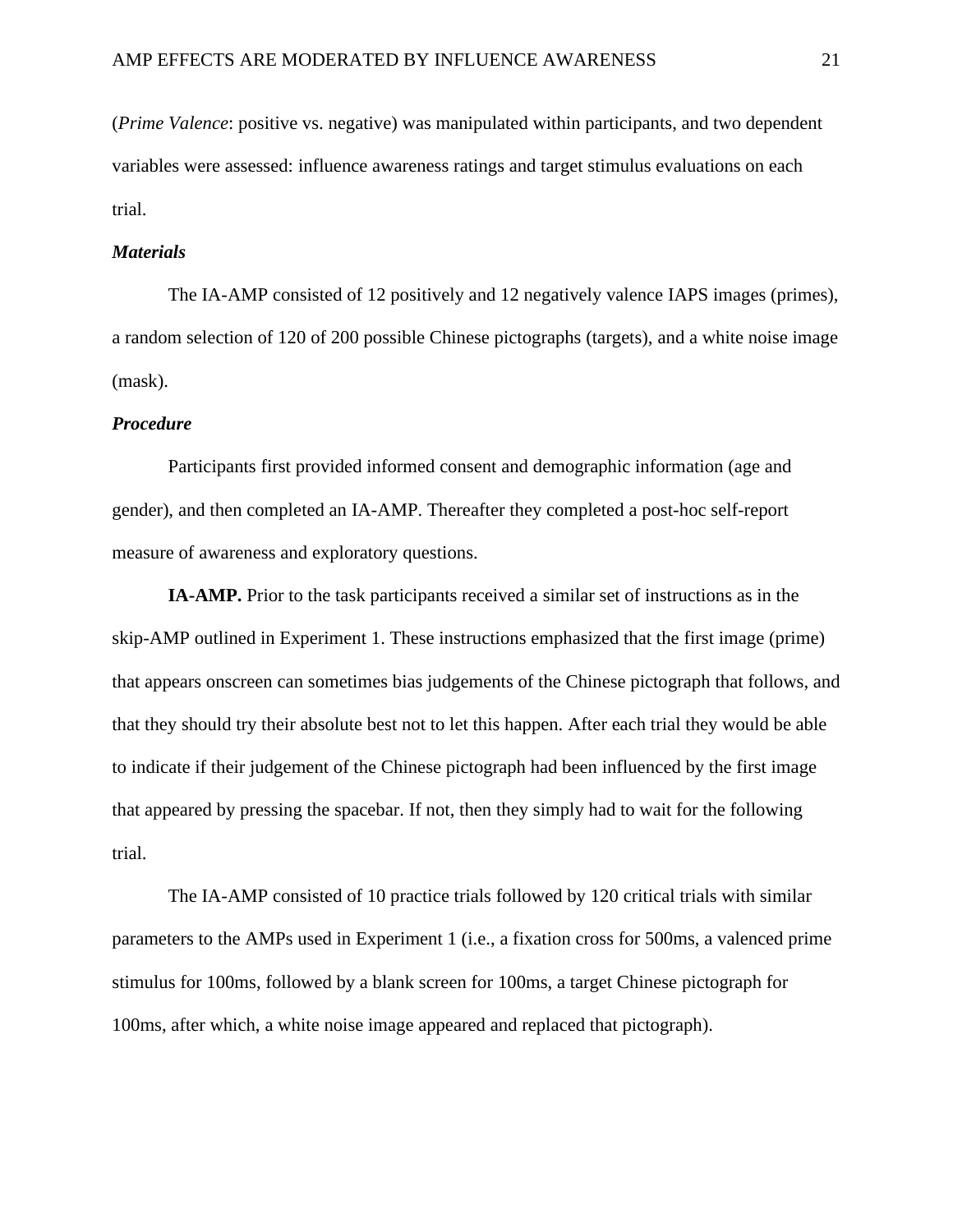At the end of each trial, participants were given the opportunity to press the spacebar to indicate that their evaluation had been influenced by the prime on that trial. Specifically, a cue to "press spacebar if you felt you were influenced by the picture" was presented after each evaluation was made. This cue remained onscreen for 2000ms during which the spacebar could be pressed, followed by a 200ms inter-trial interval and the next trial (note: this response window was fixed regardless of whether a response was emitted or not).

**Self-Report Awareness Measure.** This measure was identical to that used in Payne et al. (2013; Experiment 1) and asked participants: "to what extent were your ratings of the Chinese symbols influenced by the pictures that appeared immediately before those symbols?". They could respond using on a 7-point Likert scale ranging from "Never" to "Almost always".<sup>7</sup>

**Exploratory Questions.** Three exploratory questions were asked. The first centered on *prime awareness* ("Think back to the task you just completed. On how many trials was a valenced picture presented before the Chinese character? It is important that you are honest here.") using a scale ranging from 1 (None) to 7 (All). The second indexed *intentional target stimulus responding* ("How often did you intentionally base your rating of the Chinese symbol on the image that immediately appeared before it?"). The third centered on *unintentional target stimulus responding* ("How often do you think that your rating of the Chinese symbol was unintentionally influenced by the pictures that appeared immediately before those symbols?"). Both questions were responded to using a scale ranging from 1 (Never) to 7 (Almost always). Finally, we asked participants if we should exclude their data for any reason (e.g., computer malfunction or a distraction during the study). These items were exploratory in nature were not part of our preregistered analyses.

 $<sup>7</sup>$  Note that in the interest of clarity we referred to this self-reported measure of awareness as "General Influence" in</sup> our pre-registration document and as an offline measure of awareness in the analytic section of that same document.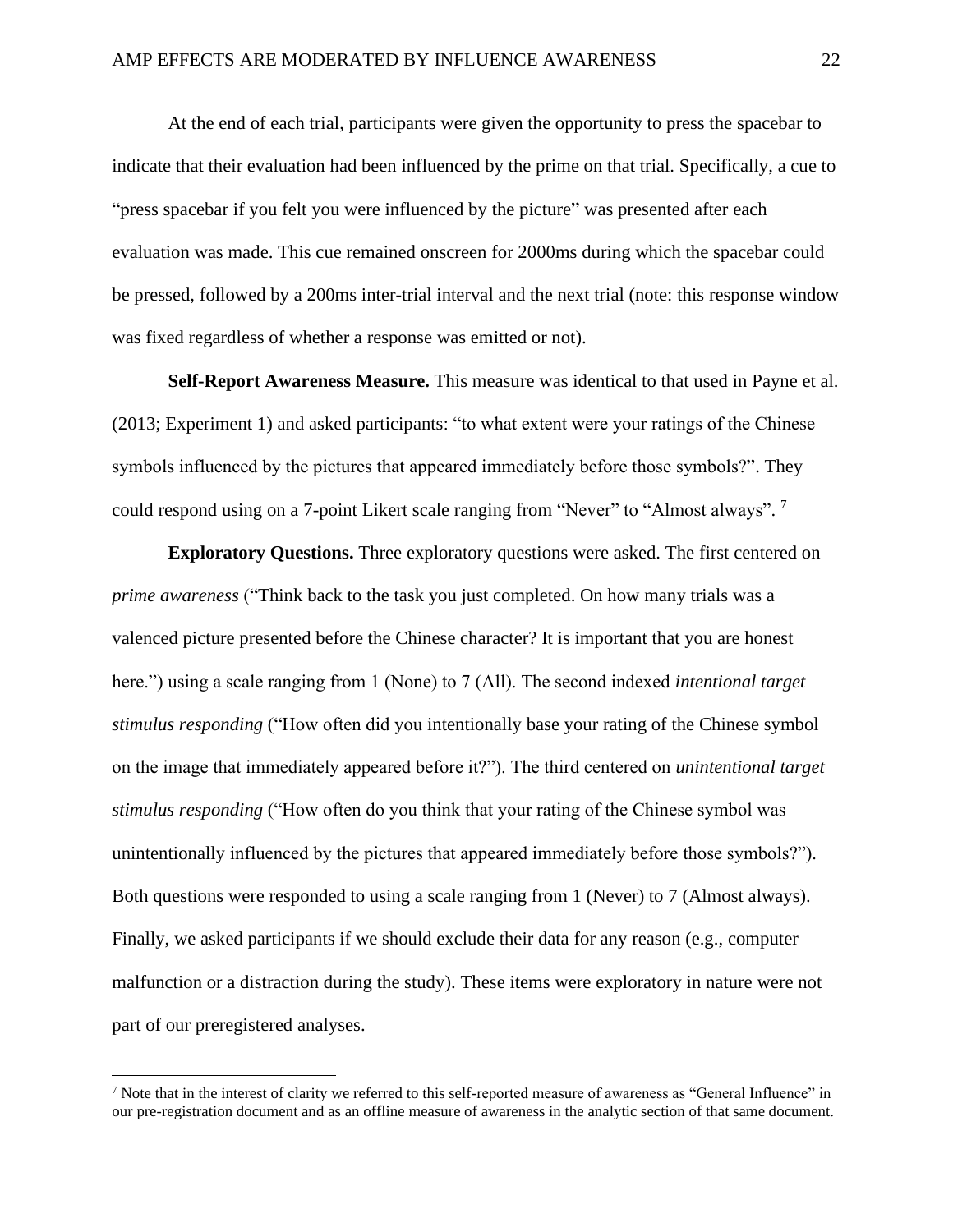#### **Results**

#### *Data Preparation*

For analyses at the trial-by-trial level we computed IA-AMP effects using the standard method outlined in Experiment 1. Given our interest in the *magnitude* of IA-AMP effects, regardless of their directionality, all analyses on trial-by-trial level effects examined absolute values (i.e., the difference in evaluations between the prime types, agnostic to the direction of the effect). We also calculated influence rates for each participant in the IA-AMP by dividing the number of trials where they reported being influenced by the prime (i.e., by pressing the spacebar) by the total number of trials in the IA-AMP. <sup>8</sup>

#### *Analytic Strategy*

A logistic mixed-effects model was used to investigate our first question (is there evidence for an AMP effect) and second question (at the trial-by-trial level, is prime-consistent evaluation moderated by influence awareness). We opted for mixed-effects models given that they offer superior statistical power compared to more commonly used fixed-effects alternatives. To address our third question (are AMP effects at the group level moderated by those participants who are more highly aware of the prime's influence) we scored IA-AMP effects for each participant (*see below*) and entered these into linear regression models. To compare online (IA-AMP) and offline (self-report) measures of influence awareness, correlational and regression analyses were used.

#### *Hypothesis Testing*

**Was There Evidence For An AMP Effect?** A logistic mixed-effects model was carried out, with Valence Ratings (pleasant or unpleasant) of the target stimulus on each trial as the

<sup>&</sup>lt;sup>8</sup> In our preregistration we incorrectly specified this as the 'proportion of influenced to non-influenced trials' (i.e., a ratio rather than a proportion). We opted to treat influenced trials as a proportion of the total number of trials.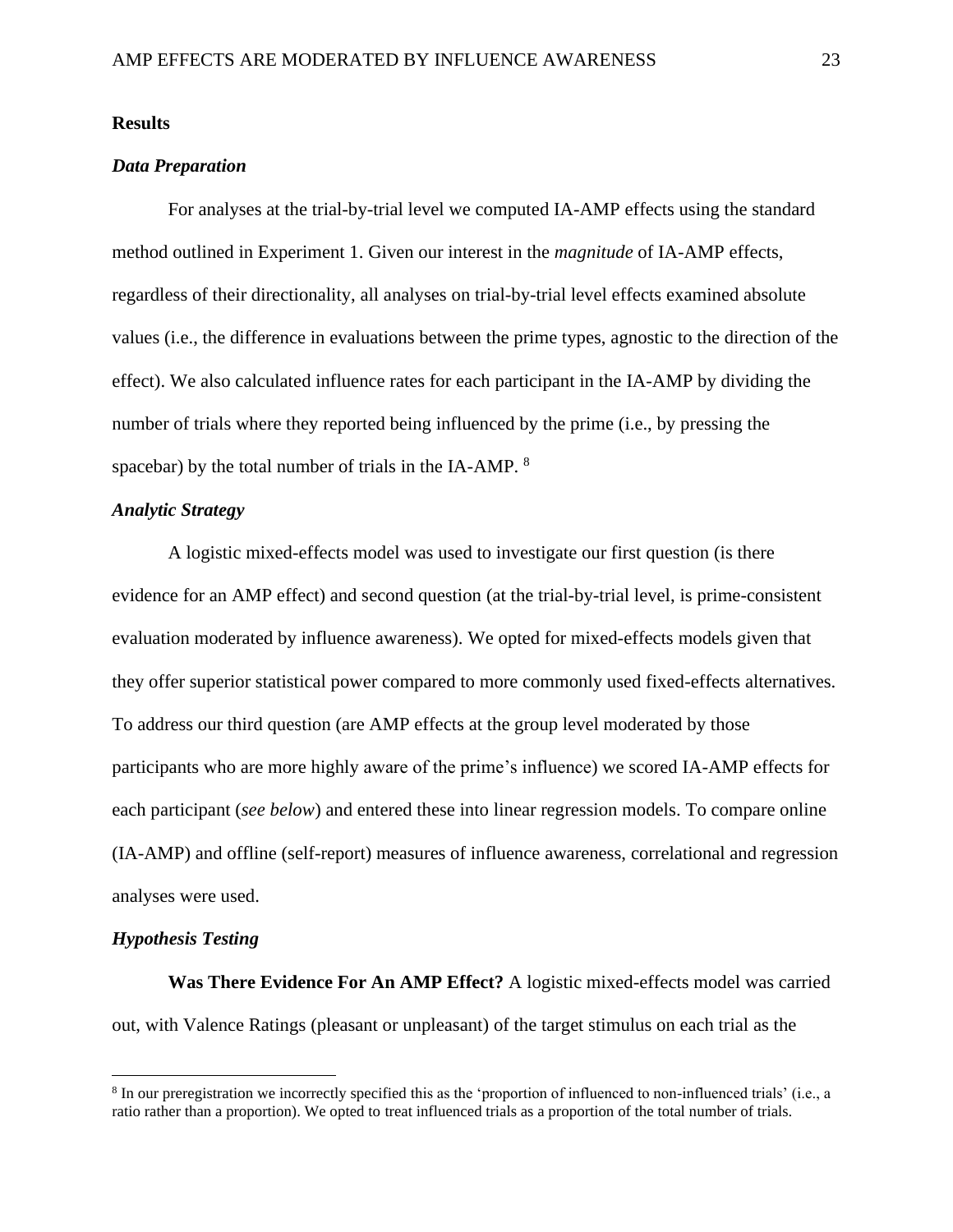dependent variable, Prime Valence (pleasant or unpleasant) as the independent variable, and Participant as a random effect. This model acknowledges the non-independence of the multiple data points provided by each participant, trial type, and prime identity (i.e., the hierarchical nature of the data). Specifically, we modelled trial type as a random slope nested within a random intercept for participant, as well as modelling prime identity as a random intercept. Overall, an AMP effect emerged, such that participants were more likely to rate the target stimulus as positive when the prime valence was positive compared to when the prime valence was negative (and vice versa), OR = 3.69, 95% CI [2.81, 4.85], *p* < .001. The mean and standard deviations for standard and IA-AMP effects can be found in Tables 1 and 2 respectively.

**Are AMP Effects Moderated By Influence Awareness At The Trial Level?** We extended the above model by adding influence awareness on each trial (influence aware vs. noninfluence aware) as a fixed effect. This allowed us to determine if the relationship between Valence Rating and Prime Valence was moderated by that subset of influence aware trials. Results revealed an interaction between Prime Valence and influence awareness, such that AMP effects were far stronger on influence aware trials,  $OR = 31.59$ , 95% CI [24.79, 40.28],  $p < .001$ .

#### **Are AMP Effects Moderated By Those Participants Who Are More Influence**

**Aware?** We then sought to determine if AMP effects were moderated by those participants who were more frequently aware of the prime's influence on their evaluations (i.e., whether awareness rates varied between individuals and whether this variation was associated with the magnitude of the AMP effect). An 'awareness rate' score was calculated for each participant by dividing the number of 'aware' trials by the total number of trials completed (i.e., 120). A linear regression analysis with AMP effect size as the dependent variable and influence awareness rate as a predictor variable was then conducted. Results indicated that influence awareness rate was a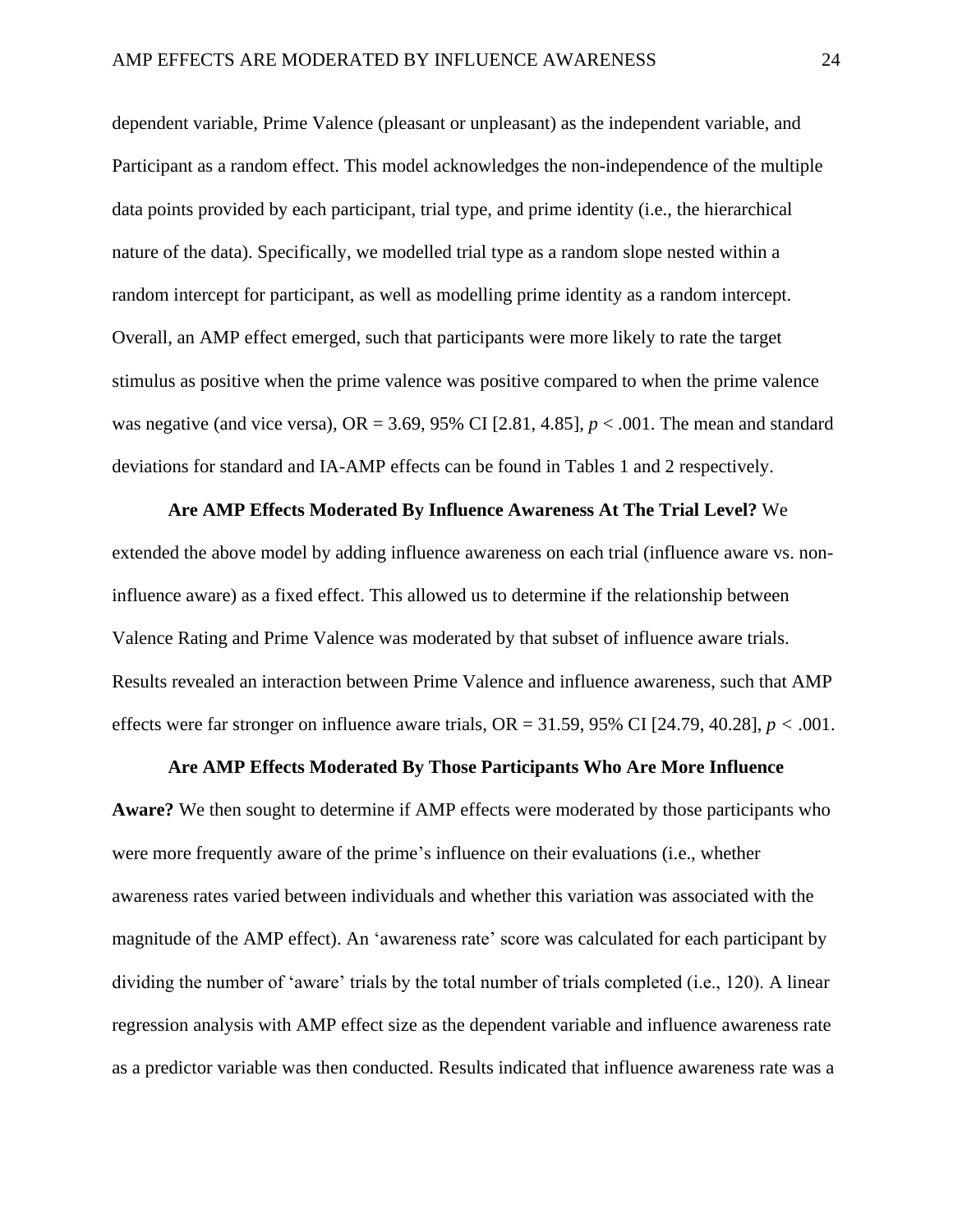significant predictor of AMP effect size,  $B = 0.42$ , 95% CI [0.31, 0.53],  $β = 0.53$ , 95% CI [0.39,  $0.57$ ],  $p < .001$ .

#### **Do Online (IA-AMP) And Post-Hoc (Self-Report) Measures Of Awareness**

**Correlate With One Another?** Simple correlations revealed that the IA-AMP and post-hoc awareness measures strongly associated with one another,  $B = 0.14$ , 95% CI [0.13, 0.16],  $β =$ 0.83, 95% CI [0.73, 0.92], *p* < .001.

#### **Does Influence Awareness On The IA-AMP Predict AMP Effects Better Than Post-**

**Hoc Self-Report Measures?** Regression analyses were once again conducted with the two awareness measures added into the model. This allowed us to determine their relative contribution in predicting AMP effects. Results indicated that only awareness assessed during the IA-AMP task predicted AMP effect sizes, *B* = 0.38, 95% CI [0.15, 0.61], β = 0.42, 95% CI [0.17, 0.67],  $p = .001$ ; whereas awareness assessed after the task (post-hoc self-report) did not, *B* = 0.02, 95% CI [-0.02, 0.06], β = 0.12, 95% CI [-0.13, 0.37], *p* = .341). Comparison of the beta estimates' confidence intervals indicated that assessing for awareness during the task was a significantly better predictor of effects than doing so afterwards.

#### **Discussion**

The results from Experiment 2 are in-line with our preregistered hypotheses. AMP effects emerged and were moderated *at the trial-by-trial level* by performance on a subset of trials – namely – those where a participant was aware of the prime's influence on their evaluations. *At the group level*, AMP effects were moderated by participants who were highly influence aware and were significantly larger when calculated on the basis of the influence aware trials compared to when calculated on the basis of the non-influence aware trials. The online measure of awareness was a superior predictor of AMP effects than the offline measure.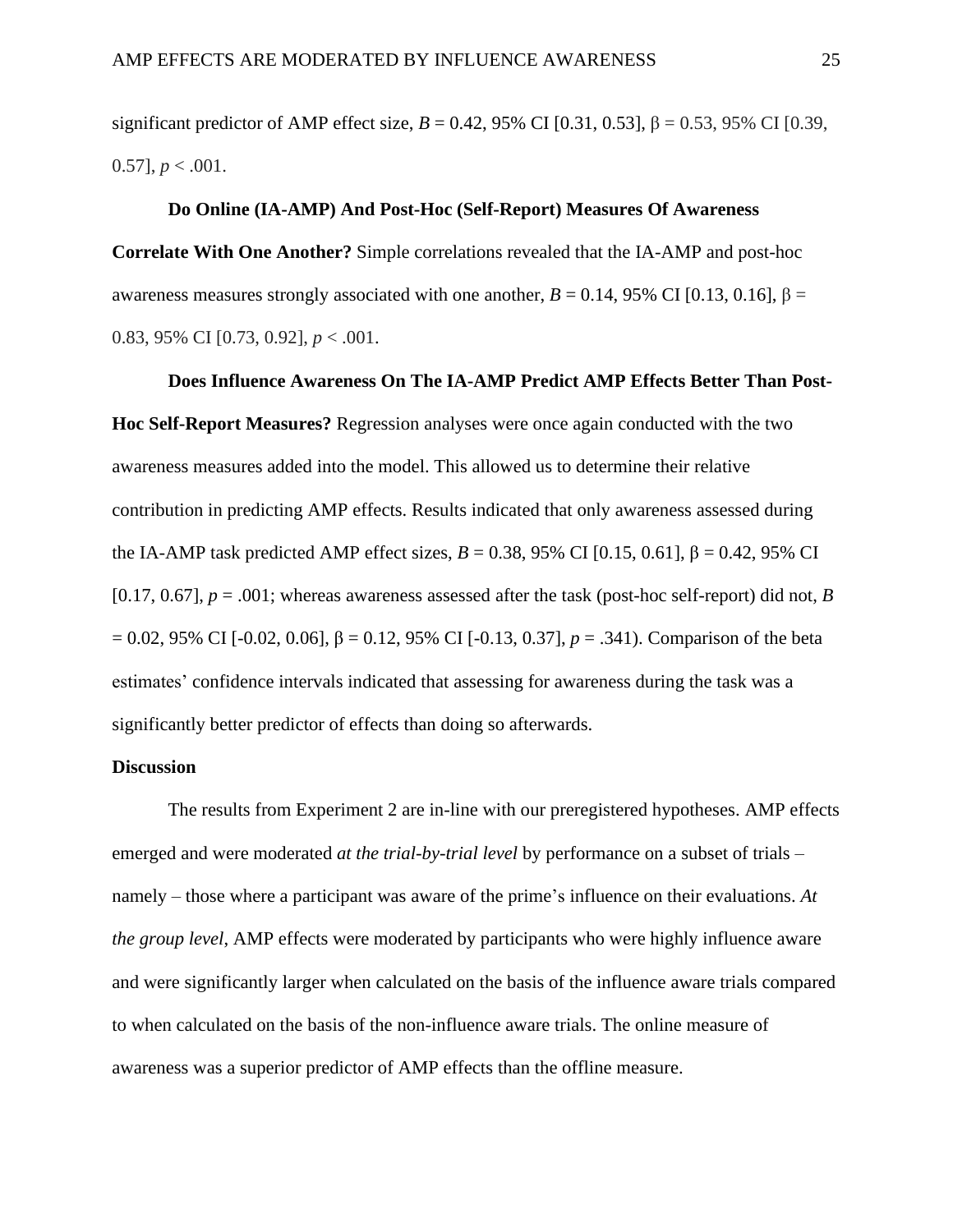## **Experiment 3: Awareness Assessed During an IA-AMP Predicts The Magnitude of Effects on a Previously-Completed Standard AMP (in the Same Attitude Domain)**

One question that comes to mind is how performance on the IA-AMP relates to performance on a standard AMP. It may be that asking about influence on every trial serves to artificially raise awareness of the prime as well as its influence on evaluations. This in turn may lead to a stronger relationship between awareness and AMP effects than would normally occur in the standard version of the task. Therefore, in Experiment 3 we sought to not only replicate our previous findings but also address this new question. Participants were asked to complete a standard AMP with generic valenced primes followed by an IA-AMP with similar stimuli (i.e., both task variants indexed attitudes from the same domain). This approach provided us with a baseline AMP effect for each participant that was unperturbed by awareness probes as well as a separate influence awareness measure from that same person. If influence awareness rates on an IA-AMP completed at Time 2 correlate with standard AMP effects obtained at Time 1 then this would suggest that influence awareness may also be central to the standard AMP as well.

In short, Experiment 3 had both confirmatory and exploratory goals (all of which were preregistered). On the one hand we sought to confirm our earlier findings (i.e., that AMP effects would emerge on the IA-AMP; that these effects would be moderated by performance on the influence aware trials within a given individual, while at the group level, be moderated by highly aware participants). On the other hand, we also set out to explore the aforementioned question would effects in the standard AMP be predicted by influence awareness rates in the IA-AMP? Based on our previous findings we predicted they would be.

We then explored a third and final question: would there be a difference in the magnitude of standard AMP effects relative to IA-AMP effects that are exclusively comprised of 'non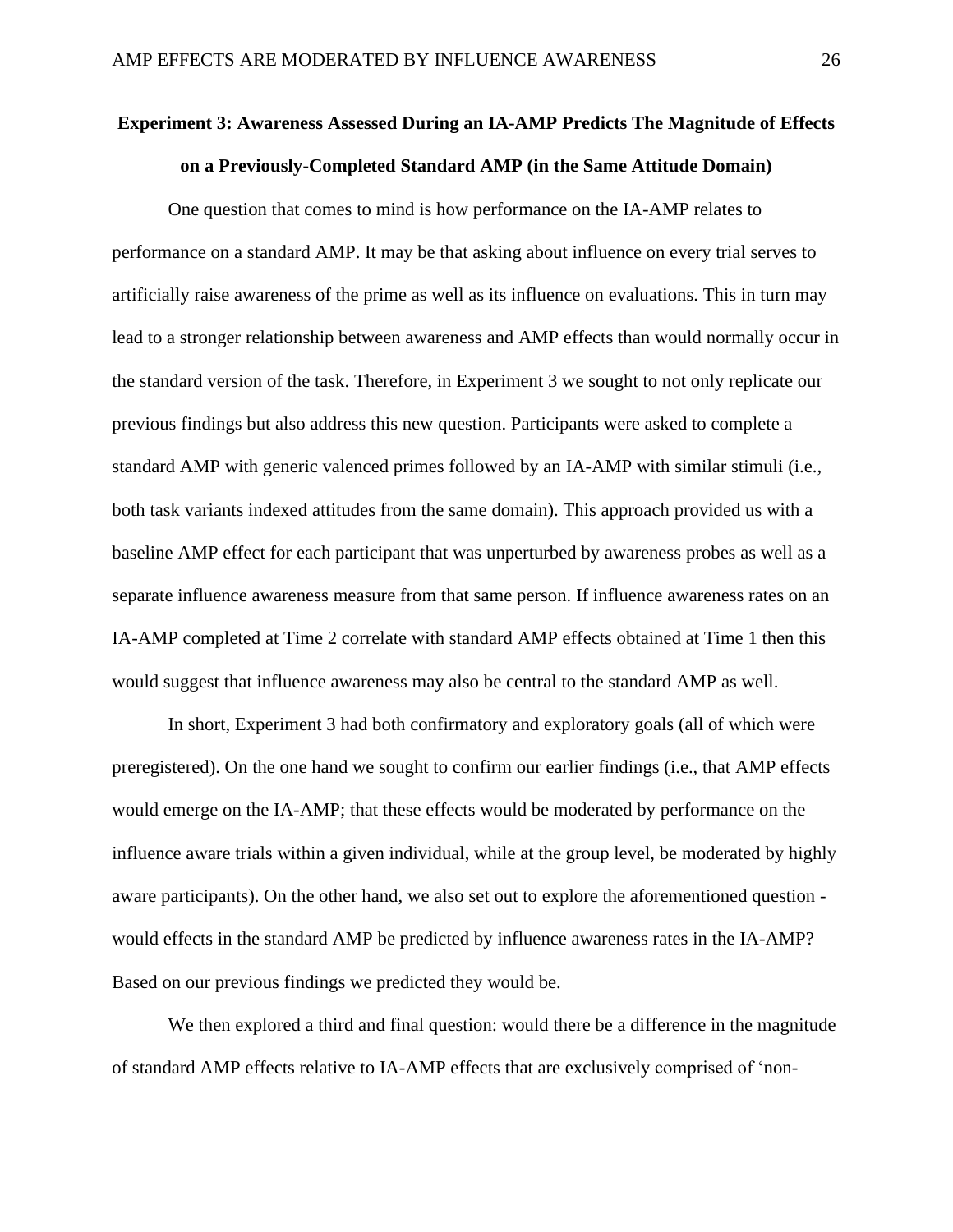influence aware' trials? Recall that Payne et al. (2013; Experiment 3) asked a similar question when they compared scores on a standard AMP to those on a 'skip' AMP which was argued to provide a non-influence aware measure of evaluations. Unlike those authors (who found no difference between the two measures) we predicted that standard AMP effects would be significantly larger than those obtained from an IA-AMP comprised of exclusively "noninfluence aware" trials, thus providing further support for the idea that influence awareness plays a role in standard AMP effects as well.

#### **Method**

#### *Sample Selection Strategy*

Based on power analyses using identical criteria as Experiment 2, our *a priori* required sample size after exclusions was 150 participants.<sup>9</sup>

#### *Participants and Design*

206 participants took part, and of those, 176 (102 women) ranging in age from 18 to 64 years (*M* = 33.60, *SD* = 11.45) provided complete and analyzable data. A 2 (*Task Type*; standard vs. IA-AMP) x 2 (*Prime Type*; positive vs. negative) design was employed with both factors manipulated within participants. Two dependent variables were assessed: target stimulus evaluations and influence awareness responses.

#### *Materials*

AMP stimuli were similar to those used in Experiments 1 and 2 (i.e., 12 positively and 12 negatively valenced IAPS images [primes], and 72 Chinese pictographs [targets]).

#### *Procedure*

<sup>9</sup> We should note that more participants were sampled than originally specified in our preregistration due to an error in how exclusions were originally implemented in our data processing R script. Data collection was stopped when we believed we had 150 participants, as per the preregistration. A code review revealed that some participants had been erroneously excluded. The final analytic sample therefore includes these participants.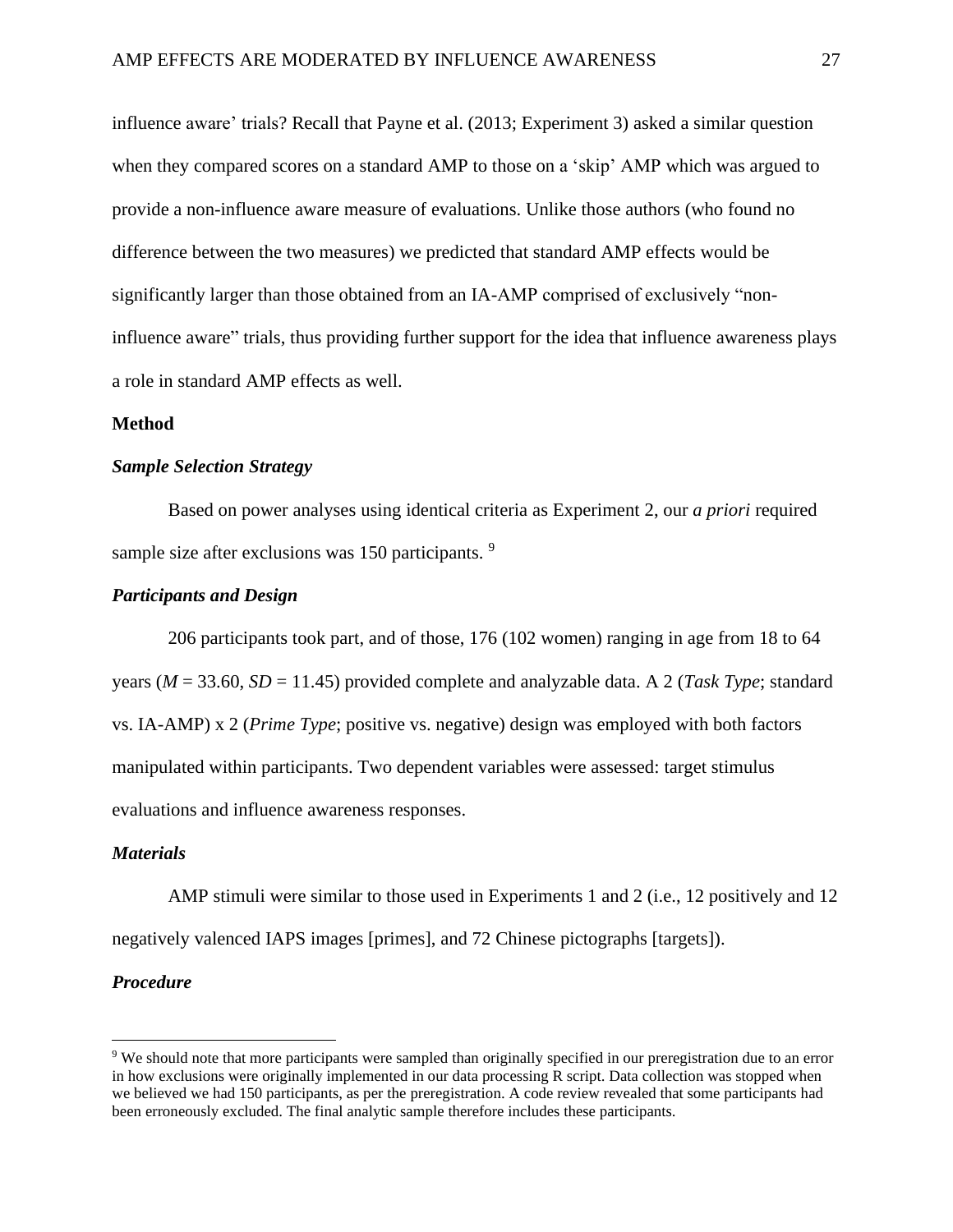Participants first provided informed consent and demographic information (age and gender), and then completed a standard AMP, IA-AMP, the post-hoc self-reported awareness measure, and exploratory questions.

**AMPs.** Two version of the task were employed in Experiment 3: a standard AMP (similar to that used in Experiment 1) and an IA-AMP (similar to that used in Experiment 2). Both consisted of 10 practice and 72 test trials with the same trial parameters as reported in Experiment 2. Participants first encountered the standard AMP and then encountered the IA-AMP. This was the same general procedure as used in Experiment 1.

**Self-Report Measures**. The same set of self-reported awareness and exploratory questions were asked as in Experiment 2.

#### **Results**

#### *Analytic Strategy*

A linear regression model was used to examine our confirmatory questions (i.e., if AMP effects would emerge on the IA-AMP; if these effects would be moderated by performance on the influence awareness trials within a given individual, and be moderated by those participants who are more influence aware at the group level). A similar model was used to examine our first exploratory question (i.e., if influence awareness rates on the IA-AMP predict effect sizes in a previously completed standard AMP). A paired-samples *t*-test was used to investigate our second exploratory question (i.e., for differences between standard AMP effect sizes and non-influence aware only AMP effect sizes).

#### *Data Preparation*

Three AMP scores were calculated for each participant: an overall effect for the standard task, an overall effect for the IA-AMP, and a 'non-influence aware' effect based on those trials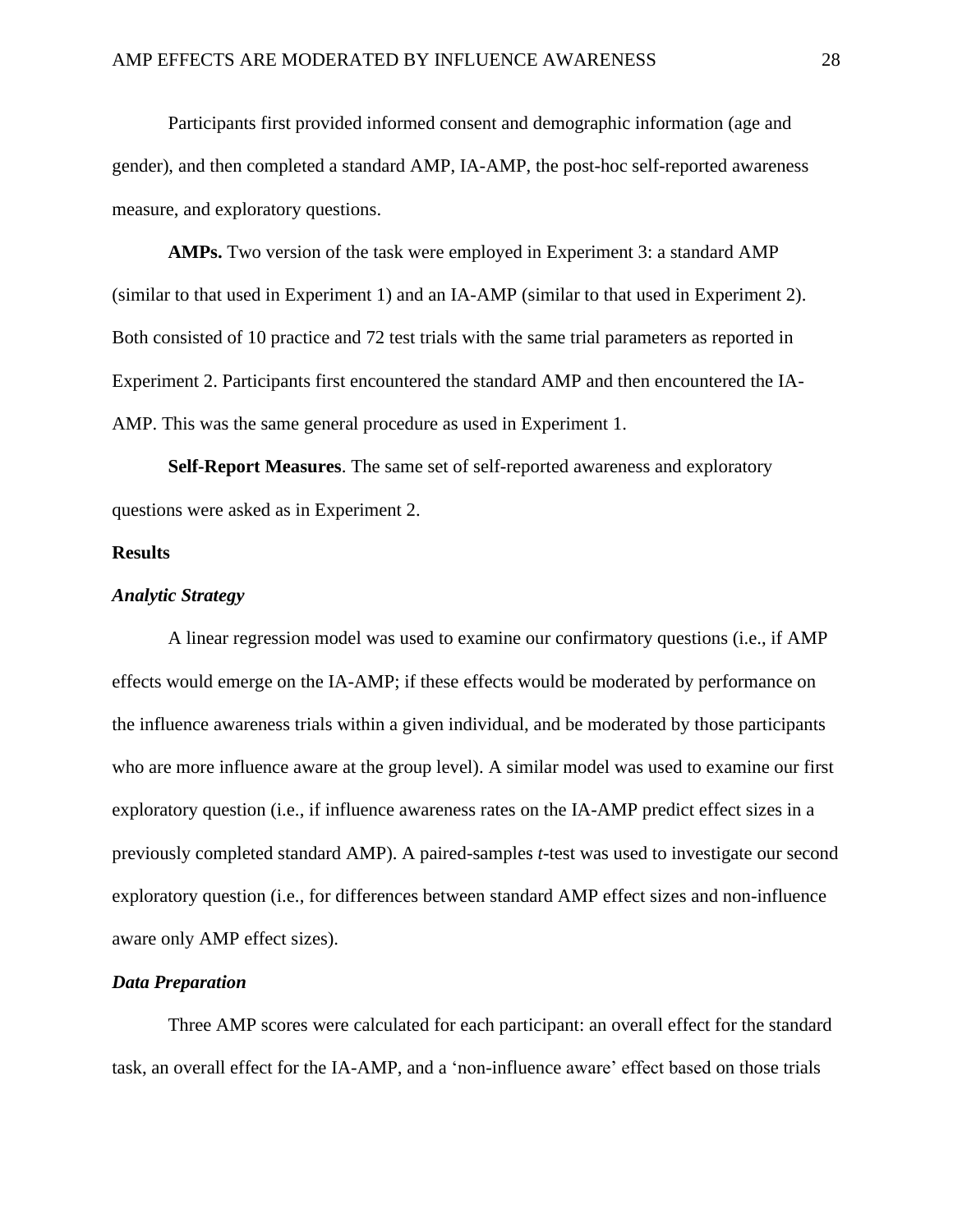from the IA-AMP where participants did not press the spacebar (i.e., did not indicate awareness of the prime and its influence on their evaluations). This score notionally reflects an AMP effect based exclusively on non-influenced trials.

#### *Hypothesis Testing*

# **Was There Evidence For An AMP Effect And Was This Effect Moderated By Influence Awareness Within Individuals And At The Group Level?** A significant effect emerged in both the standard AMP (OR = 3.81, 95% CI [2.86, 5.08], *p* < .001) and IA-AMP (OR  $= 5.94, 95\%$  CI [4.41, 7.99],  $p < .001$ ). At the trial-by-trial level, IA-AMP effects were moderated by influence aware trials,  $OR = 33.70$ ,  $95\%$  CI [25.67, 44.23],  $p < .001$ . At the group level, IA-AMP effects were predicted by the influence awareness rates of participants,  $B = 0.44$ , 95% CI [0.34, 0.54], β = 0.56, 95% CI [0.44, 0.68], *p* < .001.

#### **Does Influence Awareness On An IA-AMP Completed At Time 2 Predict Standard**

**AMP Effects At Time 1?** A regression analysis was conducted with standard AMP effect sizes as a dependent variable and influence awareness rate in the IA-AMP as a predictor variable. Results indicated that influence awareness rates in the IA-AMP predicted the magnitude of effects in the standard AMP,  $B = 0.34$ , 95% CI [0.24, 0.45],  $β = 0.44$ , 95% CI [0.30, 0.57],  $p <$ .001.

#### **Is There A Difference In The Magnitude Of Standard AMP Effects And Those**

**Based Exclusively On Non-Influenced Trials?** Results from a partially overlapping *t*-test (see Experiment 1) indicated that AMP effects based exclusively on non-influenced trials were significantly smaller than effects in the standard AMP,  $t(163.85) = 5.09$ ,  $p < .001$ ,  $M_{\text{diff}} = 0.14$ . A between-subjects Cohen's *d* was also calculated, although this should be interpreted with caution as it does not acknowledge the partial dependence among the data,  $d = 0.41$ , 95% CI [0.19, 0.63].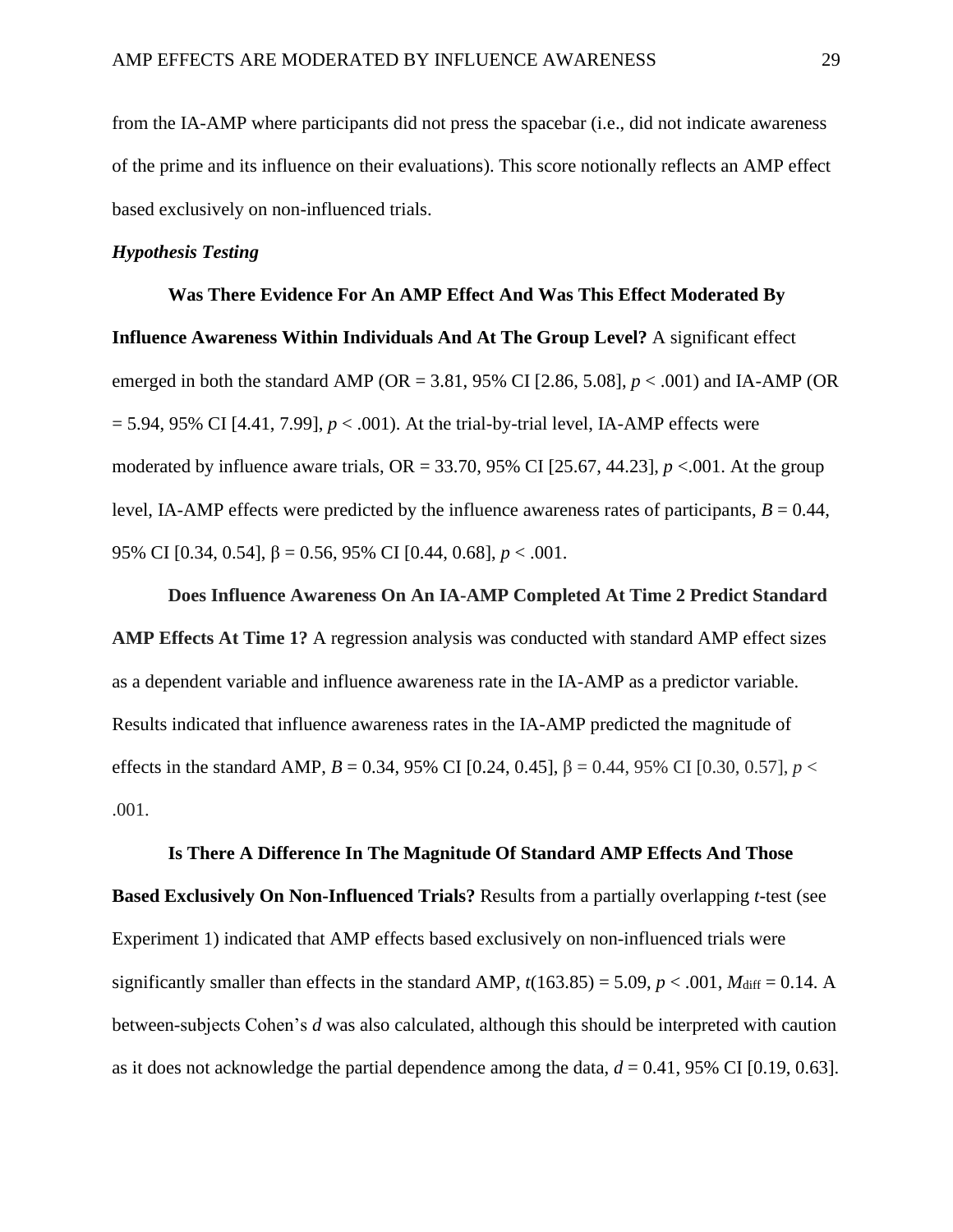#### **Discussion**

Our findings replicated: AMP effects emerged and were moderated at the trial-by-trial level by performance on a subset of (influenced) trials, and at the group level by highly influence aware participants. We also extended these findings by showing that influence awareness during an IA-AMP at Time 2 predicted the size of standard AMP effects completed at Time 1. This suggests that asking about influence awareness of a trial-by-trial basis does not artificially raise awareness of the prime and its influence on evaluations. If it did then we would have expected no relationship between influence awareness rates and standard AMP effects to emerge, especially given that the IA-AMP was completed *after* the standard AMP. Yet influence awareness rates were strongly predictive of standard AMP effects, suggesting that people may in fact be aware of the prime, and use that stimulus when forming an evaluation of the target.

Finally, and in line with Experiment 1, we obtained further evidence that conflicts with the idea that standard and non-influenced AMP effects do not differ from one another. Results indicated that AMP effects exclusively generated from non-influenced trials were significantly smaller than standard AMP effects. These findings are consistent with what we observed in our direct replication attempt in Experiment 1 and converge on the same conclusion: AMP effects are stronger when participants are aware of the prime and its influence on evaluations.

## **Experiment 4: Awareness Assessed During an IA-AMP Predicts the Magnitude of Effects on a Previously-Completed Standard AMP (in a Different Attitude Domain)**

Experiment 4 represents an even stronger test of our claims. Imagine if participants first complete a standard AMP in one domain (political attitudes) and then complete an IA-AMP in a completely different domain (attitudes towards generic valenced stimuli). Now imagine if the same pattern of findings once again emerges. This would mean that a given participant's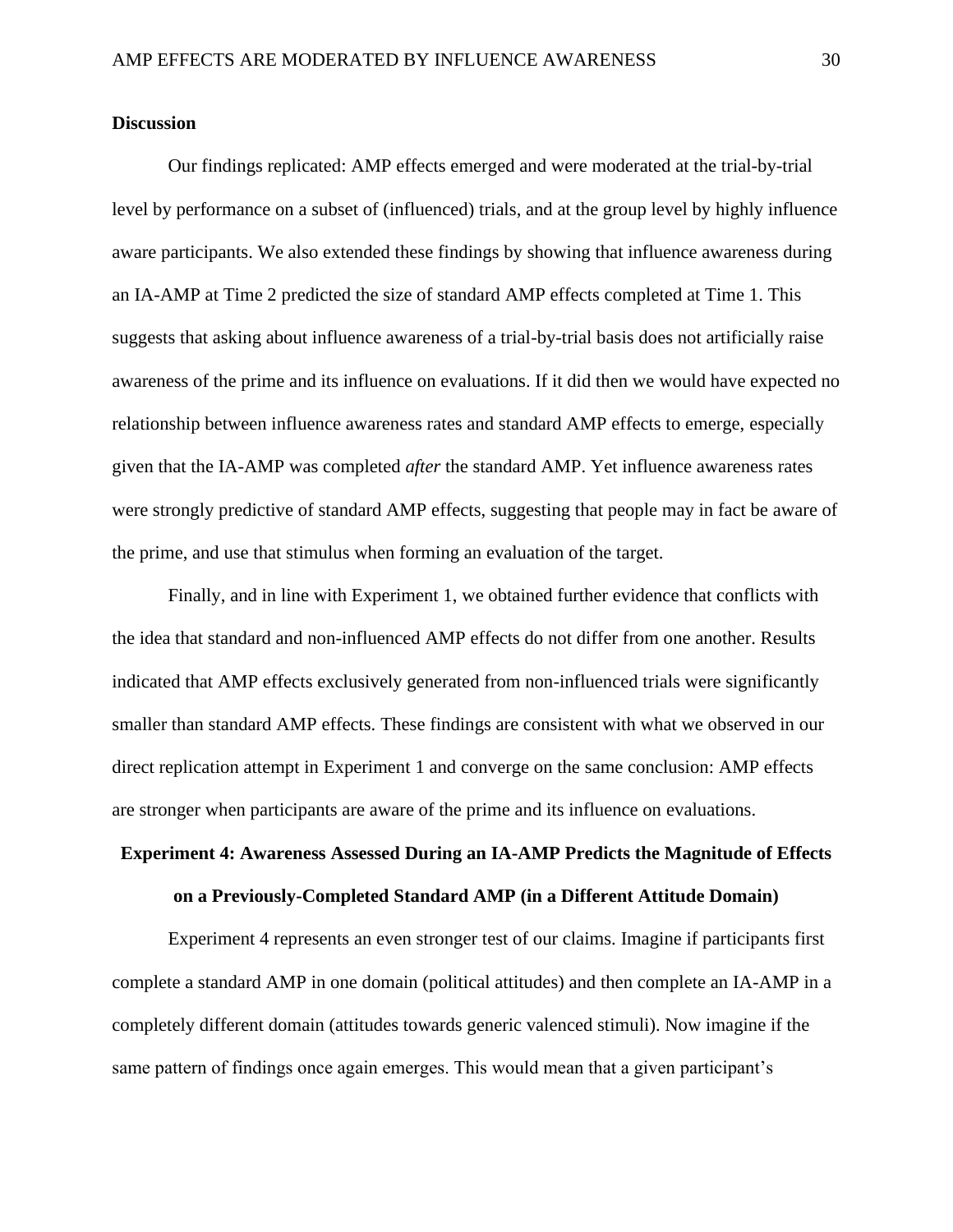influence awareness rates at Time 2 in one domain would be predicting the magnitude of their AMP effects at Time 1 in an entirely different domain. If so, then this would provide even stronger evidence that influence awareness is stable within individuals and moderates their task performance across AMPs in different attitude domains.

With this in mind, we employed a similar design to Experiment 3 but with one change: we varied the attitude domains being assessed by the standard AMP (political attitudes towards Donald Trump vs. Barack Obama) and the IA-AMP (attitudes towards generic valenced stimuli as in Experiments 1-3). If influence awareness rates reflect a stable (within-participant) pattern of responding regardless of content domain (politics vs. generic valenced primes), then influence awareness rates in a positive/negative IA-AMP at Time 2 should still predict effect sizes within a standard political AMP completed at Time 1.

#### **Method**

#### *Sample Selection Strategy*

Power analyses criteria were identical to Experiments 2 and 3 with an *a priori* required sample size after exclusions of 150 participants.

#### *Participants and Design*

Given that we were interested in assessing political attitudes we recruited a sample of residents from the USA who politically identified as Democrats. 175 participants took part in the study with data from 142 (74 women) ranging in age from 18 to 62 years  $(M = 31.90, SD =$ 10.41) eligible for analysis. The design, independent, and dependent variables were similar to those in Experiment 3.

#### *Materials*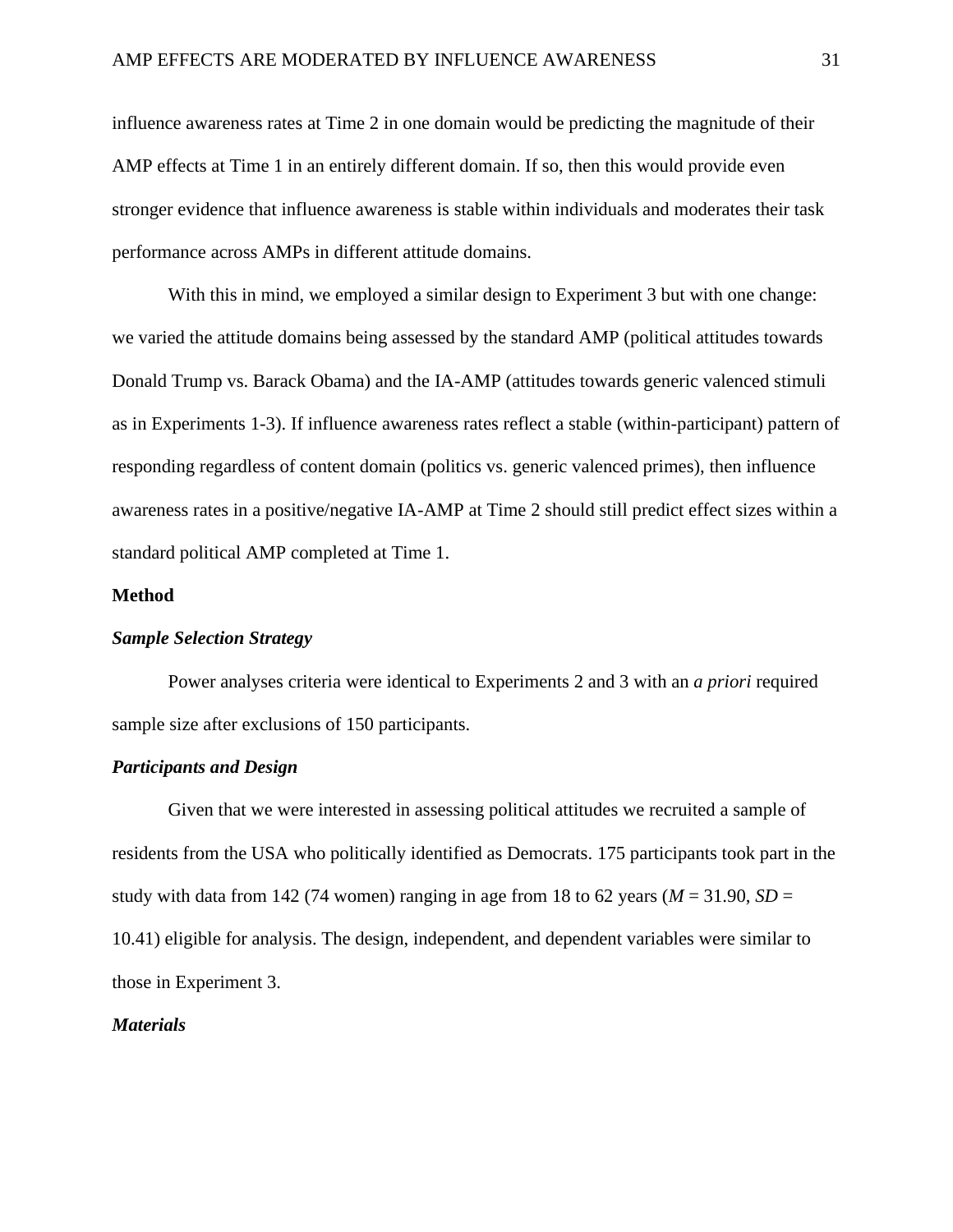The standard and IA-AMPs used in this study were similar to those used in Experiment 3 (i.e., participants encountered 10 practice and 72 test trials with the same trial parameters, instructions, and target stimuli as before). Critically, a new set of prime stimuli were used consisting of six images of Barack Obama and six images of Donald Trump that were taken from the Presidents-IAT materials of the Project Implicit website (see [osf.io/f38ag\)](https://osf.io/f38ag/).

#### *Procedure*

The procedure was similar to Experiment 3 with two exceptions: (a) the standard AMP now assessed political attitudes while the IA-AMP assessed generic attitudes towards valenced stimuli, and (b) two new exploratory questions were added.

**Exploratory Questions.** In addition to the same exploratory questions asked in Experiments 1-3 we also assessed for demand compliance and political alignment. *Demand compliance* was assessed using the following question: "Think back to the task with the Chinese characters. During the task, we asked you after each trial to indicate whether your response to the Chinese character was influenced by the image that appeared before it. Please choose the following option that is the most true for you". Response options were as follows:  $(1 = My)$ responses were based on what I thought the researcher wanted me to say;  $2 = My$  responses were genuinely based on whether I was influenced or not;  $3 = I'm$  not sure or don't know why I responses the way I did). *Political alignment* was assessed using the following question: "In terms of the two major political parties in the US, do you consider yourself more Democratic or Republican?". Response options ranged from 1 (Very Republican) to 7 (Very Democratic). **Results**

*Analytic Strategy*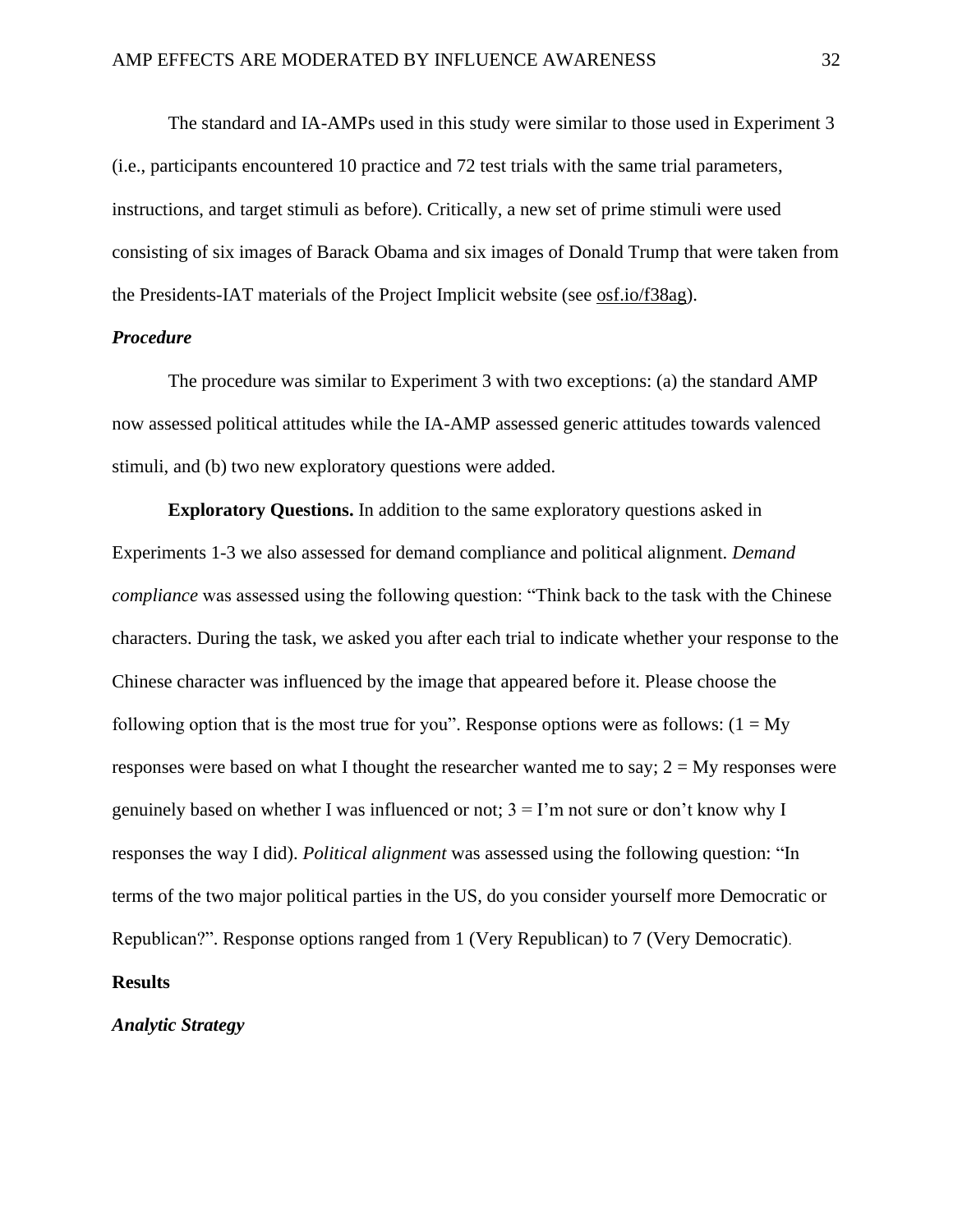For this and all subsequent experiments, we divide results into two sections. 'Replication hypotheses' refer to hypotheses that were first made in one of our previous experiments and which were retested in the current experiment. These will be briefly reported given that a detailed treatment is provided in a previous experiment. 'Critical hypotheses' refer to new hypotheses being made within a given experiment.

#### *Data Preparation*

Data preparation was similar to that of Experiment 3.

#### *Hypothesis Testing*

**Replicated Hypotheses: Was There Evidence For An AMP Effect And Was This Effect Moderated By Influence Awareness Within Individuals And At The Group Level?** A significant effect emerged on the IA-AMP,  $OR = 3.44$ , 95% CI [2.69, 4.39],  $p < .001$ , and standard AMP, OR = 6.31, 95% CI [4.08, 9.77],  $p < .001$ . At the trial-by-trial level, effects were moderated by the subset of trials where a participant was influence aware,  $OR = 67.46$ , 95% CI [49.70, 91.56],  $p < .001$ ; while at the group level, effect sizes were moderated by inter-individual differences in influence awareness, both within the IA-AMP ( $B = 0.57$ , 95% CI [0.40, 0.74],  $\beta =$ 0.49, 95% CI [.34, 0.63],  $p < .001$ ) and for a previously completed AMP ( $B = 0.54$ , 95% CI [0.44, 0.65],  $\beta = 0.65$ , 95% CI [0.53, 0.78],  $p < .001$ ).

# **Critical Hypotheses: Does Influence Awareness On A Generic Valence IA-AMP Completed At Time 2 Predict Political AMP Effects At Time 1?** A regression analysis with awareness rate in the IA-AMP as a predictor and standard AMP effect size as a dependent variable revealed that the former significantly predicted the latter,  $B = 0.54$ , 95% CI [0.44, 0.65], β = 0.65, 95% CI [0.53, 0.78], *p* < .001.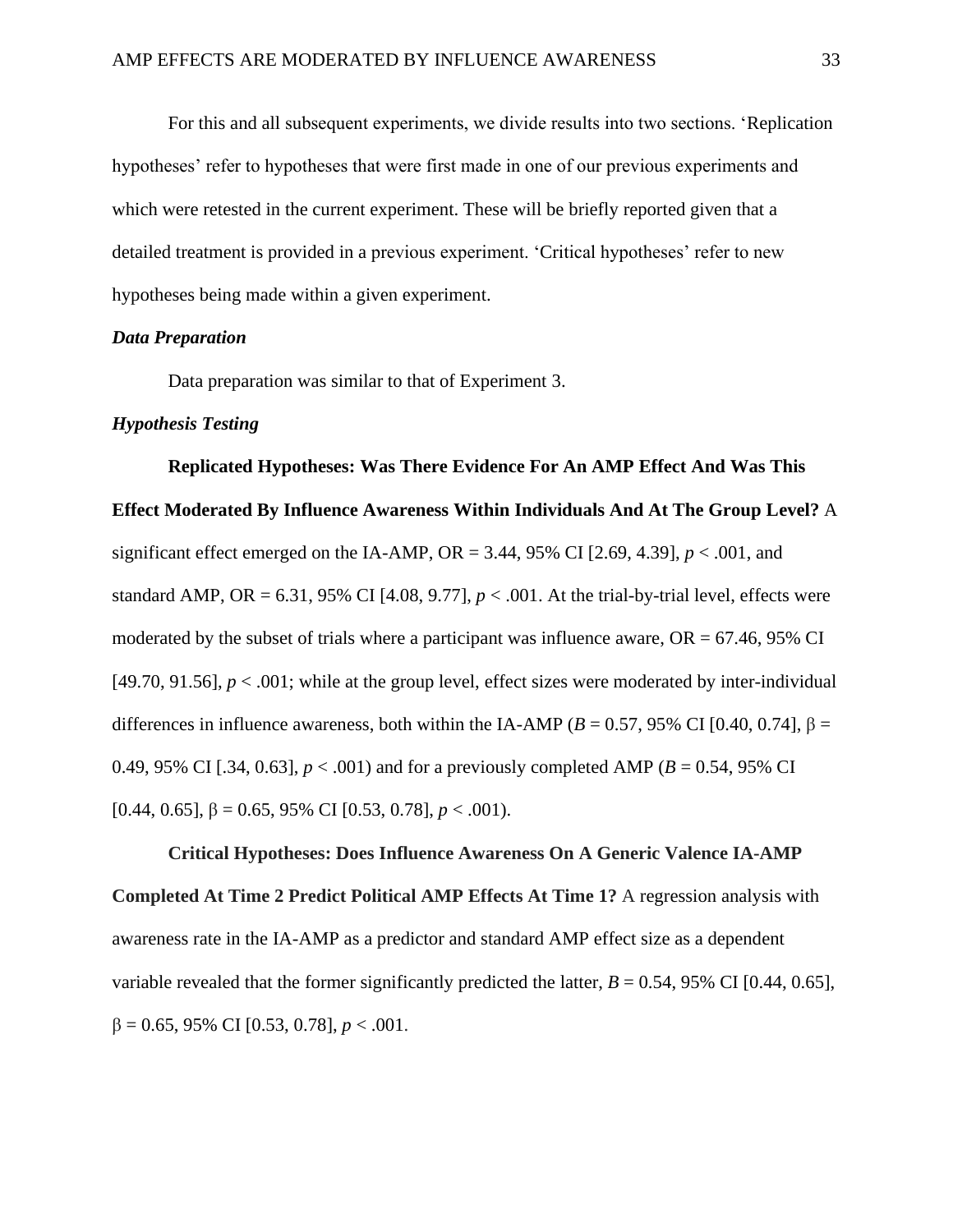#### **Discussion**

Our prior findings once again replicated: AMP effects emerged and were moderated at the trial-by-trial level by performance on influence aware trials, while at the group level, they were moderated by participants scoring high in influence awareness. Not only did influence awareness assessed by an IA-AMP retrospectively predict standard AMP effects, but it did so even when these tasks were assessing attitudes in entirely different domains. Taken together, Experiments 3 and 4 suggest that influence awareness is stable within individuals and moderates the magnitude of the AMP effect, even between attitude domains. It may be the case that, at least at the group level, the majority of the variance in AMP effects does not represent a measure of implicit evaluations *in general*, but rather the evaluations of a subset of individuals who are highly influence aware. We will return to this idea later on.

#### **Experiment 5: The AMP's Predictive Utility & Influence Awareness Are Strongly Related**

Experiments 2-4 indicate that a subset of influence aware trials strongly moderate AMP effects at the trial-by-trial level, and inter-individual differences in influence aware rates moderate the magnitude of the AMP effect. Influence awareness rates on one AMP predict how one will respond on another, and this is true when both tasks assess the same or different attitude domains.

In Experiment 5 we set out to further replicate our findings while addressing three new questions. On the one hand, we wanted to know if influence awareness also played a key role in the AMP's predictive utility (i.e., its ability to discriminate between two known-groups). We therefore recruited two groups of participants (Democrats and Republicans) and asked them to complete a political IA-AMP followed by a positive/negative IA-AMP. Our preregistered hypothesis was that the AMP's ability to predict whether a person was a Democrat or Republican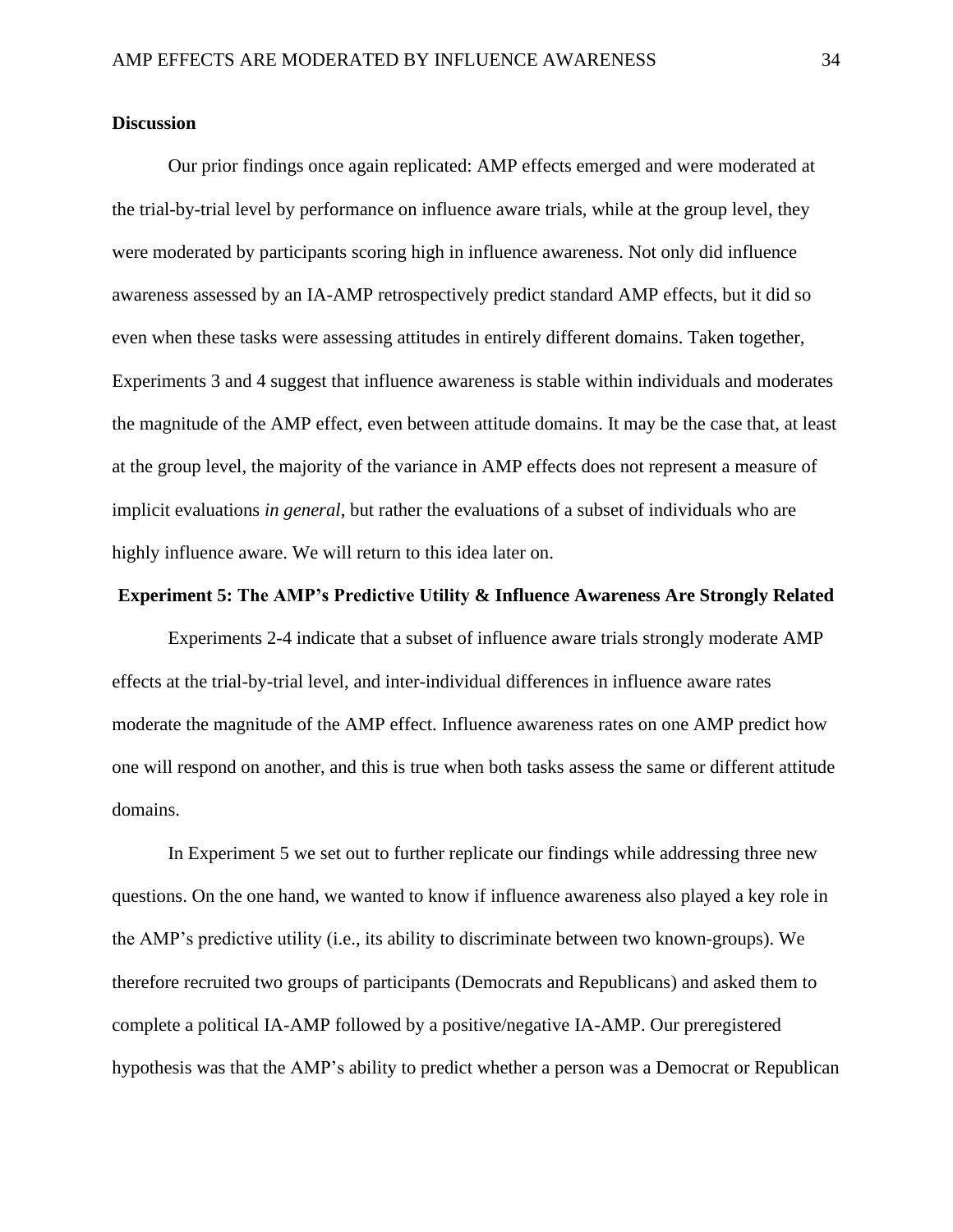would be higher when effects were solely derived from influence aware trials and lower when they were derived from non-influence aware trials.

At the same time, we wanted to know if there was intra-individual stability in influence awareness from one AMP to another. Experiments 2-3 offered indirect evidence such that influence awareness rates in the IA-AMP predicted the same person's scores in the standard AMP. However, a more direct demonstration requires that we have a measure of awareness on both tasks. We therefore examined if a participant's influence rate on one IA-AMP was correlated with their influence rate on a second IA-AMP.

Finally, a unidirectional relationship between influence awareness and AMP effect sizes emerged in Experiments 2-4. However, given that we were now administering two IA-AMPs, we could also now test for a bidirectional relationship between these variables (i.e., if influence rates in AMP #1 predict effects in AMP #2, and if influence rates from AMP #2 predict effects in AMP #1). Demonstrating such a relationship would suggest that *influence rates in general* are predictive of *AMP effects in general,* yet further evidence supporting the idea that AMP effects are highly related to awareness of the primes and its influence on one's evaluations.

#### **Method**

#### *Sample Selection Strategy*

Power analyses for interactions in mixed-effects models are difficult to determine due to the large increase in the number of parameters involved, therefore no power analysis was conducted for our first analysis. For our second analysis, we used the pwr package in R to compute the number of participants required to detect a medium  $f^2$  effect size (i.e., 0.15) in a regression analysis with a single IV, at the conventional alpha level (.05) and at 95% power. Given these criteria, 89 participants would be required. The aforementioned power analysis is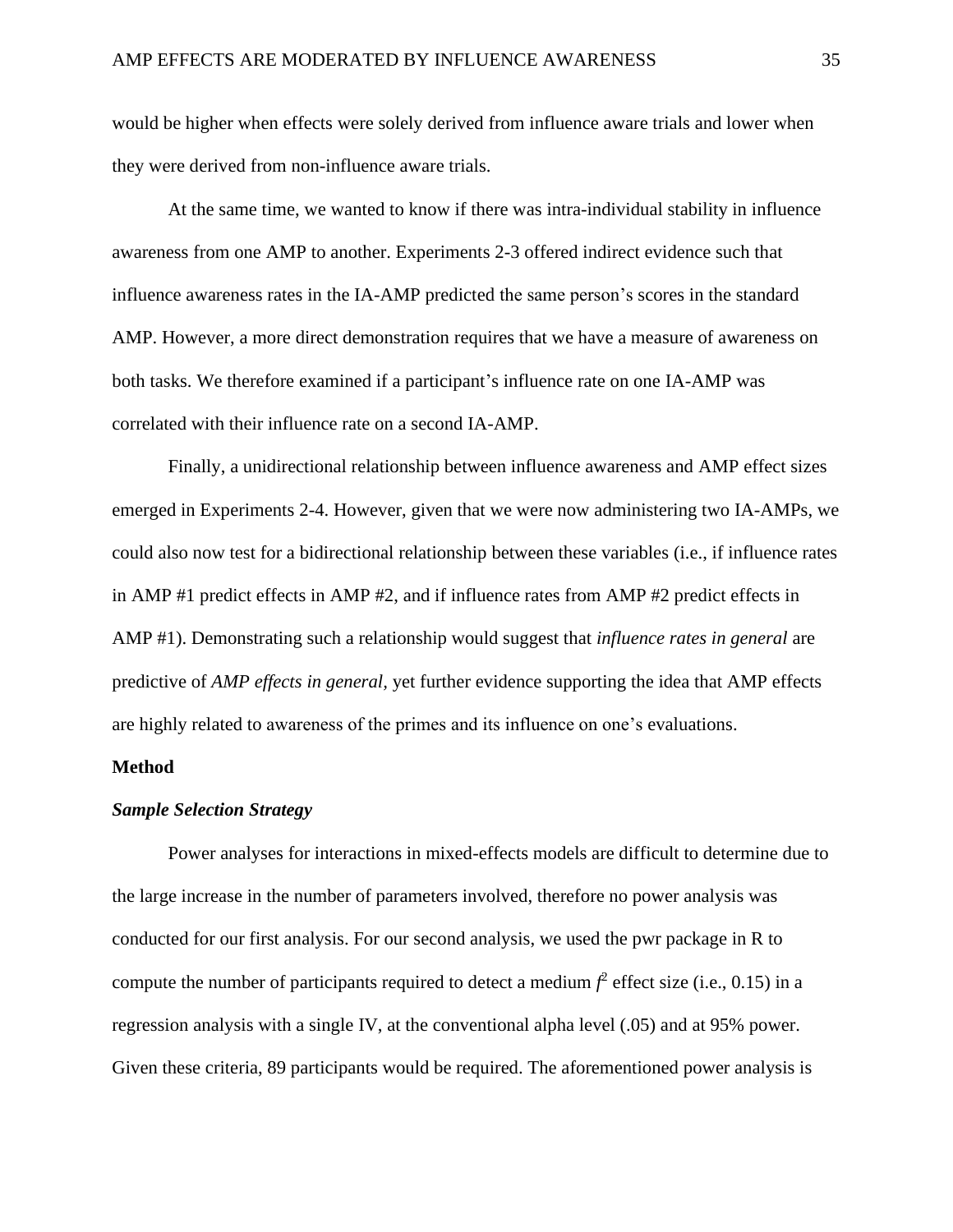also applicable for our third analysis. With 89 participants, at a standard alpha level and a power of .90, we would be able to detect a correlation of *r* = .33. We chose to collect data from at least 200 participants (100 Democrats and 100 Republicans) based on the availability of resources.

#### *Participants and Design*

A total of 334 participants took part, and of these, 207 (105 Democrats, 102 Republicans; 106 women) ranging in age from 18 to 65 years (*M* = 34.03, *SD* = 11.15) provided complete and analyzable data. A 2 (*Content Type*; political vs. generic valence) x 2 (*Prime Type*; positive vs. negative) x 2 (*Political Orientation*; Democrat vs. Republican) design was employed with the first two factors manipulated within and the third manipulated between participants. Influence awareness rates and evaluations were the two dependent variables.

#### *Materials*

Two IA-AMPs were employed. The first was an IA-AMP that used the same political (Obama and Trump) primes as used in the standard AMP in Experiment 4 while the second was a generic valence IA-AMP identical to that used in our previous studies. All instructions, trial parameters, and other aspects of the tasks were similar to those described in Experiment 4.

#### *Procedure*

Participants provided informed consent and demographic information. They then completed a politics IA-AMP, a generic valence IA-AMP, the post-hoc self-reported awareness measure, and exploratory questions. The latter (self-report) measures were identical to those reported in Experiment 4.

#### **Results**

#### *Analytic Strategy*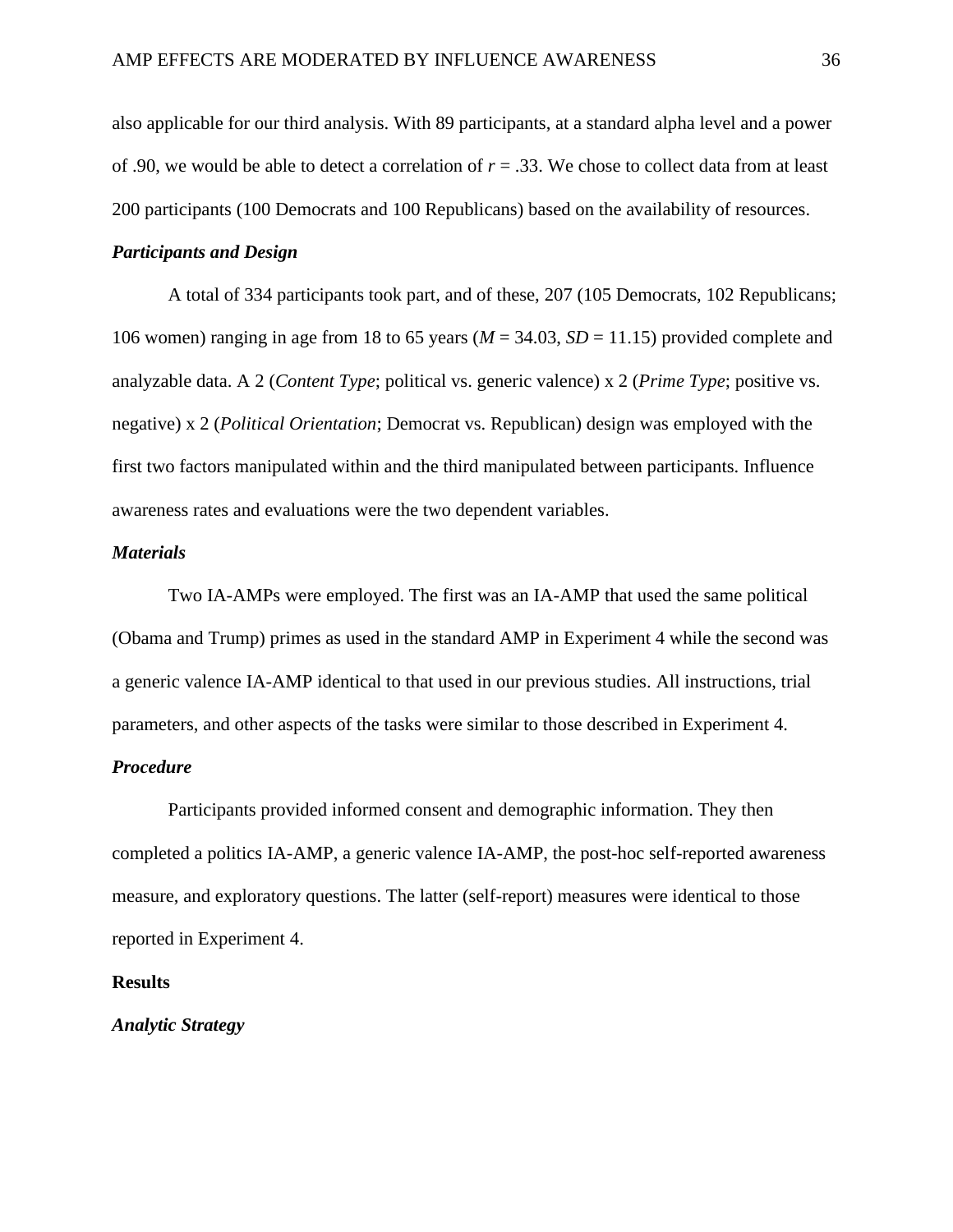Our replicated hypotheses were assessed using a similar analytic strategy as before. To examine the relationship between influence awareness and the AMP's predictive validity, two AMP scores were calculated, one based solely on the influence aware trials and another based solely on the non-influence aware trials. We then used two between-groups *t*-tests to examine their relative ability to discriminate between Democrats and Republicans. To examine the consistency of influence awareness rates within participants across different AMPs, a simple correlation test was used. Finally, two linear regression models were used to assess the bidirectional relationship between influence rates and AMP scores. In the first regression, influence awareness rate was taken from the politics IA-AMP, and the effect size from the positive-negative IA-AMP. In the second regression, influence awareness rate was taken from the positive-negative IA-AMP and effect sizes from the politics IA-AMP. <sup>10</sup>

## *Hypothesis Testing*

**Replicated Hypotheses: Was There Evidence For An AMP Effect And Was This Effect Moderated By Influence Awareness Within Individuals And At The Group Level?** A significant effect emerged on the positive-negative IA-AMP, OR = 4.11, 95% CI [3.17, 5.33], *p* < .001. Effects also emerged on the political IA-AMP and in the opposite direction for Republicans and Democrats. Specifically, a significant interaction effect was obtained for Prime Type (Trump vs. Obama) and Political Orientation (Republicans vs. Democrats),  $OR = 0.04$ , 95% CI  $[0.02, 0.09]$ ,  $p < .001$ . At the trial-by-trial level, effects on both IA-AMPs were moderated by the subset of trials where a participant was influence aware (valence:  $OR = 58.58$ , 95% CI [43.07, 79.68], *p* < .001; politics: OR = 272.73, 95% CI [155.85, 477.26], *p* < .001)

<sup>&</sup>lt;sup>10</sup> Note that in Experiments 2-4 we focused on the absolute magnitude of AMP effect sizes. Here in Experiment 5 we took the directionality of AMP effects into account when comparing the AMP scores of Republicans to those of Democrats. In all other cases, absolute AMP scores were assessed when testing hypotheses at the participant level.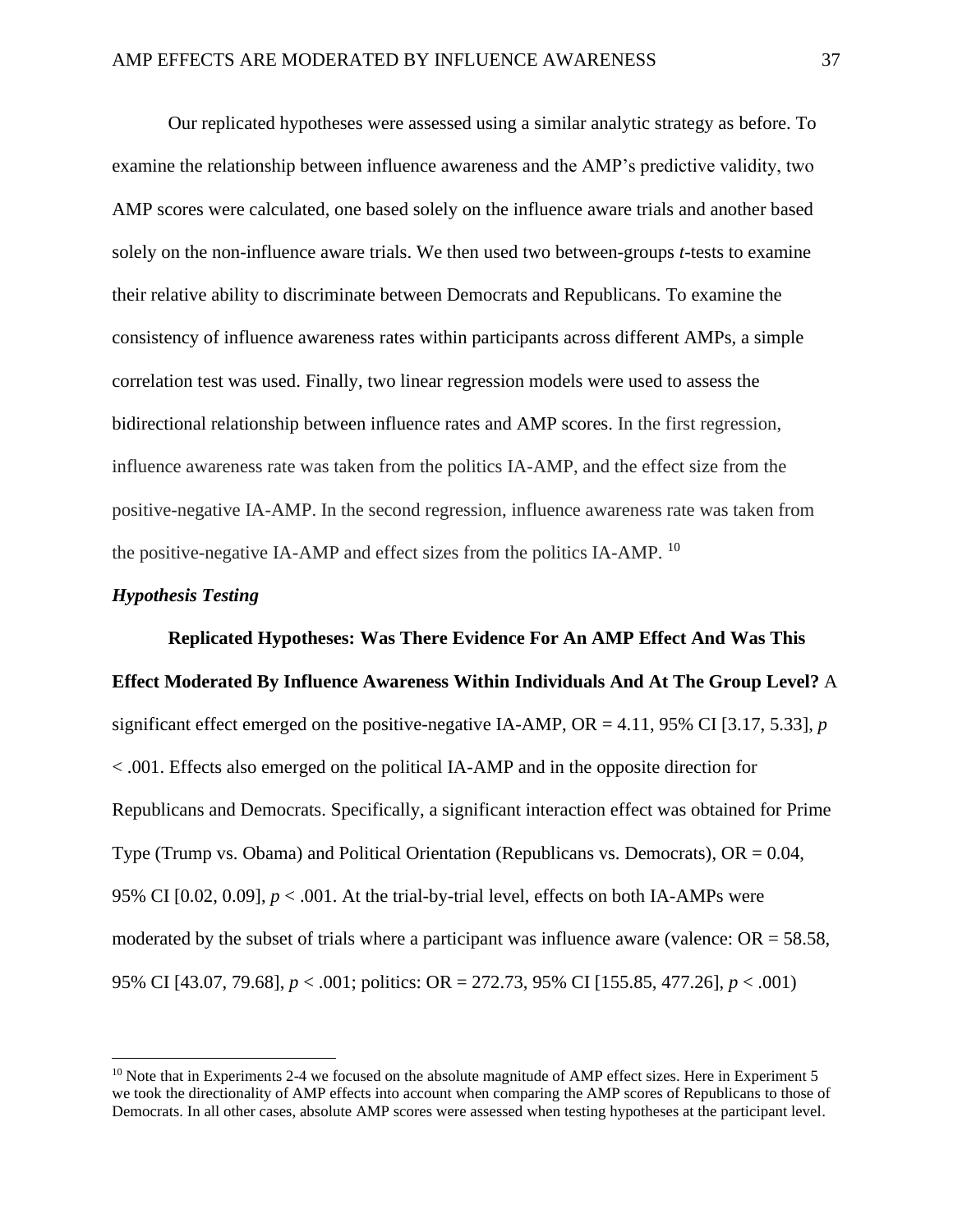while at the group level, effect sizes on a given IA-AMP were moderated by inter-individual differences in influence awareness on that task (valence:  $B = 0.49$ , 95% CI [0.40, 0.58],  $\beta = 0.61$ , 95% CI [0.50, 0.72], *p* < .001; politics: *B* = 0.63, 95% CI [0.53, 0.74], β = 0.64, 95% CI [0.54, 0.75],  $p < .001$ ).

#### **Critical Hypotheses: Does Influence Awareness Moderate the AMP's Predictive**

**Validity?** Results indicated that the overall IA-AMP effect (i.e., an AMP including both types of trials) was *d* = 1.25, 95% CI [0.95, 1.55]. Effects based solely on influence aware trials were superior in discriminating between Democrats and Republicans  $(d = 2.08, 95\% \text{ CI} [1.62, 2.55])$ than effects based solely on the non-influence aware trials  $(d = 0.62, 95\% \text{ CI} [0.33, 0.91]), Q(df$  $= 1$ ) = 27.51, *p* < .001 (see Figure 2). <sup>11</sup> Note that the confidence intervals of these three effects do not overlap, with influence-only AMP effects better at discriminating between individuals than an overall effect, which in turn was superior to a non-influence aware effect.



 $11$  Our preregistration stated that we would compare differences between these conditions via the confidence intervals on the two Cohen's *d* estimates. We subsequently discovered a method to produce a *p* value for this comparison via the metafor package's heterogeneity test. Both are reported and results are congruent across these analytic choices.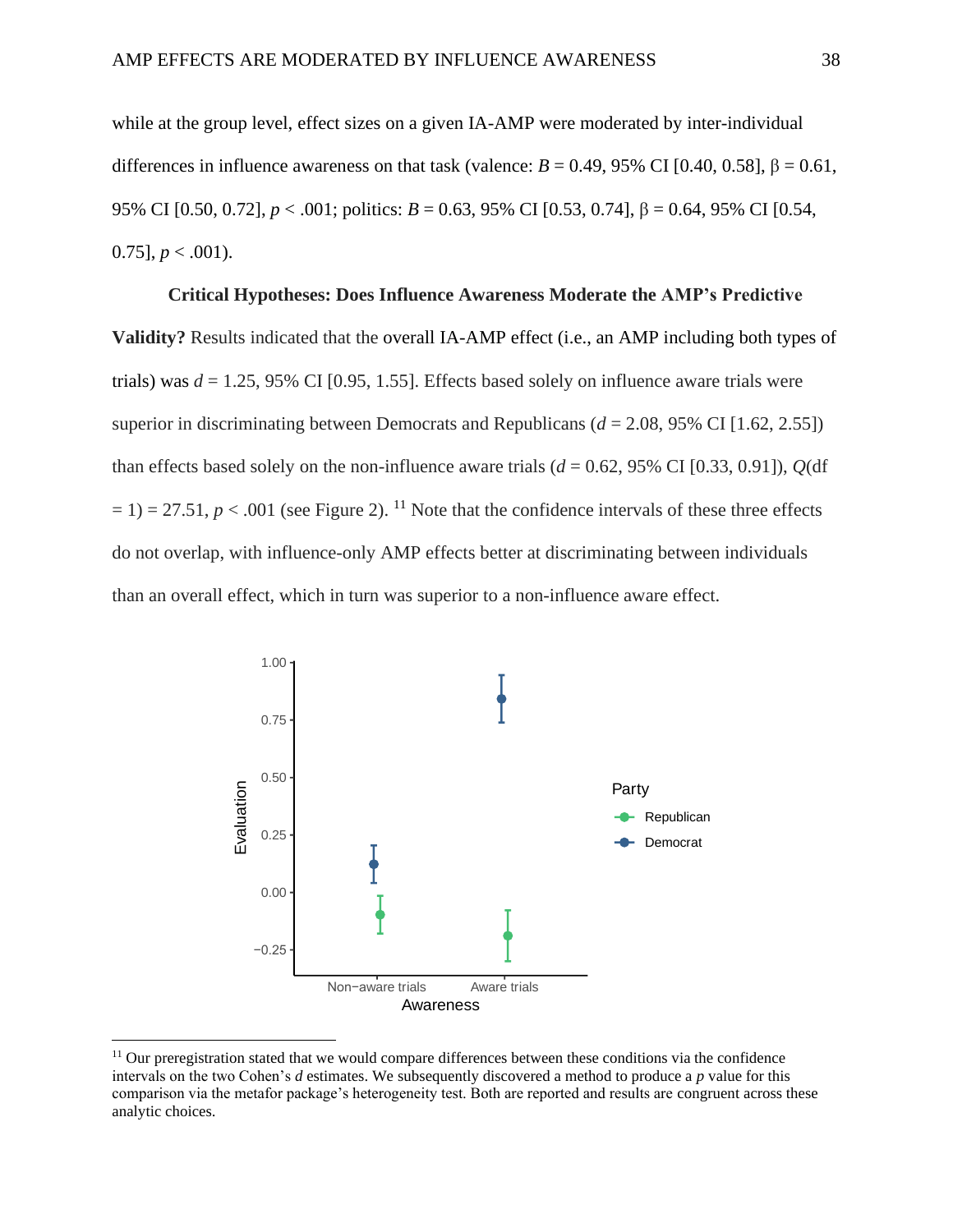*Figure 2.* The political IA-AMP's ability to discriminate between Democrats and Republicans on the basis of influence aware and non-influence aware trials. A negative score indicates a preference for Trump over Obama whereas a positive score indicates a preference for Obama over Trump. Error bars represent 95% confidence intervals.

# **Are Influence Awareness Rates Consistent Within Individuals And Across Different AMPs?** Results revealed a strong correlation between influence awareness rates in the two task variants, *r* = 0.82, 95% CI [0.77, 0.86], *p* < .001.

#### **Does Influence Awareness In One IA-AMP Predict Performance In Another IA-**

**AMP, And Is This Relationship Bidirectional?** Results indicated that influence awareness rates in the politics IA-AMP predicted scores in the positive-negative IA-AMP, *B* = 0.46, 95% CI [0.36, 0.55], β = 0.54, 95% CI [0.42, 0.66], *p* < .001, and that influence awareness rates in the positive-negative IA-AMP predicted scores in the politics IA-AMP, *B* = 0.49, 95% CI [0.38, 0.60], β = 0.52, 95% CI [0.40, 0.63], *p* < .001. It is also useful to consider the implications of these results in terms of temporal order rather than domain. Although it was not part of our original research plan, these results also suggest that the temporal order of the tasks, and therefore the order of assessment of the AMP effect versus the influence rate, does not matter. Participants always completed the politics IA-AMP first and the valence IA-AMP second. The influence rate in the politics IA-AMP (completed first) predicted the absolute magnitude of the valence IA-AMP (completed second),  $B = 0.46, 95\%$  CI [0.36, 0.55]. Equally, the influence rate of the valence IA-AMP (completed second) predicted (or more accurately 'postdicted') the absolute magnitude of the politics IA-AMP (completed first),  $B = 0.49$ , 95% CI [0.38, 0.50]. The very similar estimates and strongly overlapping confidence intervals provide no evidence that order of presentation moderated the effect.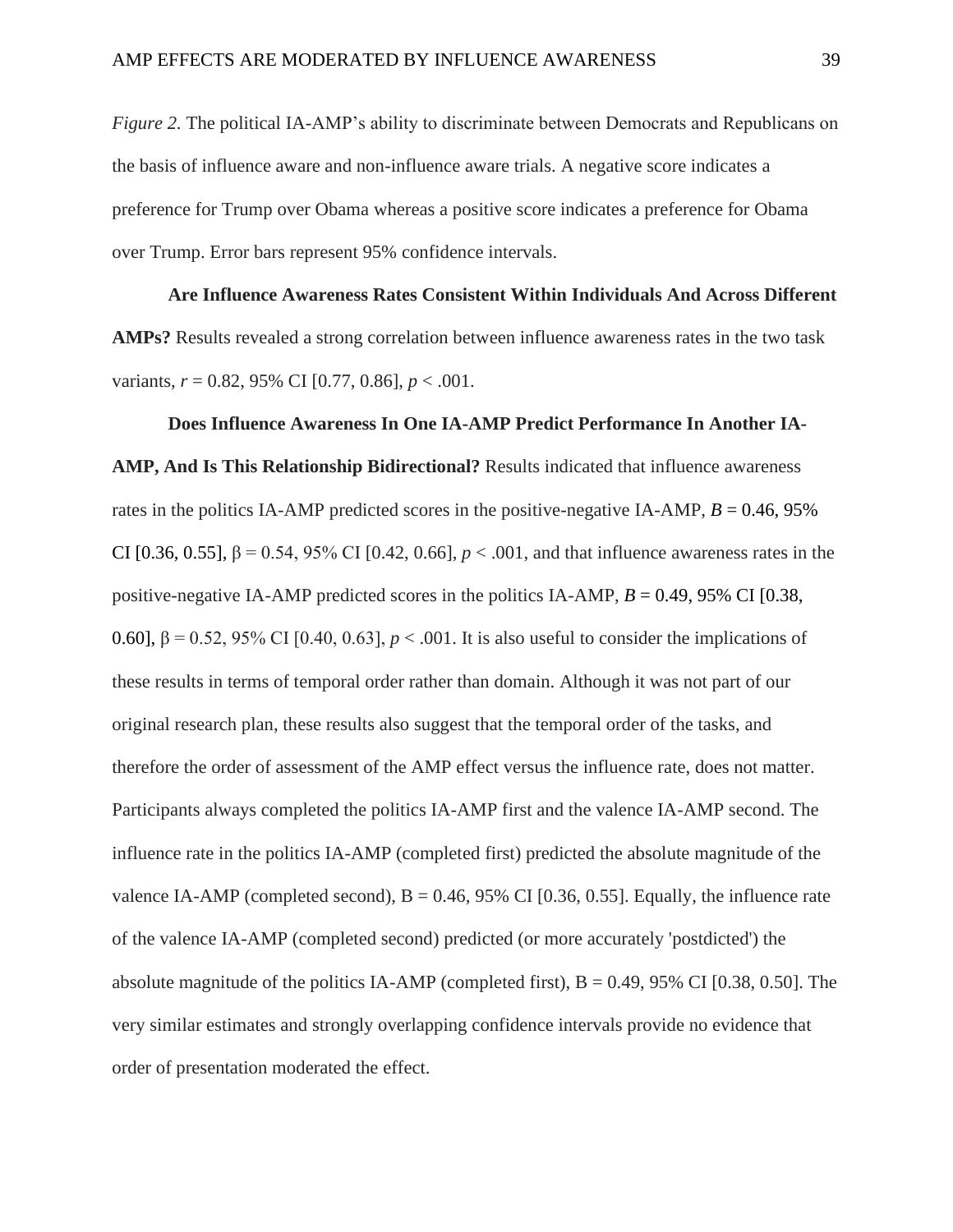## **Discussion**

Experiment 5 offers three new insights into the relationship between influence awareness and AMP effects. First, the predictive validity of AMP effects based solely on influence aware trials is superior to that of effects based solely on non-influence aware trials. Second, a given person's influence awareness rate on one AMP is strongly correlated with their influence awareness on another AMP, even when those tasks are targeting entirely different domains. Third, the relationship between influence awareness and AMP scores is *bidirectional*, insofar as AMP effect sizes predict how influence aware one will later report being, and how influence aware one is at an earlier point in time will predict the later magnitude of their AMP effects.

In short, these findings provide yet further support for the idea that (a) AMP effects are moderated by a subset of influence aware trials and participants who are highly influence aware, and (b) that the influence aware participants who are mainly responsible for AMP effects in one domain are the same participants who are responsible for effects in another domain. They also imply that the AMP's predictive validity is strongly related to influence awareness. Although non-influence aware trials retain some degree of predictive validity, this pales in comparison to that of influence aware trials.

## **Experiment 6: Performance on the Mann et al. AMP is Also Moderated by Influence Awareness**

We are not the first to argue that AMP effects are strongly moderated by a well-defined subset of participants. In a recent review of the AMP literature, Mann et al. (2019) noted that data from AMP studies exhibit a strong bimodal distribution, with a subset of participants showing a very strong AMP effect, and the others producing scores that follow a normal distribution (for related arguments also see Bar-Anan & Nosek, 2012).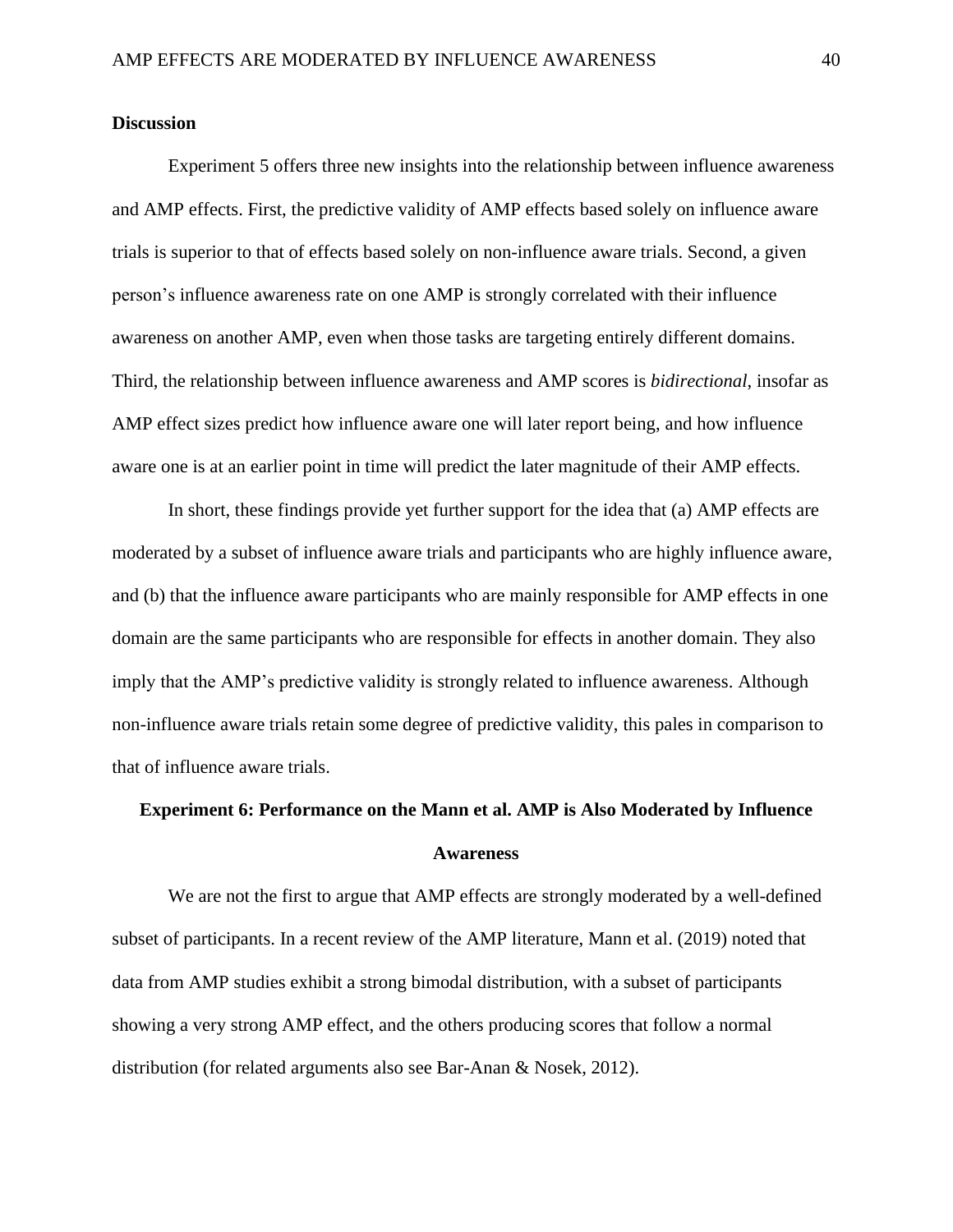Mann et al. argued that this cluster of extreme scoring participants (i.e., those who responsible for the bimodality) represent a small group of *intentional* responders, whereas the remaining participants reflect *unintentional* responders. They sought to eliminate the contaminating influence of these intentional responders (and thus reduce this bimodality) by creating a new and improved variant of the AMP. This task employed visually stimulating paintings as target stimuli, rather than the less visually stimulating Chinese pictographs, in order to increase the chances that participants would pay attention to the target rather than prime. They also included additional instructions imploring participants to avoid intentionally responding to the prime while reassuring them that it was acceptable if they sometimes did so. Mann et al. concluded that their modifications to the AMP decreased bimodality compared to a standard AMP (and thus reflected a less intentional measure of evaluations).

In Experiment 6 we examined if awareness of influence of the prime is also reduced in the Mann et al. AMP (referred to hereafter as the 'Mann AMP'). We did so by replicating Experiment 3 using this new version of the task. That is, participants were first asked to complete a standard Mann AMP and then complete a version of that task where they could also indicate if they were aware of the prime and its influence on their evaluations (referred to as the 'Mann IA-AMP'). If the Mann AMP successfully limits or excludes influence aware trials and participants, then we should not expect to replicate our prior findings. However, if we do replicate those findings, then it would suggest that even this purportedly 'improved' version of the task is also heavily dependent on influence awareness.

Based on our findings to date, we preregistered two hypotheses. On the one hand, we argued that, at both the group- and trial-level, Mann IA-AMP effects would be strongly moderated by influence awareness. On the other hand, we hypothesized that influence awareness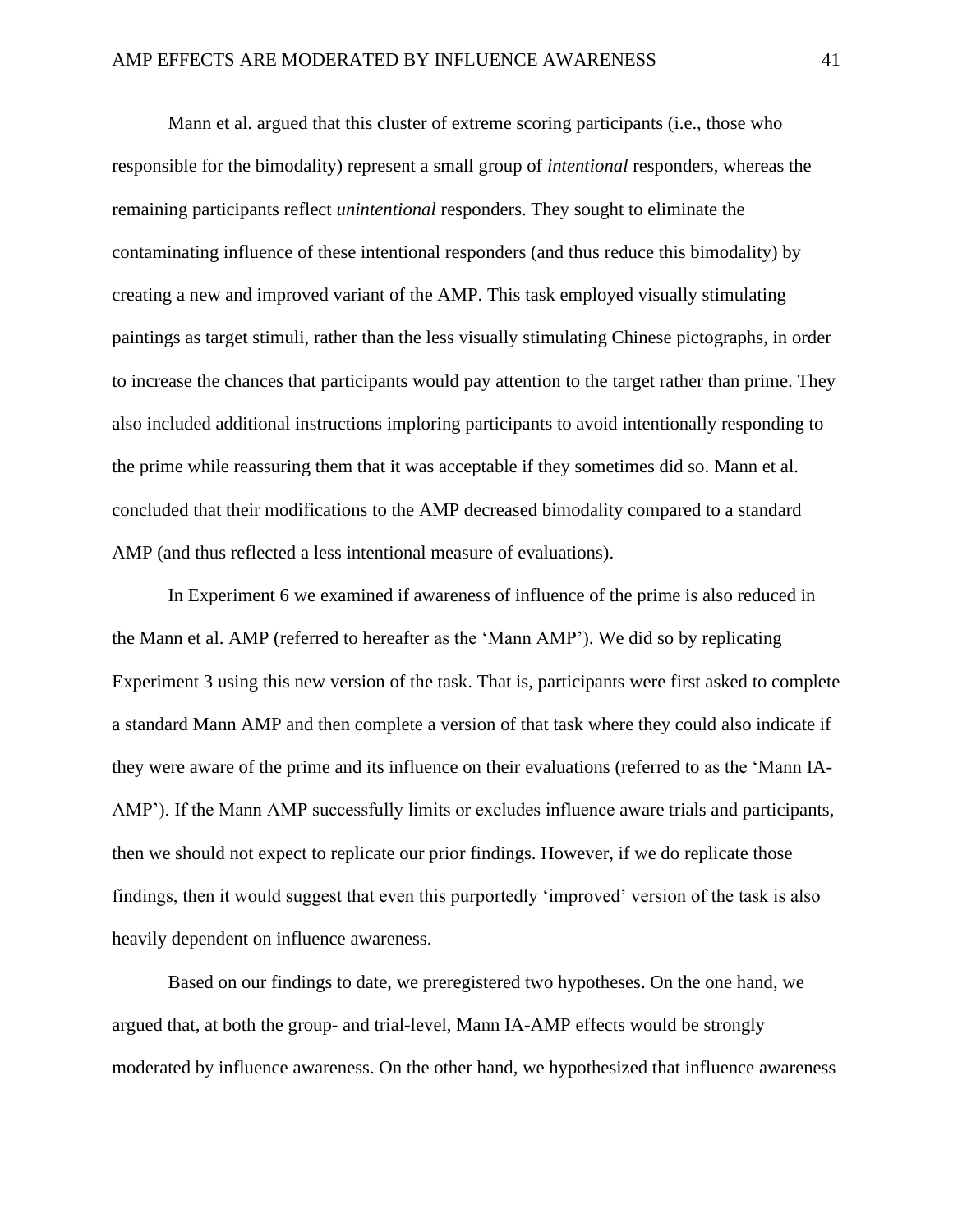rates of a given participant in the Mann IA-AMP at Time 2 would predict the size of that same person's Mann AMP effects completed at Time 1.

## **Method**

## *Sample Selection Strategy*

Power analyses began with an examination of the association between the IA-AMP influence awareness rates and absolute AMP effects observed in Experiment 2. Results from that study indicated that this association was in the range  $\beta = 0.56$ , 95% CI [0.44, 0.68]. However, we were unsure whether the Mann et al. modification to the AMP would impact the magnitude of this association compared to our previous studies. We therefore opted to power our analyses to detect an even smaller effect size (i.e., β = .20). To power a regression analysis to detect a β = .20 at a 0.05 alpha level (two-tailed) with 95% power requires 320 participants. This was defined as our *a priori* sample size after exclusions and participants were sampled in a similar fashion to our previous experiments.

#### *Participants*

410 participants took part, and of those, 330 (171 women) ranging in age from 18 to 65  $(M = 33.40, SD = 11.05)$  provided complete and analyzable data.

## *Procedure*

A similar procedure to Experiment 2 was used with one exception: the standard AMP was replaced with Mann et al.'s AMP, and the IA-AMP was replaced with a Mann et al. variant of our IA-AMP.

**AMPs.** The standard Mann AMP consisted of 60 test trials, the same 12 positive and 12 negative valenced prime images as before, as well as 60 abstract paintings which served as target stimuli. The trial parameters were similar to those reported in our previous studies (i.e., a fixation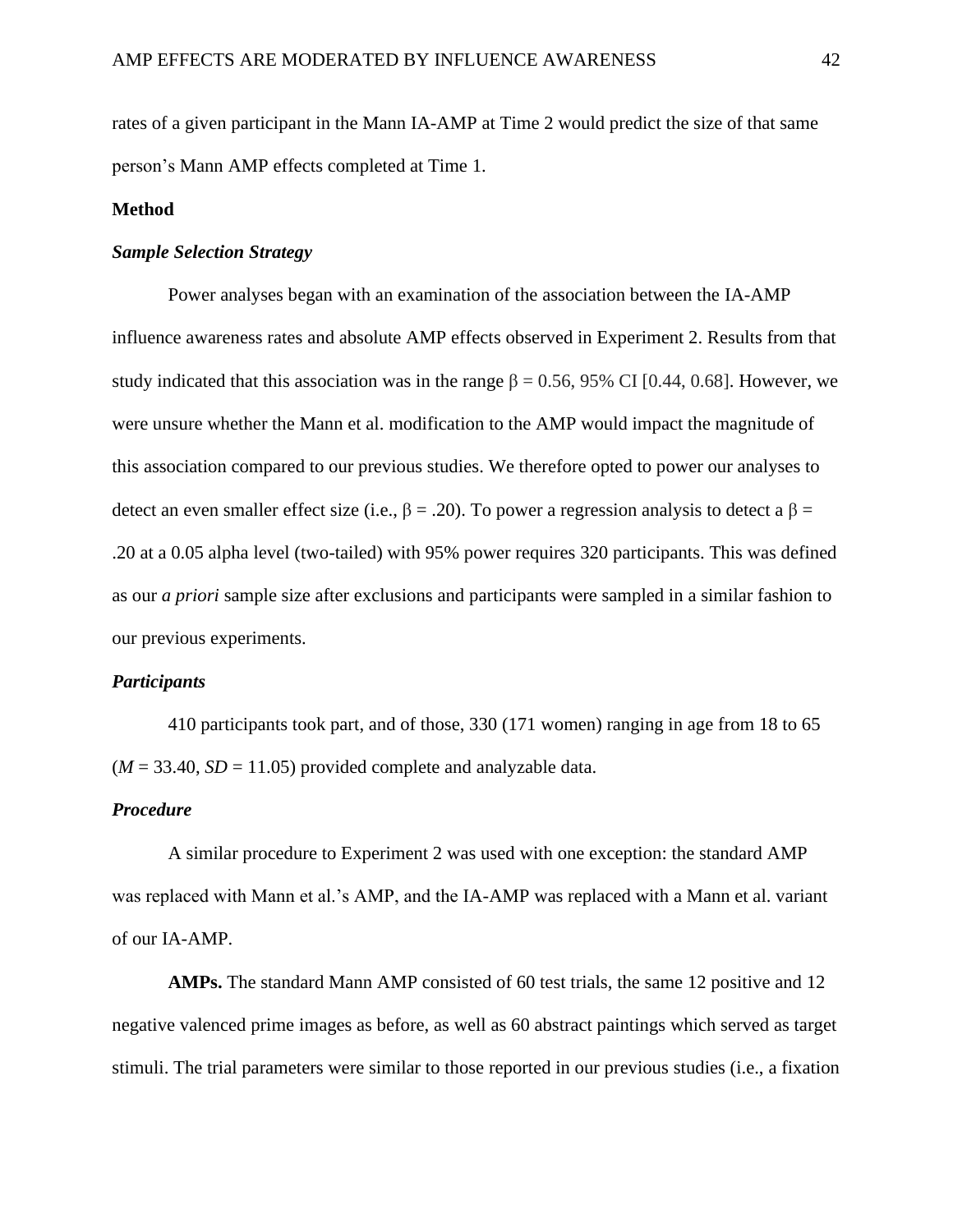cross for 500ms, a valenced prime stimulus for 100ms, followed by a blank screen for 100ms, a target painting for 100ms, after which, a white noise image appeared and replaced that painting).

This version of the AMP also provided participants with the following instructions: "*It is crucial that you try to evaluate only the paintings, rather than the pictures that come before them. Even if you are trying to rate only the paintings, you may notice occasionally that your ratings of the paintings are consistent with how you would have rated the previous pictures. That is totally okay. You do not have to worry about whether your ratings of the paintings are consistent, or not, with how you feel about the pictures. Your only job is to evaluate the paintings, and we really need your help in doing this. Do not even worry about the pictures, or how your paintings judgements occasionally match the pictures. Your help to this research is really important. Our data depend on participants like you trying as hard as possible to follow instructions. We really need and appreciate your help*."

The Mann IA-AMP consisted of similar parameters as those used in the standard Mann AMP. The same instructions were provided along with the following: "*Remember: if you do feel like your response to a painting was influenced by the picture that came before it, make sure to press the spacebar when prompted to do so.*"

**Self-reported measures**. The same self-reported awareness measure and exploratory questions were asked as in Experiment 2.

#### **Results**

### *Analytic Strategy*

Our analytic strategy was identical to that of Experiment 2.

## *Data Preparation*

Our data preparation was identical to that of Experiment 2.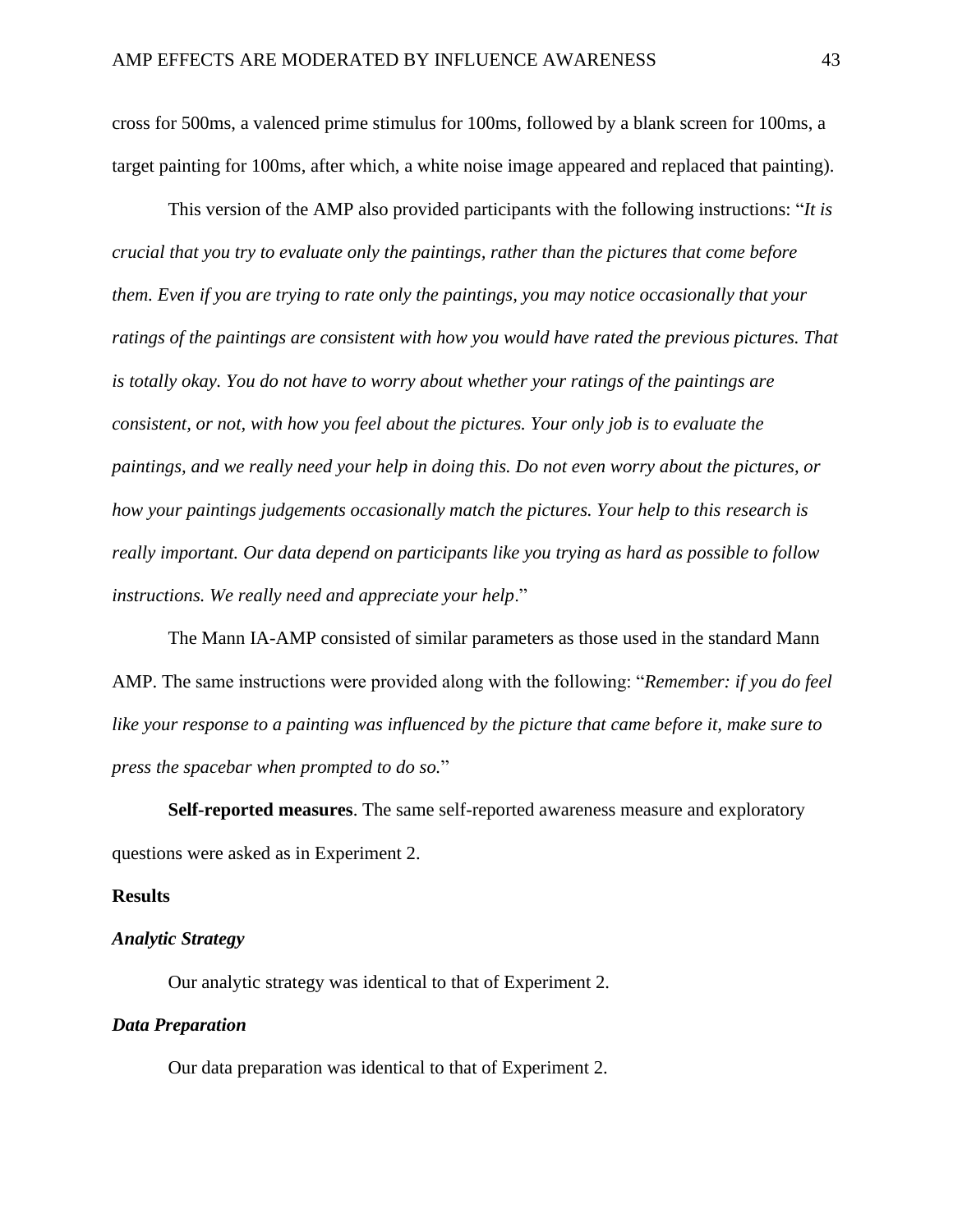## *Hypothesis Testing*

## **Replication Hypotheses: Do We Find Evidence For Mann IA-AMP Effects?** A

significant effect emerged on both the Mann AMP, OR = 4.39, 95% CI [3.52, 5.48],  $p < .001$ , and the Mann IA-AMP, OR = 5.12, 95% CI [4.14, 6.34],  $p < .001$ .

**Critical Hypotheses: Does Influence Awareness Predict Mann IA-AMP Effects At The Trial Level And Trial-By-Trial Level?** Results revealed an interaction between influence awareness and Prime Type in the Mann IA-AMP, OR = 24.48, 95% CI [19.70, 30.43], *p* < .001, such that IA-AMP effects were moderated by influence aware trials. Results also indicated that influence awareness rates significantly predicted the magnitude of Mann IA-AMP effects,  $B =$ 0.54, 95% CI [0.47, 0.62], β = 0.61, 95% CI [0.53, 0.70], *p* < .001.

**Does Influence Awareness On A Mann IA-AMP Completed At Time 2 Predict The Magnitude Of Mann AMP Effects Completed At Time 1?** Results indicated that influence awareness rates in the Mann IA-AMP predicted scores in the previously completed Mann AMP, *B* = .38, 95% CI [0.30, 0.47], β = .42, 95% CI [0.32, 0.52], *p* < .001.

**Non Preregistered Analyses: Does The Predictive Utility Of Influence Awareness Vary Between The Standard And Mann AMPs?** Following data collection, we noted that effect sizes in the influence rates predicting Mann AMP effects was relatively similar to that reported in Experiment 2. We therefore examined if effect sizes for this analysis in Experiment 2 (where a standard AMP was used) differed significantly from those in Experiment 6 (where a Mann AMP was used). Data from Experiments 2 and 6 were pooled and a similar regression model was constructed as used in those experiments (i.e., Influence Rate as IV, [Mann] AMP effect as DV), also adding AMP type (i.e., Experiment) as a fixed effect in the model. If Influence Rate significantly differed in how well it predicted AMP effects between the standard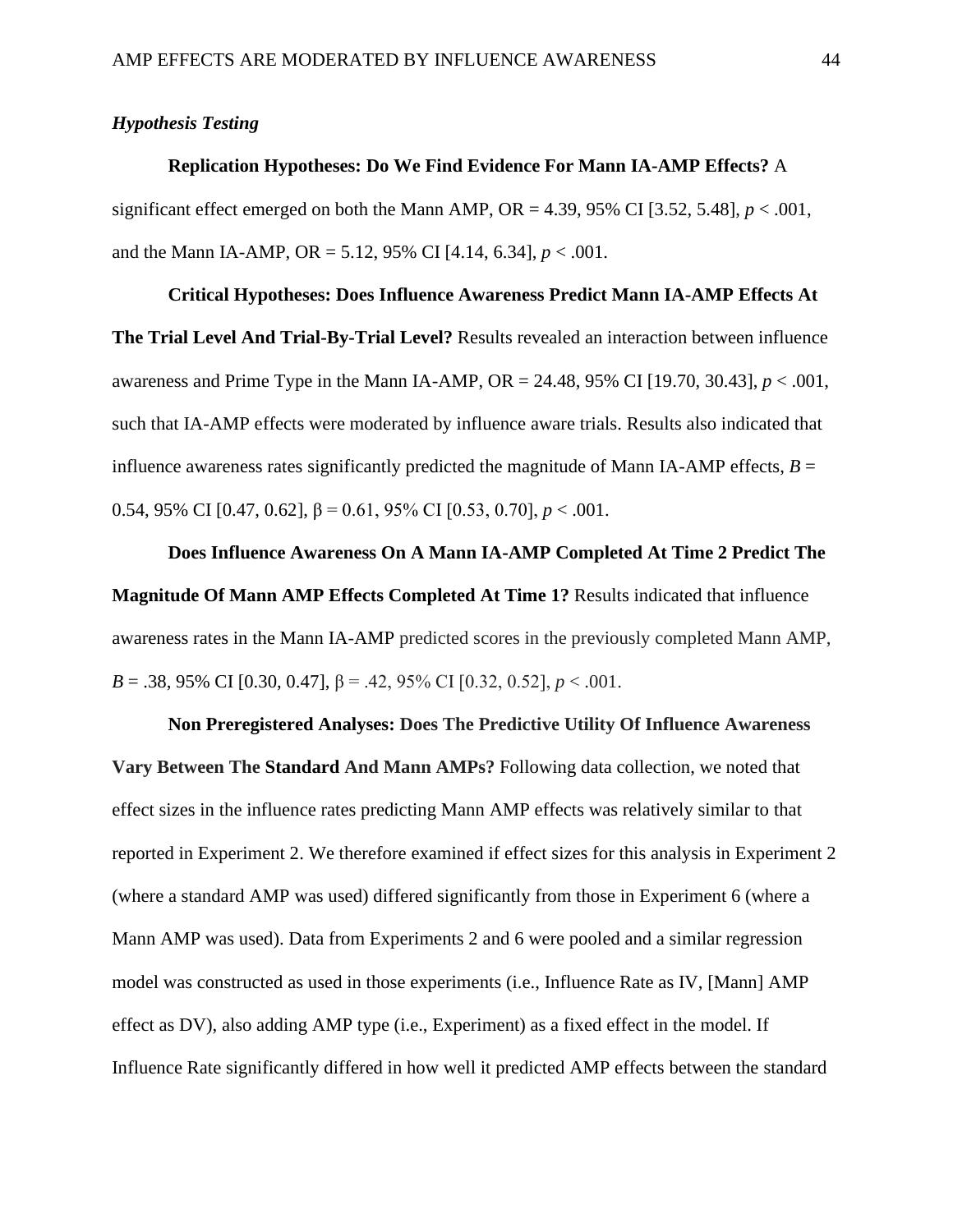and Mann AMPs, then an interaction between Influence Rate and AMP type (i.e., Experiment) should emerge. However, no such interaction was observed,  $B = 0.04$ , 95% CI [-0.09, 0.18],  $\beta =$ 0.05, 95% CI  $[-0.11, 0.21]$ ,  $p = .534$ . In order to quantify evidence for the absence of this interaction, a Bayes Factor for the interaction effect was computed using the BayesFactor R package (Morey & Rouder, 2019) by comparing models within and without this interaction effect. This Bayesian analysis using the default prior (Cauchy distribution placed on the effect size with scaling factor  $r = 0.5$ ) revealed moderate evidence in support of the null hypothesis,  $BF_{10} = 0.12$ .

#### **Discussion**

The Mann et al. AMP was recently introduced with the aim of eliminating a similar phenomenon as in our previous experiments: namely, that only a subset of participants contribute to the AMP effect. However, we found the same pattern in that version of the task as we did in the standard task: a subset of influence aware trials (within participants), and highly influence awareness participants (between participants) strongly moderated AMP effects. Influence awareness rates in the Mann IA-AMP also predicted effects sizes in a previously completed Mann AMP. Furthermore, the extent to which influence awareness rates predicted the size of AMP effect sizes did not differ from, and was credibly equivalent to, what was observed in Experiment 2 with the standard AMP. Put simply, we obtained the same pattern of outcomes as reported in Experiments 2-5 with a variant of the AMP specifically designed to eliminate subset effects seen in other AMP research.

#### **Experiment 7: Prospective Influence Awareness Measures Also Predict AMP Effects**

Experiments 2-6 show that influence awareness is a strong moderator of the magnitude of AMP effects at the individual and group levels, across different versions of the task (standard,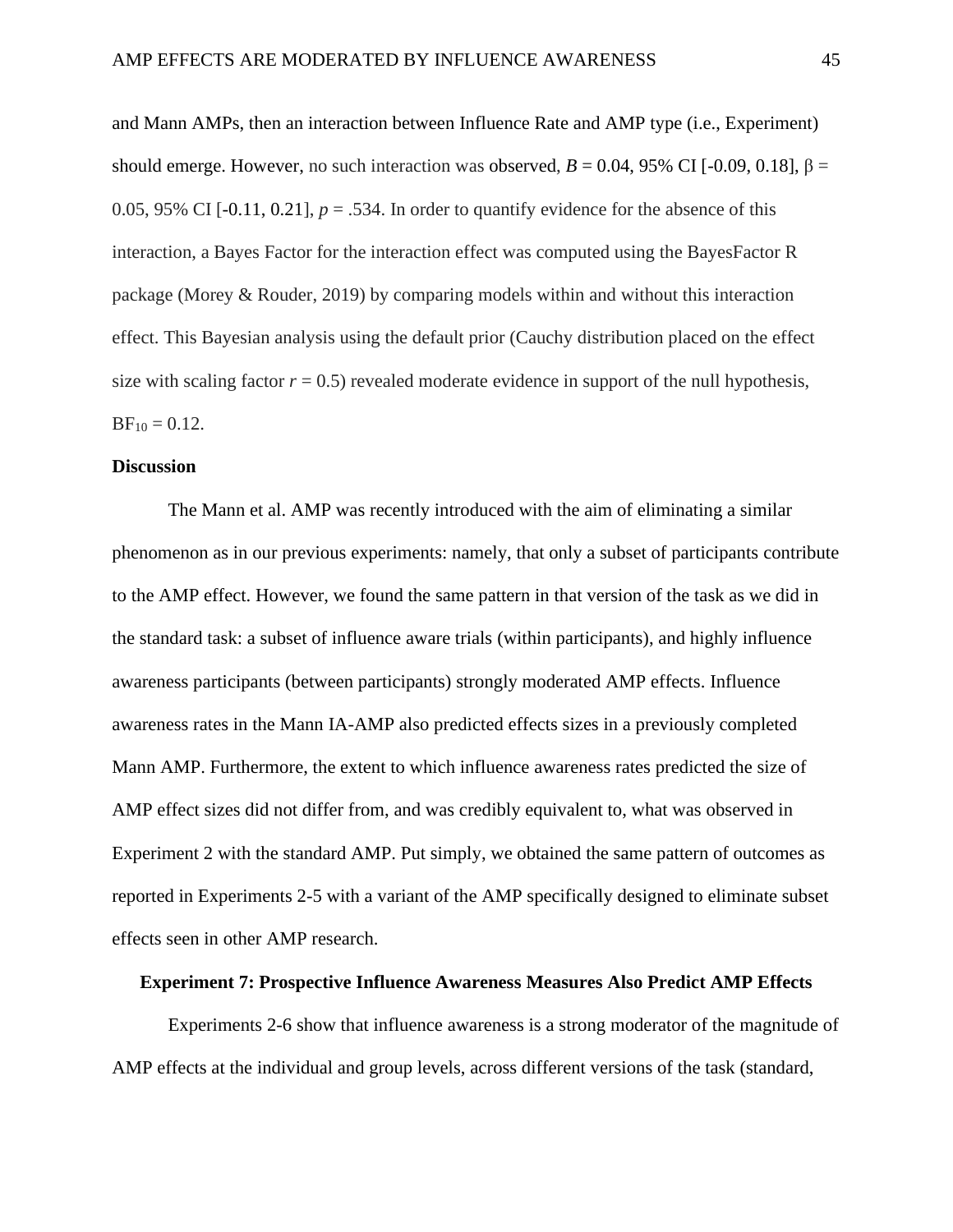Mann et al., IA-AMP), and within the same or between different content domains. Critically, however, we always assessed influence awareness in a *retrospective* fashion such that people were first asked to emit an evaluative response and only then reflect on it. Although this reflection occurs mere milliseconds after the evaluative response itself, it is still in some sense post-hoc. We therefore wanted to know if our findings would replicate when a *prospective* measure was used, one where awareness is assessed before the evaluative response is emitted. To the best of our knowledge no such (prospective) measure of awareness has ever been used to examine awareness in the AMP to date.

Experiment 7 represents an exact replication of Experiment 3 wherein a standard AMP is completed and then followed by an IA-AMP with primes from the same attitude domain. This IA-AMP was modified into a prospective awareness measure: participants first encountered a prime followed by a target. They were then asked to indicate if they were influence aware *before* they provided their evaluative response to the target (instead of after as in Experiments 1-6 and all prior studies in this area). If our findings were to replicate with this new measure it would lend further evidence to the idea that people are aware of the influence of the prime on evaluative responses, both in retrospective and prospective ways (see Figure 1).

## **Method**

## *Sample Selection Strategy*

Power analyses were identical to that of Experiment 3 and the sampling strategy was identical to previous experiments.

## *Participants*

184 participants took part, and of those, 153 (94 women) ranging in age from 18 to 63  $(M = 32.58, SD = 10.86)$  provided complete and analyzable data.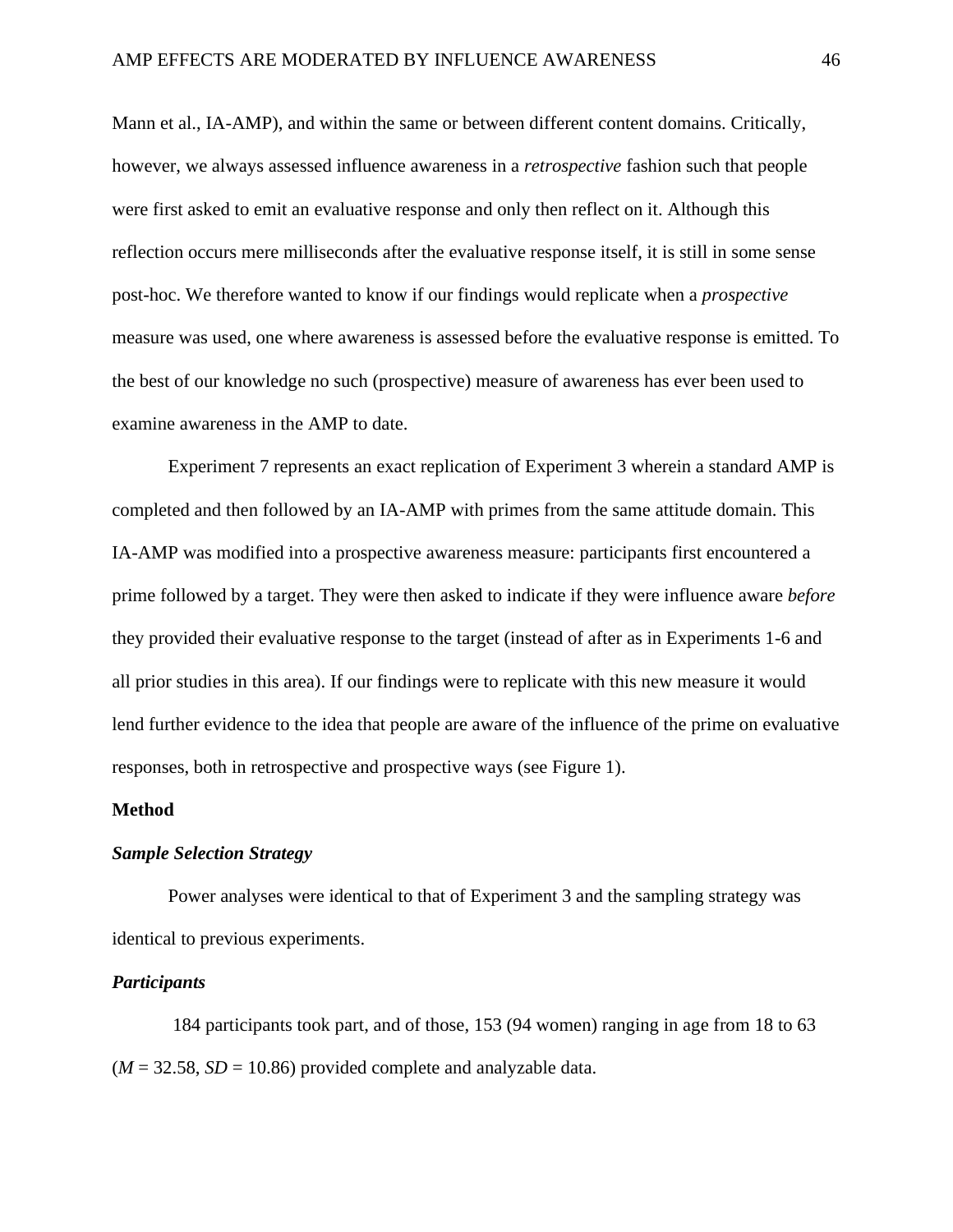## *Procedure*

The procedure was similar to that of Experiment 3 (i.e., informed consent and demographic information, a standard AMP, IA-AMP, post-hoc self-reported awareness measure, and exploratory questions), with one key exception: the IA-AMP was changed from a retrospective to a prospective measure of influence awareness.

**Prospective IA-AMP.** Prior to this task participants were told: "*The second part of the study will now begin. This part of the study is similar to what you just did. However there is one important difference. This time, before you rate a Chinese character as being pleasant or unpleasant, we will ask you a question: do you think the response you are going to give to the Chinese character will be influenced by the image that first appeared onscreen? If so, and you think that how you are going to respond to the Chinese character will be influenced by the first image then press the spacebar. If not, then simply wait, and when given the opportunity, evaluate the Chinese character as you normally would*."

The IA-AMP consisted of the same parameters as in previous studies (i.e., 12 positively and 12 negatively valenced prime stimuli, 72 Chinese pictographs, 10 practice trials, 72 test trials) with one notable change: after the presentation of the target stimulus, but before emitting the evaluative response, participants were given the opportunity to press the spacebar to indicate if they believed their response to the target *will be influenced* by the prime. This was achieved through the presentation of the cue to "Press spacebar if the picture will influence your response to the Chinese symbol" for a fixed 2000ms interval. The above sentence was removed from the screen following a response, although the response window was fixed regardless of whether a response was emitted or not.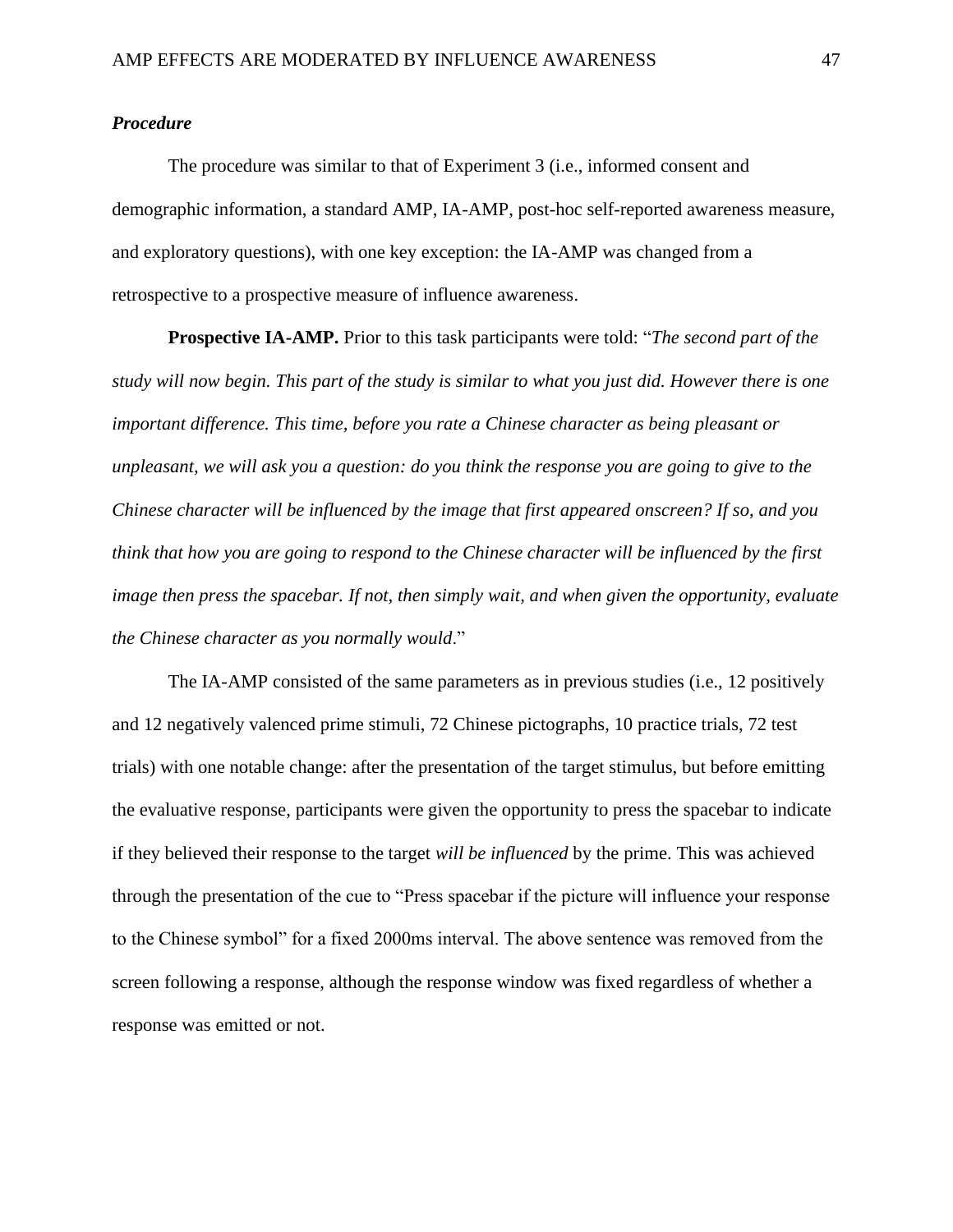## **Results**

## *Analytic Strategy*

Our analytic strategy was similar to that of Experiment 3.

## *Data Preparation*

Data preparation was identical to that of Experiment 3.

## *Hypothesis Testing*

**Replication Hypotheses.** A significant effect emerged on both the standard AMP, OR = 2.67, 95% CI [1.85, 3.87], *p* < .001, and the prospective IA-AMP, OR = 3.18, 95% CI [2.30, 4.40],  $p < .001$ .

## **Critical Hypotheses: Are Prospective IA-AMP Effects Moderated By Influence**

**Awareness?** Influence awareness moderated evaluations at the trial-by-trial level, OR = 10.38, 95% CI  $[7.86, 13.71]$ ,  $p < .001$ , and inter-individual differences in influence awareness moderated the magnitude of IA-AMP effects at the group level,  $B = 0.54$ , 95% CI [0.43, 0.64], β = 0.63, 95% CI [0.50, 0.75], *p* < .001.

## **Does Prospective Influence Awareness In The IA-AMP Predict Standard AMP**

**Effects?** A person's influence awareness rate in the prospective IA-AMP completed at Time 2 predicted the magnitude of their effect in a standard AMP completed at Time  $1, B = 0.41, 95\%$ CI [0.27, 0.54], β = 0.45, 95% CI [0.30, 0.59], *p* < .001.

#### **Discussion**

A prospective measure of influence awareness yielded similar findings to the retrospective measures used in Experiments 1-6. Participants are able to identify that the prime is going to influence their response to the target even before they evaluate the target itself.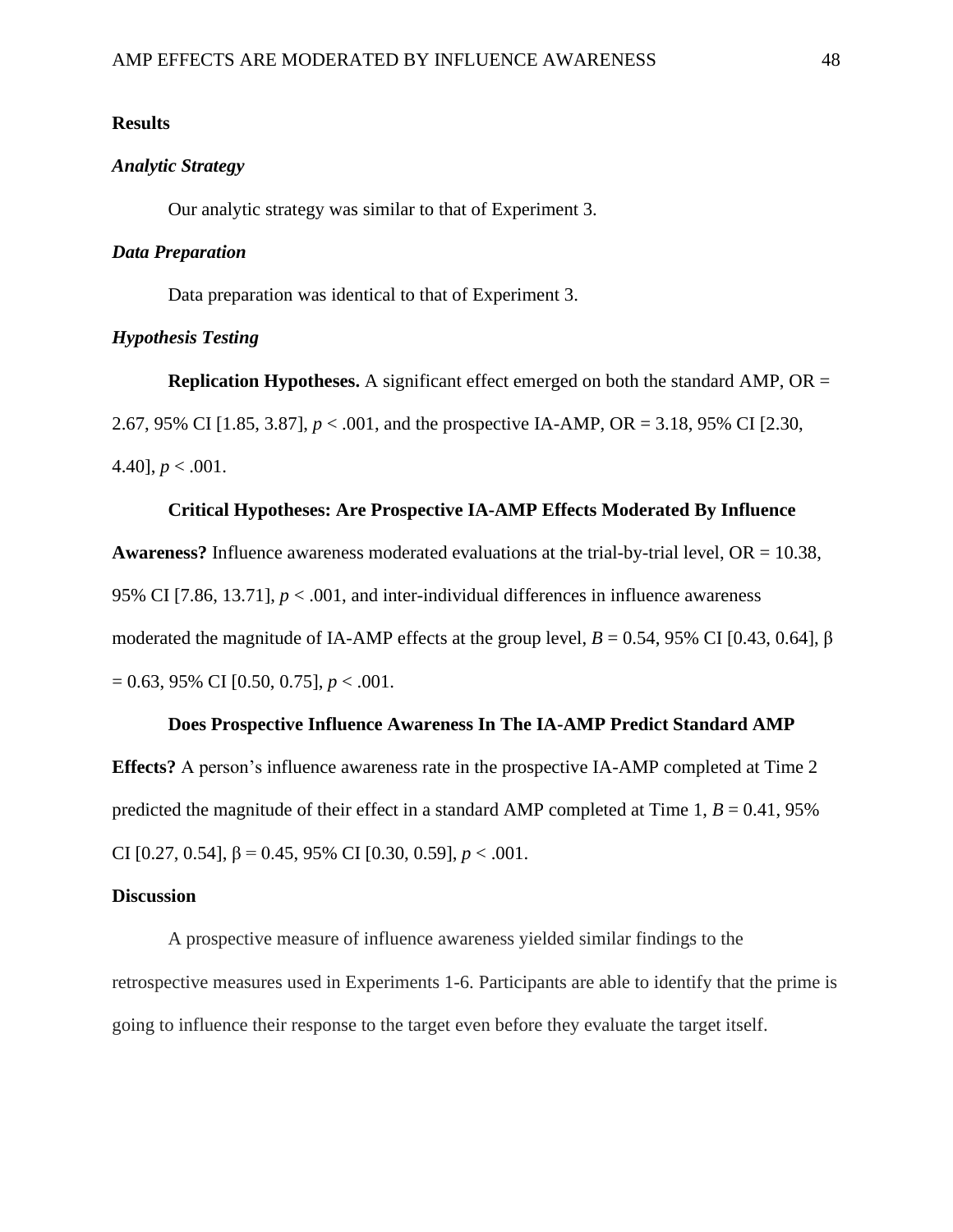## **Experiment 8: Prospective Influence Awareness Measures (Prior to Prime Presentation) Also Predict AMP Effects**

In our final study we wanted to replicate and extend our findings with the prospective measure even further. Experiment 7 assessed for influence awareness before an *overt* evaluative response was emitted. However, it is possible that people may still have formed a *covert*  evaluation of the target after having seen the prime. We therefore had participants register their influence awareness response *before* the target stimulus was shown (see Figure 1). In this way, it is highly unlikely that they formed a covert evaluation of the target stimulus given that it had yet to appear. Likewise, it is highly unlikely that their performance on the influence awareness measure was associated with a covert evaluation of the target stimulus for the very same reason. In such a situation it seems most plausible that participants are aware of the prime and the impact it is going to have on their evaluations of a target that will be encountered at a later point in time.

## **Method**

#### *Sample Selection Strategy*

Power analyses were similar to Experiment 3 and the sampling strategy was similar to prior studies.

#### *Participants*

188 participants took part, and of those, 154 (89 women) ranging in age from 18 to 64  $(M = 29.81, SD = 10.98)$  provided complete and analyzable data.

## *Materials*

Materials were similar to Experiment 3 with the exception that the influence awareness response emitted on each trial was recorded prior to the presentation of the target.

## *Procedure*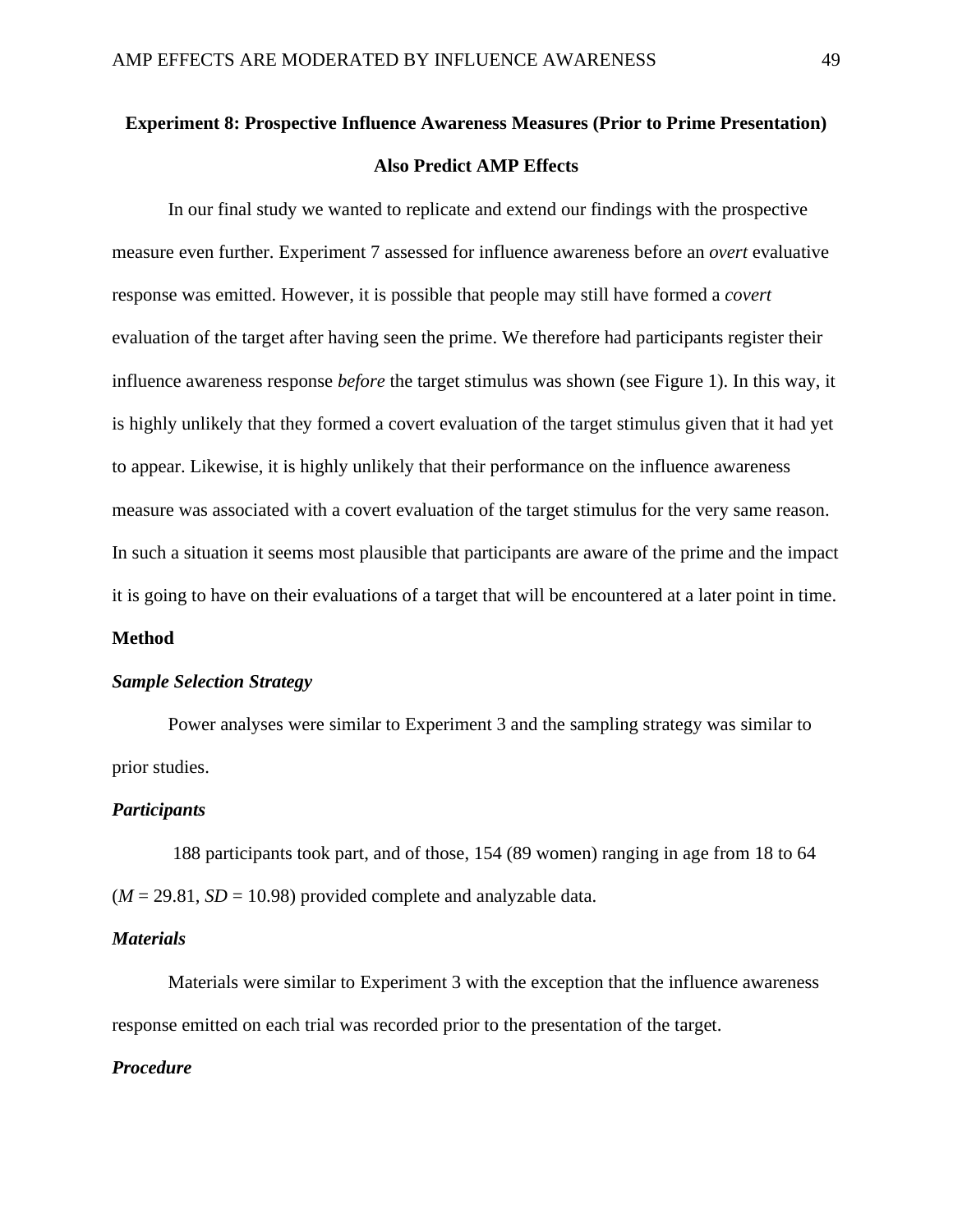The procedure was similar to Experiment 7 (i.e., informed consent, demographics, standard AMP, prospective IA-AMP, self-reported awareness, exploratory questions), with one exception: influence awareness was now assessed before an *overt* evaluative response was emitted.

**Prospective IA-AMP**. A similar prospective IA-AMP was used as in Experiment 7. However, this time, after the presentation of the prime stimulus, but before presentation of the target stimulus, and thus before a target evaluative response was emitted, participants were given the opportunity to press the spacebar to indicate if they believe their evaluation of the target *will be influenced* by the prime. This was achieved through the presentation of a cue to "*Press spacebar if the picture will influence your response to the next image*" for a fixed 2000ms interval. The above sentence was removed from the screen following a response (although the response window was fixed regardless of whether a response was emitted or not).

#### **Results**

#### *Hypothesis Testing*

**Replication Hypotheses.** A significant effect emerged on both the standard AMP, OR = 2.49, 95% CI [1.75, 3.56], *p* < .001, and the prospective IA-AMP, OR = 2.98, 95% CI [2.22, 4.00],  $p < .001$ .

#### **Critical Hypotheses: Are Prospective IA-AMP Effects Moderated By Influence**

**Awareness?** At the trial level, prospective influence awareness moderated evaluative responses, OR = 4.78, 95% CI [3.78, 6.05],  $p < .001$ . This was also the case at the participant level: participants' prospective influence awareness rates strongly moderated the magnitude of their IA-AMP effect, *B* = 0.49, 95% CI [0.37, 0.61], β = 0.55, 95% CI [0.41, 0.68], *p* < .001.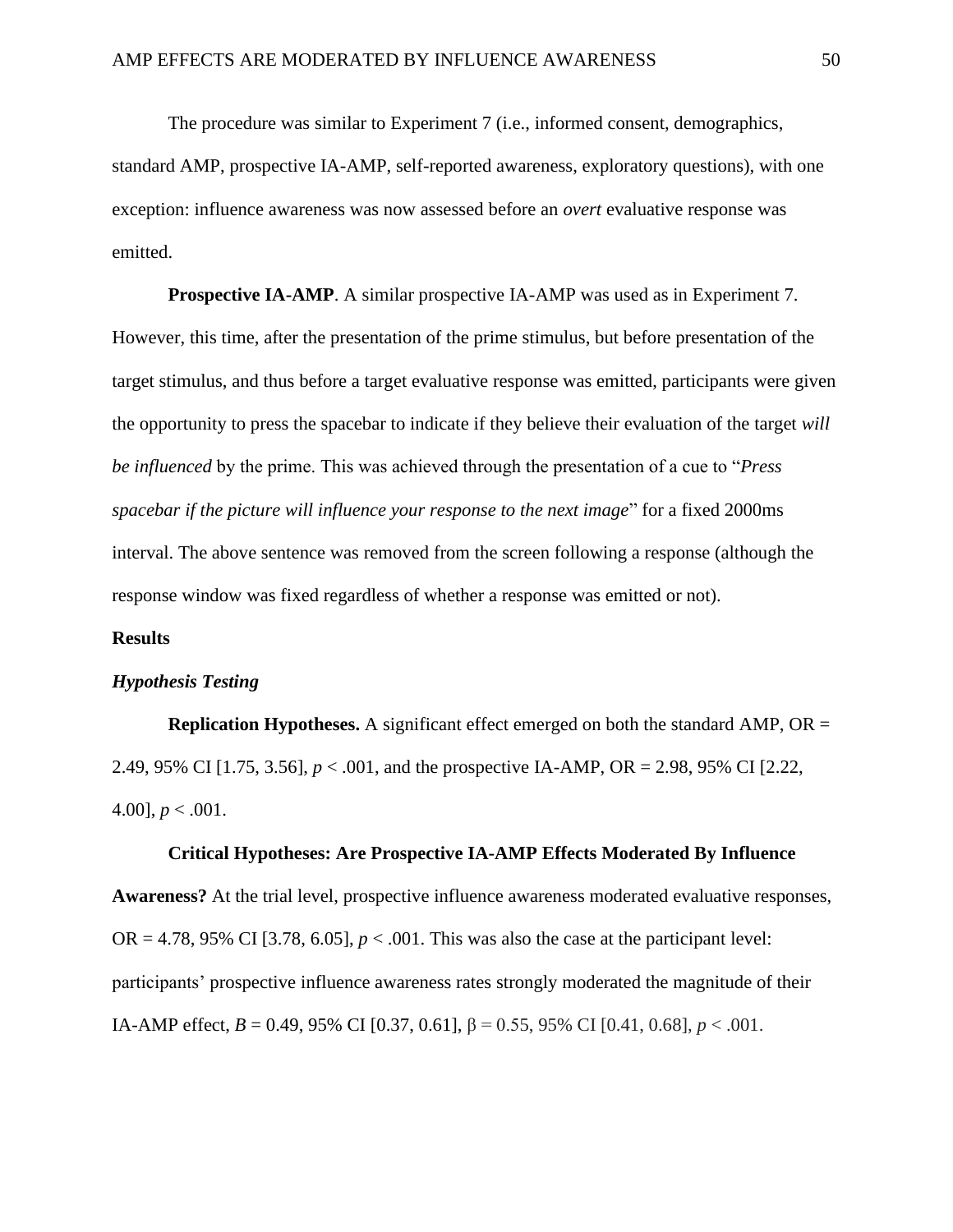## **Does Prospective Influence Awareness In An IA-AMP Completed At Time 2 Predict**

**Effects In A Standard AMP Completed At Time 1?** Influence awareness rates in the prospective IA-AMP significantly predicted the magnitude of their effect in a previously completed standard AMP, *B* = 0.34, 95% CI [0.20, 0.49], β = 0.35, 95% CI [0.20, 0.50], *p* < .001.

#### **Discussion**

Results indicate that an even more conservative prospective measure of influence awareness resulted in the same pattern of results as in Experiments 1-7 (see Figures 3 and 4). Participants are able to report that a prime is going to influence their response to a target even before they have seen that target for themselves.

#### **Meta-Analyses**

Meta-analyses were conducted in order to estimate the effect with greater precision across studies, and to estimate heterogeneity in the effect between experiments and across methodological variations. Meta-analyses were conducted using the lme4 R package (Bates, Mächler, Bolker, & Walker, 2015). Meta-analyses were not preregistered, although the hypotheses assessed within them and their model specifications were identical to those preregistered in the original experiments, with the addition of a random intercept for experiment. Data from all novel experiments (2-8) were included (total  $N = 1309$ ,  $k = 7$ ).

#### **The AMP Effect Is Strongly Moderated By Awareness**

### *Inter-Individual Differences In Awareness Moderate the IA-AMP Effect*

As in the preregistered analyses for the individual studies, we assessed whether the absolute magnitude of the AMP effect on the IA-AMP was associated with the influence awareness rate on that IA-AMP. Results demonstrated that a large proportion of the variance in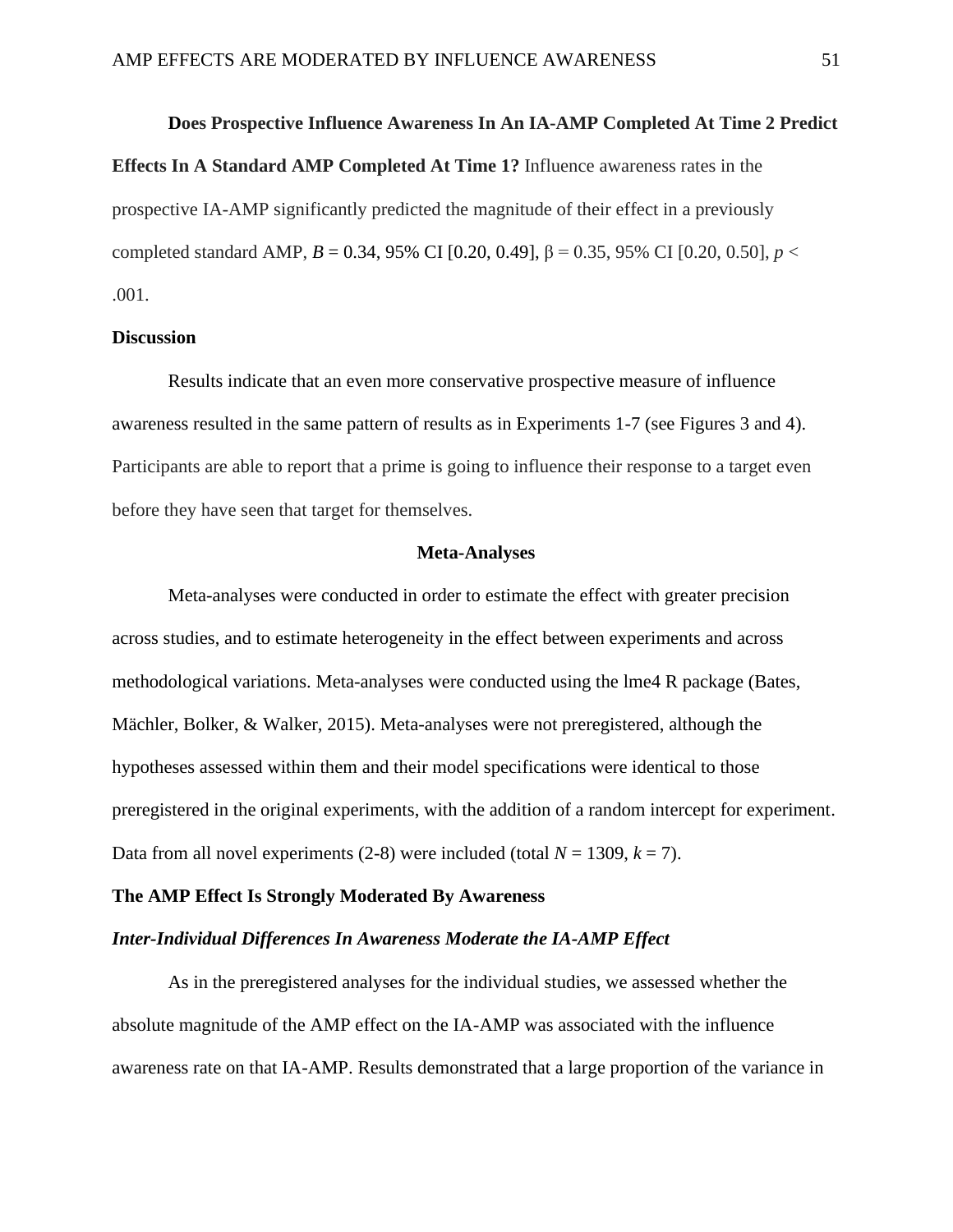AMP effects was attributable to the influence awareness rate between participants,  $B = 0.52$ , 95% CI [0.48, 0.55], β = 0.60, 95% CI [0.56, 0.64], *p* < .001.

Recall that the AMP effect is the difference in evaluations on trials involving positive versus negative primes, and can range from 0 (evaluations unrelated to prime valence) and 1 (all evaluations congruent with primes). The model intercept was  $B = 0.14$ , 95% CI [0.12, 0.16], β =  $-0.01$ , 95% CI  $[-0.07, 0.05]$ ,  $p < .001$ . At the two extremes, in participants who report being aware of the influence of the prime on their evaluations on 0% of trials, the estimated marginal mean AMP effect on the IA-AMP was therefore 0.14. In contrast, in participants who report being aware of the influence of the prime on their evaluations on 100% of trials, the estimated marginal mean AMP effect on the IA-AMP was 0.66. The AMP effect was therefore estimated to be three times larger in fully influence aware participants than fully non-influence aware participants. Very little of the variance was attributable to differences between experiments  $(R^2 =$ .07) compared to influence awareness ( $R^2 = .36$ ). Given the methodological differences between the experiments, this implied that the strong moderation of the AMP effect on the IA-AMP by inter-individual differences influence awareness had good generalizability.

## *Inter-Individual Differences In Awareness On The IA-AMP Moderate The AMP Effect On A Previously Completed AMP*

An identical set of analyses was conducted using the AMP effect on the standard AMP rather than the IA-AMP as the dependent variable. Results demonstrated that a large proportion of the variance in AMP effects was attributable to the influence awareness rate between participants, *B* = 0.39, 95% CI [0.34, 0.44], β = 0.42, 95% CI [0.37, 0.48], *p* < .001.

The model intercept was  $B = 0.18$ , 95% CI [0.15, 0.21],  $\beta = 0.01$ , 95% CI [-0.08, 0.09], *p* < .001. At the two extremes, in participants who report being aware of the influence of the prime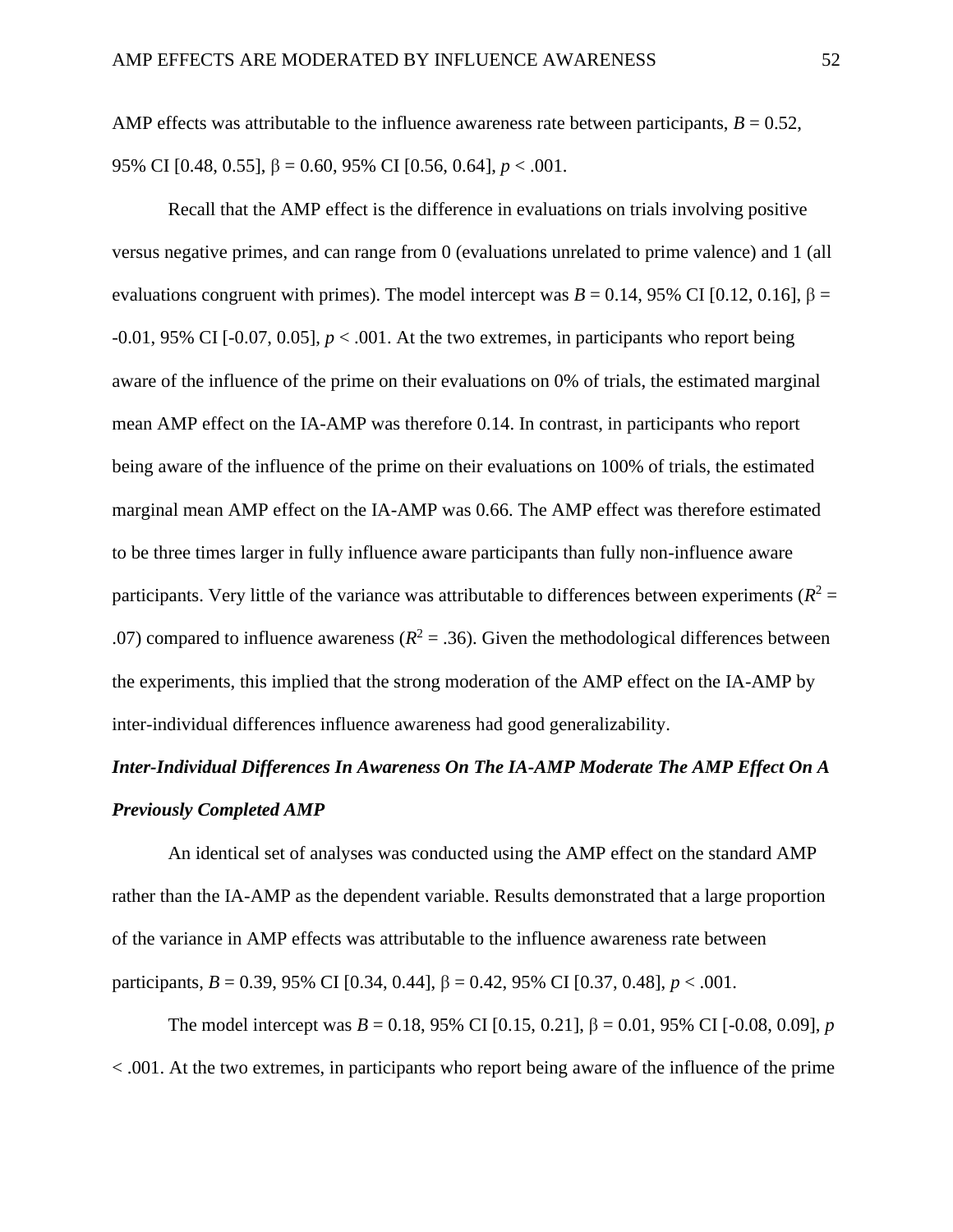on their evaluations on 0% of trials, the estimated marginal mean AMP effect on the IA-AMP was 0.18. In participants who report being aware of the influence of the prime on their evaluations on 100% of trials, the estimated marginal mean AMP effect on the IA-AMP was 0.57. The AMP effect was therefore estimated to be three times larger in fully aware participants than fully non-aware participants. Very little of the variance was attributable to differences between experiments ( $R^2$  < .01) compared to influence awareness ( $R^2$  = .18). Given the methodological differences between the experiments, this again implied that the strong moderation of the AMP effect on a standard AMP by inter-individual differences influence awareness had good generalizability.

In summary, knowing an individual's influence awareness rate is sufficient to predict the magnitude of their AMP effect on a standard AMP that was completed prior to capturing the influence awareness rate (i.e., the AMP effect could not have been perturbed as awareness was only asked about later). This effect was found across 7 studies with very little evidence of heterogeneity, suggesting high replicability and generalizability across methodological variations (e.g., when within each IA-AMP trial influence awareness was assessed, and the domain being assessed; see Figure 3). As noted in Experiment 4, this effect holds even when the IA-AMP (used to capture the influence awareness rate) and the standard AMP are assessing different domains (valence vs. politics).

## *Trial-By-Trial Awareness Moderates the AMP Effect*

IA-AMP effects were found to be moderated not only by inter-individual differences in awareness (as in the above analysis), but also intra-individual at the trial level,  $OR = 22.82, 95\%$ CI [20.72, 25.14], *p* < .001 (see Figure 4).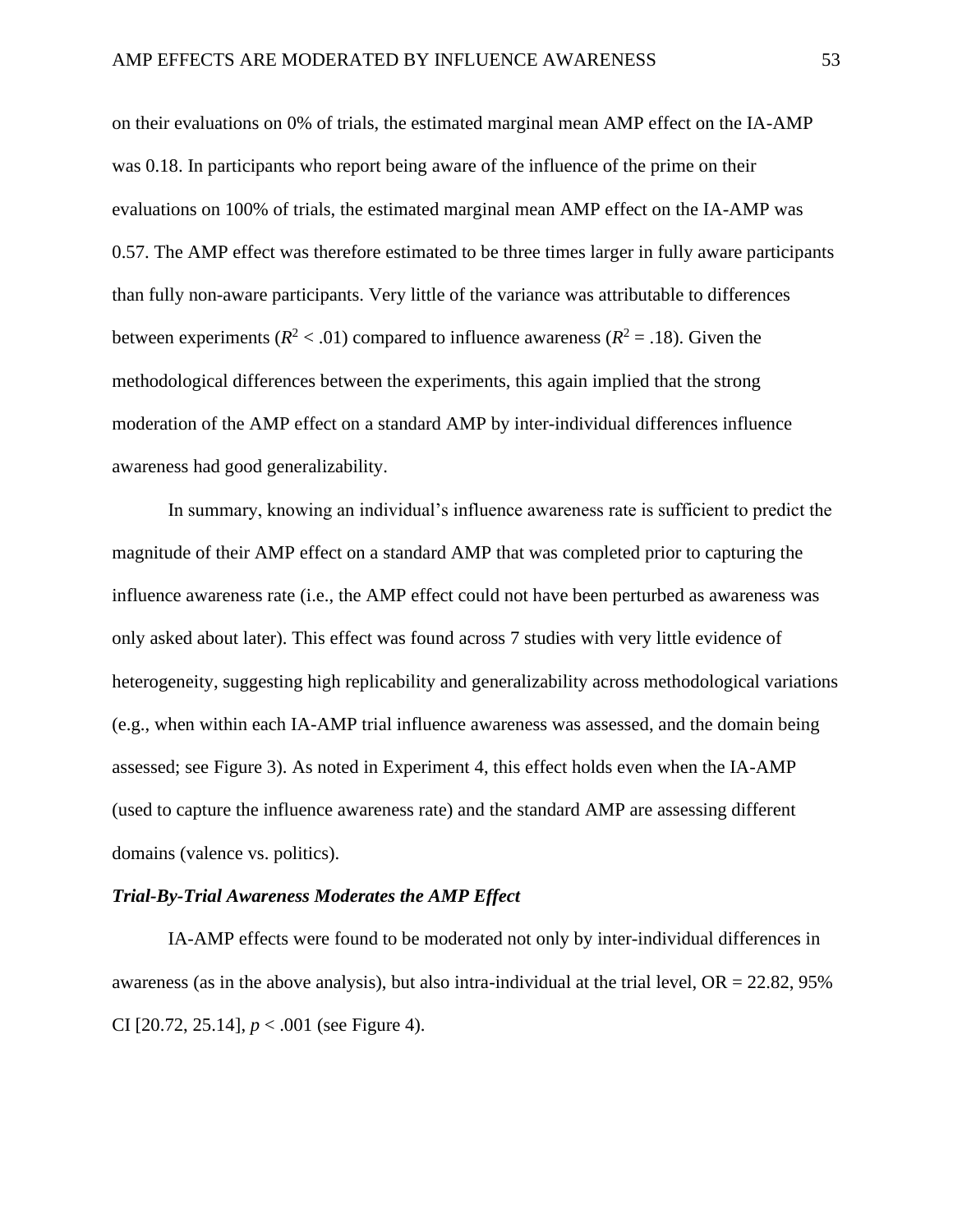

*Figure 3.* Influence awareness rates on the IA-AMP and the absolute magnitude of AMP effects on the IA-AMP (upper panel) and a previously completed standard AMP (lower panel), across Experiments 2-8.



*Figure 4.* Trial-level influence awareness moderates the magnitude of IA-AMP effects. Point estimates represent marginal means from the meta-analytic model of Experiments 2-8 and their 95% Confidence Intervals.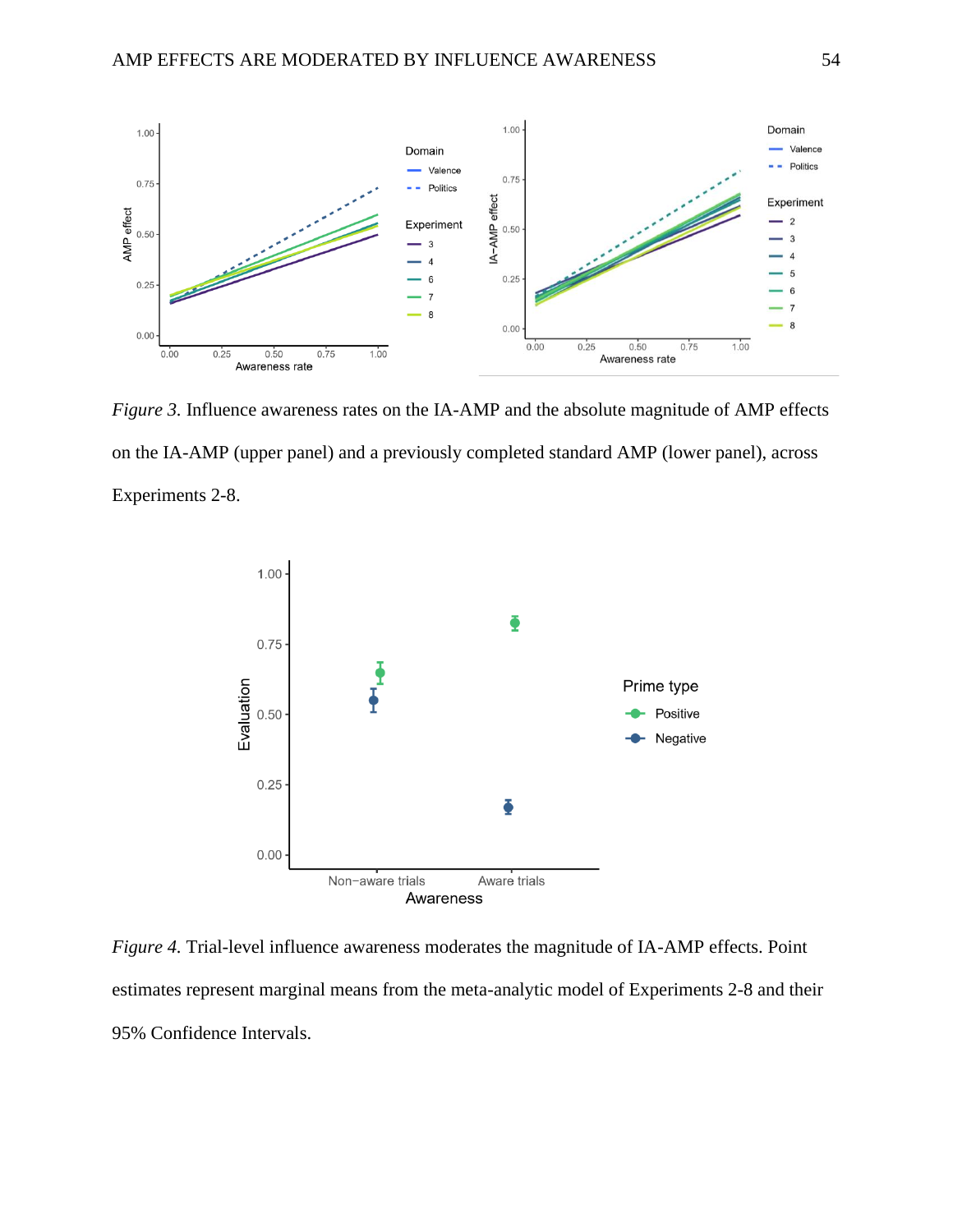## **What Is The Distribution Of Influence Awareness Across Participants?**

Data were pooled in order to understand the distribution of influence awareness rates between participants. This analysis was exploratory and not included in the preregistrations for the individual experiments. Hartigan's dip test demonstrated non-unimodality ( $D = 0.03$ ,  $p <$ .001). As a robustness test, we also analyzed the subset of AMPs that employed the Mann et al. (2019) modifications, which also demonstrated non-unimodality ( $D = 0.03$ ,  $p = .030$ ). Visual inspection of distribution kernel-density plots demonstrated clear bimodality (see Figures 5-6). Gaussian kernel density estimation was used to estimate the two modes: influence awareness rates were found to cluster around participants being either fully non-aware (Mode = .01) or fully awareness (Mode = .97; range = 0 to 1). This provided convergent evidence that it is the subset of highly influence aware participants and their subset of influence aware trials that represent the majority of variance in observed AMP effects.

#### **Figure 5**

*Bimodality in the distribution of participants' influence awareness rates in the IA-AMPs pooled across Experiments 2-8.*

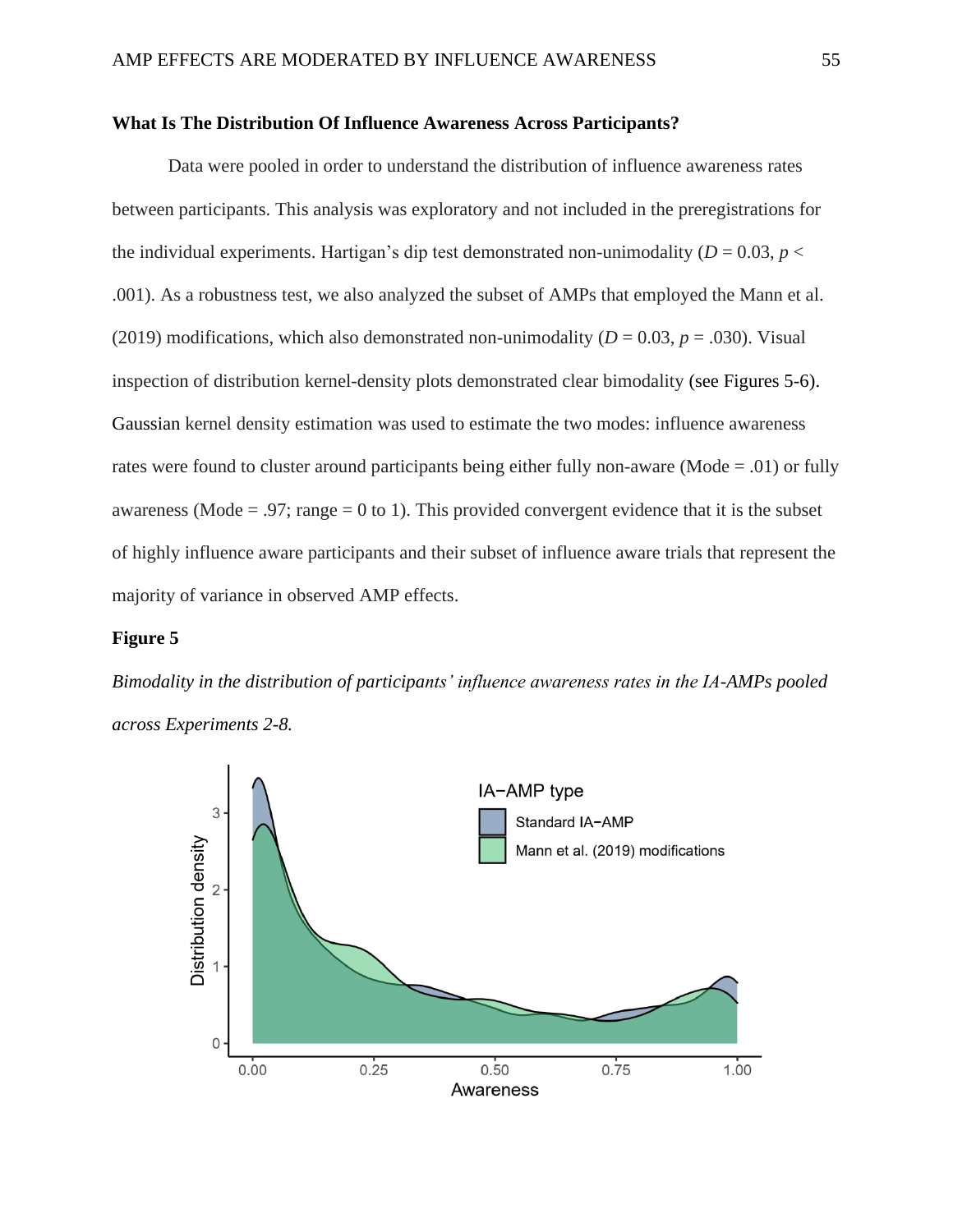## **Figure 6**

2 3 4 4 2 3 1 Distribution density 0 Distribution density5 6 7 2 3 4 1 0 0.00 0.25 0.50 0.75 1.000.00 0.25 0.50 0.75 1.00 8 4 2 3 1 0 0.00 0.25 0.50 0.75 1.00 Awareness

*The distribution of influence-awareness rates in the valence IA-AMP in Experiments 2-8.*

#### **General Discussion**

Over the past 15 years people have used the AMP under the assumption that its effects represent an implicit measure of attitudes, stereotypes, and other biases. Effects on the task are said to be 'implicit' insofar as prime stimuli influence how target stimuli are evaluated without a person's intention for this to happen, or awareness that such an occurrence has taken place. In this paper we extend on past work that examined the role of awareness in AMP effects. Across eight preregistered, high-powered studies, including a direct replication and meta-analyses, we re-examined if participants are indeed aware of the prime's influence on their evaluations. In what follows we summarize our findings and then discuss their implications for research and theorizing on the AMP.

## **Overview of Findings**

Experiment 1 began with an attempt to replicate the finding that standard and 'skip' AMP effects do not differ. The finding that 'skip' AMP effects (i.e., those where 'influenced'

*.*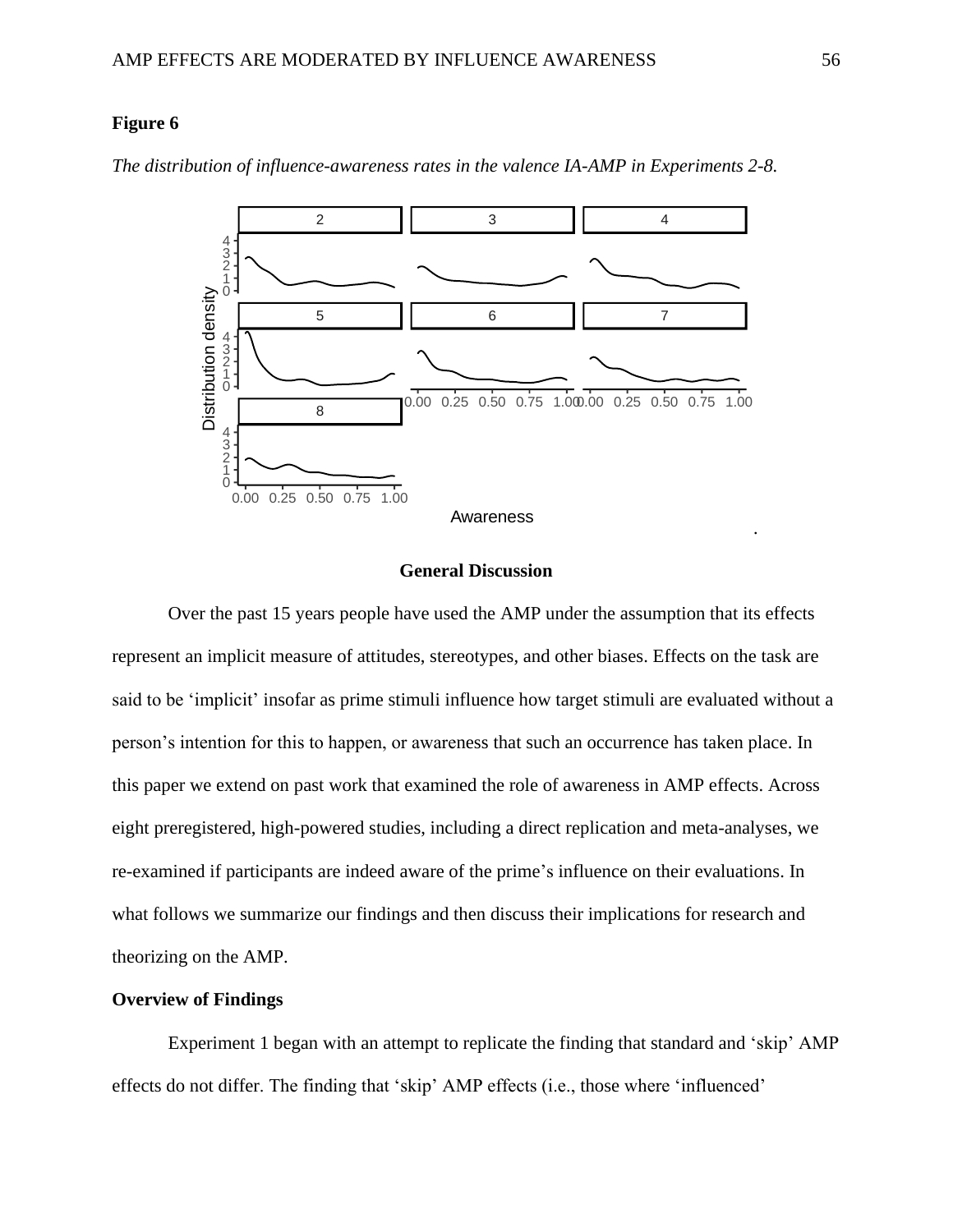responses have been detected and removed) are no different to standard AMP effects is viewed as strong support for the implicit account. We examined if these findings would replicate using an improved and more highly-powered design. Results indicated that this finding did not replicate, such that scores on the standard AMP were significantly different from those on the skip AMP. Exploratory analyses also revealed that a given person's awareness of the prime's influence on their evaluations (during the skip AMP at Time 2) was strongly related to the magnitude of their effects in the standard AMP at Time 1.

A limitation of the 'skip' AMP is that it forces people to either skip or evaluate the target and thus only provides partial data. To overcome this we developed an influence aware IA-AMP in Experiment 2 wherein participants rated the target (thus providing evaluative information) and then indicated if that evaluation had been influenced by the prime (thus providing influence information). Results indicated that AMP effects emerged and that these were moderated at the trial-by-trial level by a subset of (influence aware) trials, and AMP effects were produced predominantly by highly influence aware participants at the group level.

In Experiments 3-4 we controlled for the possibility that by probing for influence awareness on each trial of the IA-AMP we artificially altered the relationship between awareness and AMP effects. Participants now completed a standard AMP at Time 1 and an IA-AMP at Time 2, either from the same (Experiment 3) or different attitude domains (Experiment 4). Because the standard AMP was always completed prior to the IA-AMP, effects on the former were always unperturbed by modifications to the latter. Yet in both studies influence awareness during an IA-AMP at Time 2 predicted the magnitude of standard AMP effects at Time 1, indicating that influence awareness is a stable (within-participant) pattern of responding that holds within and between content domains.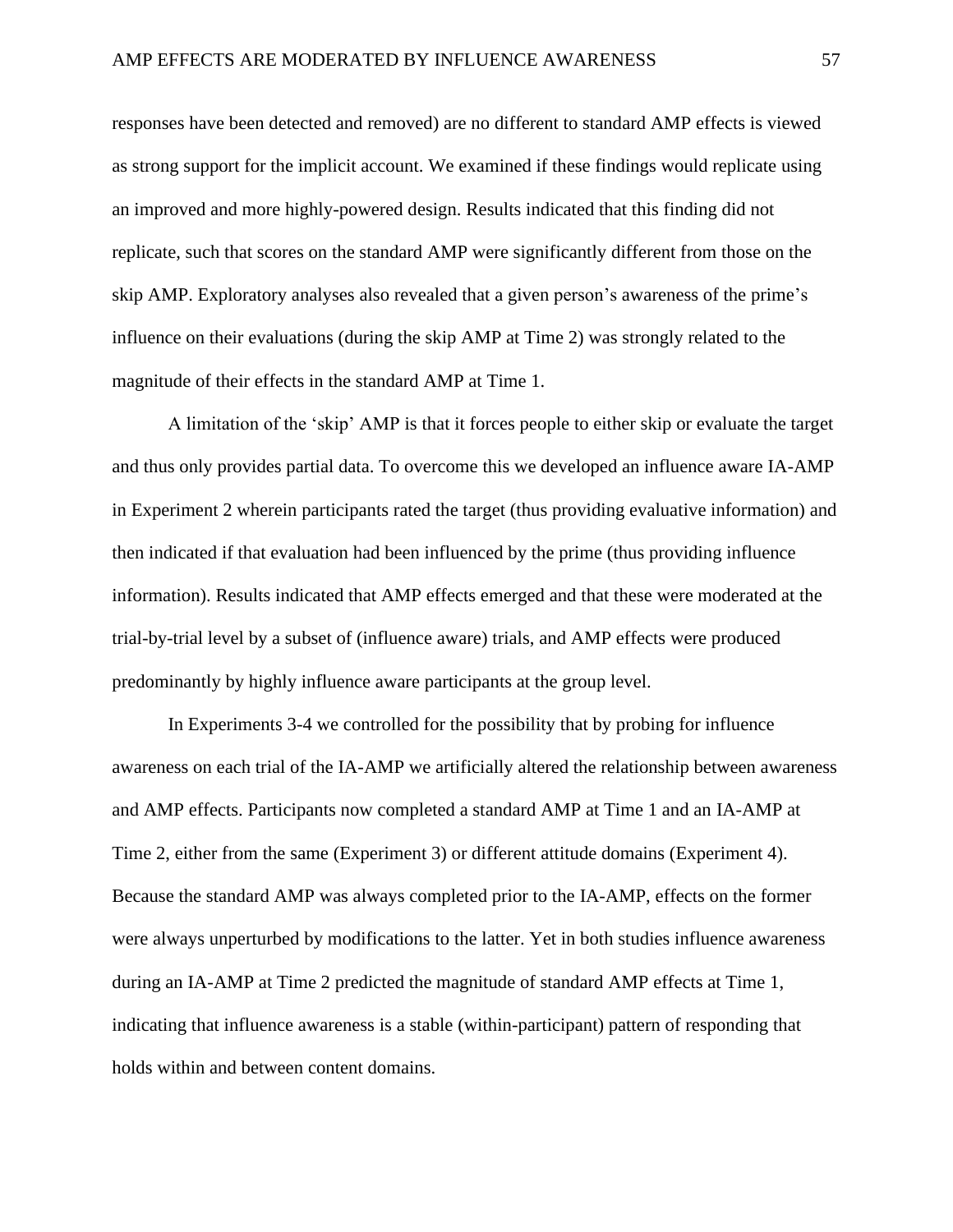Experiment 5 extended our analyses to three additional questions: is the predictive validity of the AMP effect also dependent on influence awareness; is there intra-individual stability in influence awareness from one AMP to another; and is the relationship between influence awareness and AMP effects bidirectional, such that the presence of one predicts the presence of the other. Two groups of participants (Democrats and Republicans) first completed a political IA-AMP and then an IA-AMP with generic valenced primes. We found that the AMP's ability to correctly classify a person as a Democrat or Republican was superior when effects were based solely on influence aware trials and inferior when based solely on non-influence aware trials. A given person's influence awareness rate on one AMP was also strongly correlated with their influence awareness on another AMP, even when those tasks target entirely different attitude domains. Finally, the predictive relationship between influence awareness and AMP scores was bidirectional; influence awareness from AMP #1 predicted the AMP effect of AMP #2, and vice versa.

Experiment 6 took a newly developed version of the AMP that purportedly reduces subset effects within the AMP (the Mann et al. [2019] AMP) and examined if influence awareness also plays a role here too. Participants first completed a standard Mann AMP and then a Mann IA-AMP. Once again, the same pattern of findings emerged: a subset of influence aware trials (within participants), and highly influence awareness participants (between participants) moderated AMP effects. Influence awareness rates in the Mann IA-AMP also predicted effects sizes in a previously completed Mann AMP. Put simply, the same pattern of outcomes emerged even within a variant of the task designed to optimize the implicitness of the AMP.

In our final two studies we modified the IA-AMP so that influence awareness was measured *prospectively*, either before the target was evaluated (Experiment 7) or before the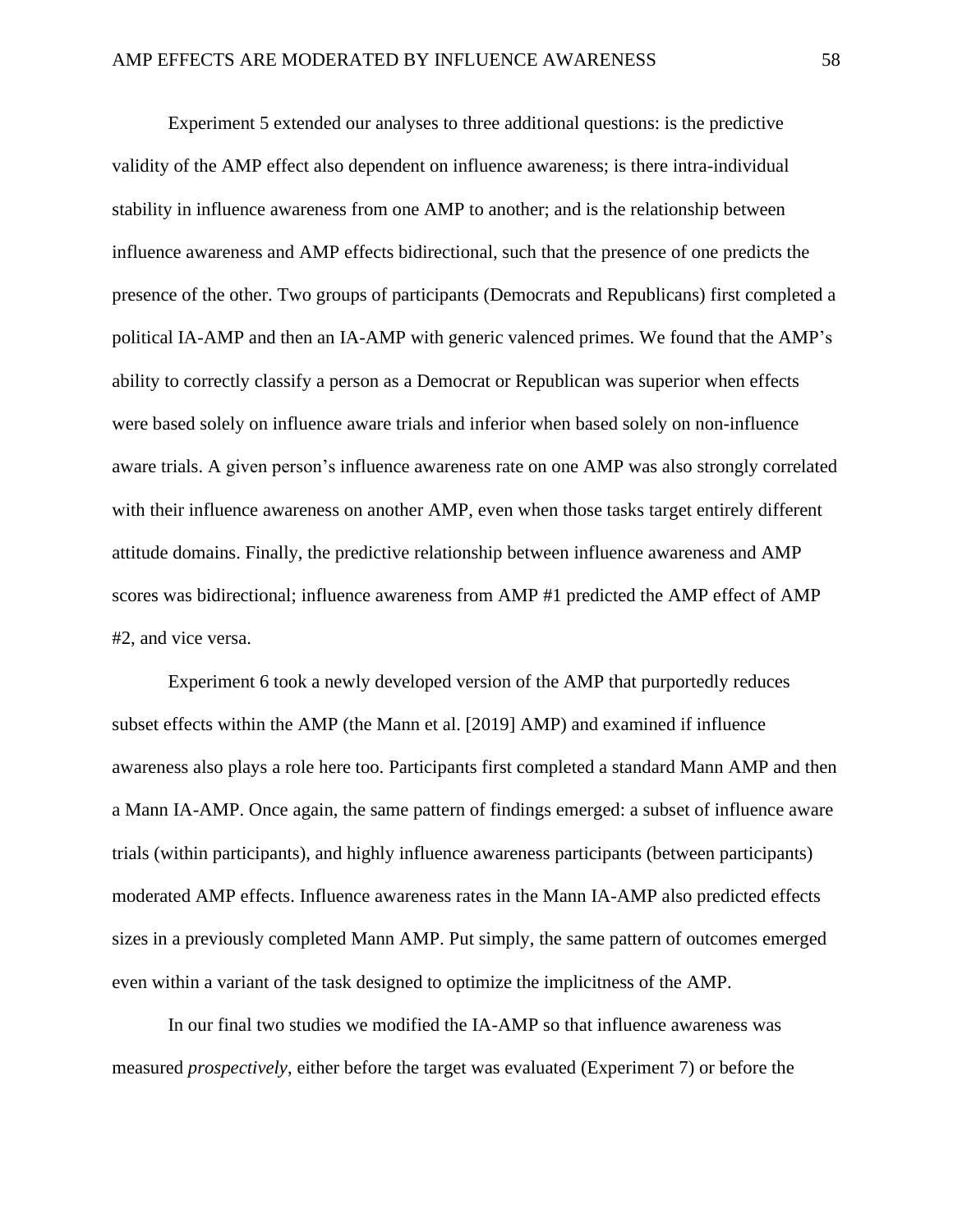target stimulus was even presented (Experiment 8). In this way influence awareness was measured before an overt evaluation took place or a covert evaluation could even be formed. In both studies the same pattern of findings emerged as before.

In short, our findings demonstrate that (a) the AMP effect and its predictive validity appear to be moderated by influence aware responding, (b) influence awareness rates vary widely between individuals but are highly consistent within individuals, within and between attitude domains, (c) participants who are more highly influence aware contribute most to variance in group-level AMP effects, and that (d) recent modifications to the AMP that purportedly control for such subsample effects do not reduce or resolve this issue. Although noninfluence aware trials retain some degree of predictive validity and contribute to some extent to the magnitude of effects, their contributions pale in comparison to that of influence aware trials.

#### **Implications**

## *Implicit vs. Explicit Accounts*

Our findings consistently show that the majority of variance in group-level AMP effects is explained by those trials wherein participants are aware of how the prime will (prospective measures) or has (retrospective measures) influence(d) their evaluations. This claim holds across eight preregistered studies, different attitude domains, multiple versions of the AMP (standard, Mann et al., IA-AMP), and different influence awareness measures (prospective and retrospective measures taken on each trial vs. post hoc self-report questions). Thus it seems reasonable to suggest that AMP effects may not be 'implicit' in the sense of unaware. Rather our findings suggest that people are aware of the prime's influence on how they are responding to the target.<sup>12</sup>

<sup>&</sup>lt;sup>12</sup> Note that we are agnostic to the AMP's implicitness in other senses of the word (e.g., intentional): our goal here was to reevaluate the AMP's specific claim to implicitness in the sense of awareness.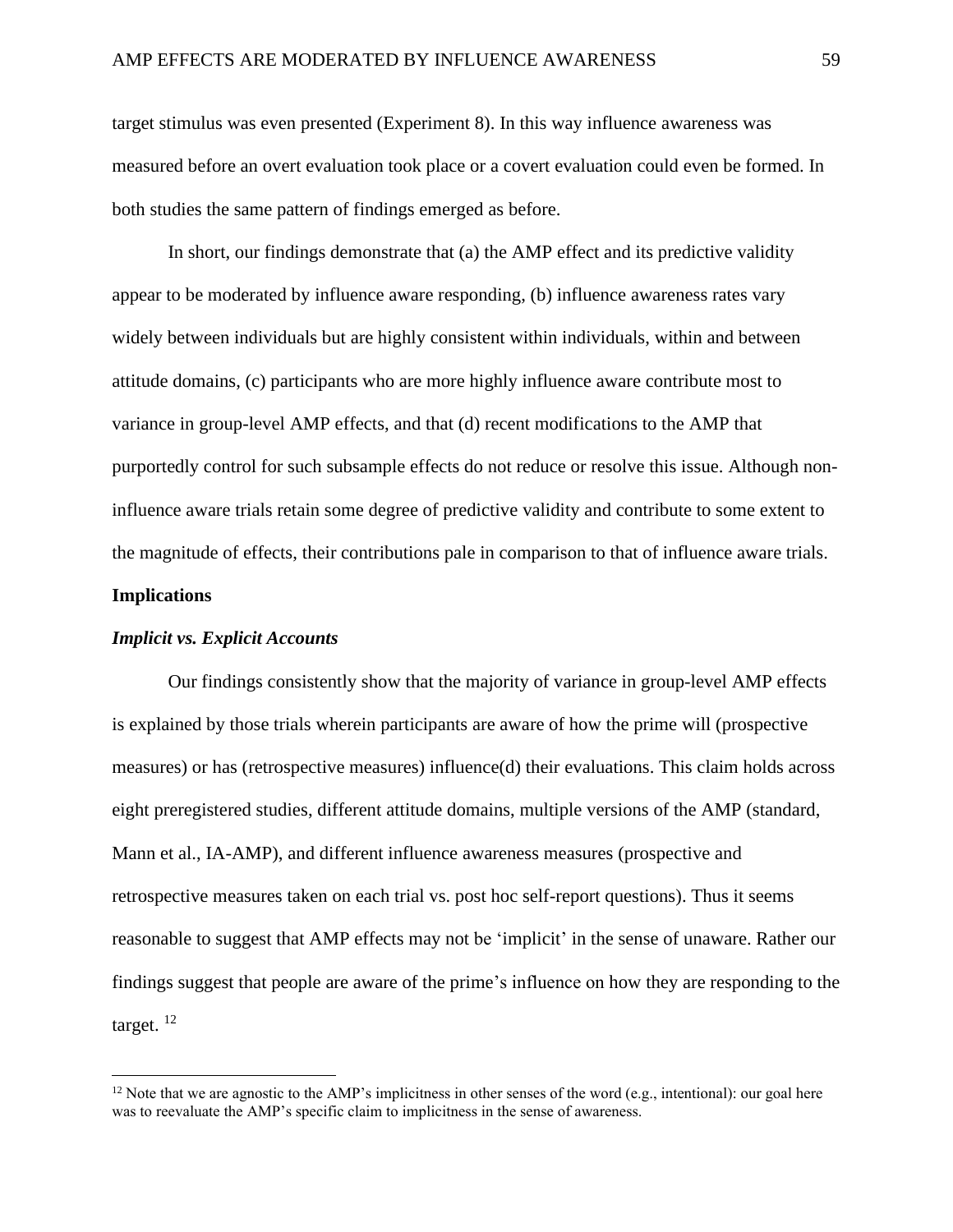## *Theoretical Implications*

**Do AMP Effects Reflect A Misattribution Process?** So far we have focused on the role of awareness in AMP effects. However, our findings are also relevant to another issue, namely the idea that AMP effects are mediated at the mental level by misattribution of prime valence to the target stimulus. Misattribution is traditionally conceived of as occurring in the absence of awareness (Schwarz & Clore, 1983; Payne et al., 2005). Indeed, as a reviewer of this paper noted, misattribution by definition cannot occur with awareness. If AMP effects rely heavily on those participants who show awareness of the prime and its influence on their evaluations (as our results indicate), then this suggests two possibilities.

On the one hand, AMP effects may reflect misattribution, as is often claimed, yet people are fully aware that misattribution is taking place. Our findings with prospective measures in Experiments 7-8 would also require people to not only be aware of misattribution but be able to predict that it is going to occur even before a target is evaluated or a target stimulus is even presented. Although this idea runs contrary to how misattribution is traditionally defined (Schwarz & Clore, 1983) it is possible. For instance, a reviewer of this paper argued that misattributions are - by definition - mistakes. As such, they cannot be entirely understood by the person making the misattribution otherwise they would presumably not make that error. When it comes to the AMP participants may be aware that their target evaluations are influenced by the primes (especially in cases where they feel strongly about the primes). But they may also hold the believe that the target really does have a particular valence. In other words, just because participants are aware of the priming effect does not necessarily mean that they are aware of how it occurred. And despite this awareness they may also still genuinely consider the target to be positive or negative.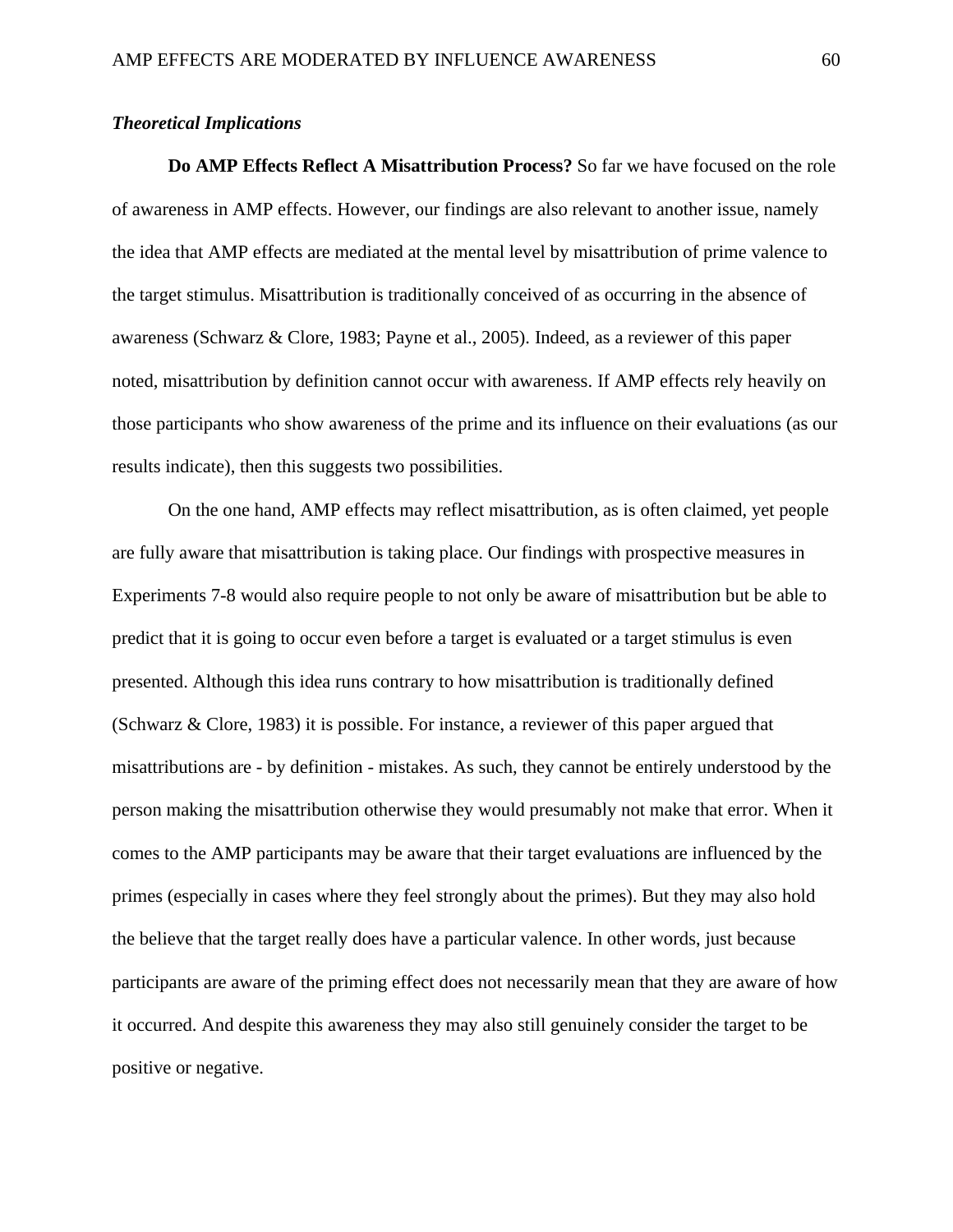On the other hand, if one contends that misattribution is a mistake made by the individual, and one that occurs without either prospective or retrospective awareness of the prime and its eventual influence on their target responses, then it may be that misattribution is not the best mechanism to explain our AMP effects. This possibility would have implications for those theories and methods that rest on this idea. For instance, it would challenge a misattribution account of AMP effects as well as theoretical perspectives on misattribution that rely on the AMP for support. This includes theoretical models relating to the process of misattribution itself (e.g., the process model of misattribution: Payne, Hall, Cameron, & Bishara's, 2010), as well as claims that evaluative conditioning is based on a misattribution process (Jones et al., 2009), and that psychological properties beyond evaluations can also be misattributed (Blaison, Imhoff, Hühnel, Hess, & Banse, 2012). It would also call into question a number of second-generational tasks that attempt to exploit the misattribution of meaning (the Semantic Misattribution Procedure: Sava et al., 2012) and truth (the Truth Misattribution Procedure: Cummins & De Houwer, 2019). It seems likely that the very same issues associated with influence awareness in the standard AMP are likely to play similar roles in these other procedures. Future work could employ a similar IA-AMP style manipulation to these variants to investigate this issue in more detail.

**Alternative Theoretical Possibilities**. During the review process, several reviewers offered alternative theoretical accounts of our findings. One advanced an *inferential perspective*, according to which participants generate a series of inferences about the stimuli they encounter during the task which then guide how they respond. For instance, when retrospectively asked about awareness in Experiments 1-6 (i.e., before or after they emitted an evaluative response on each trial in Experiments 2-8, or in lieu of an evaluative response in Experiment 1), participants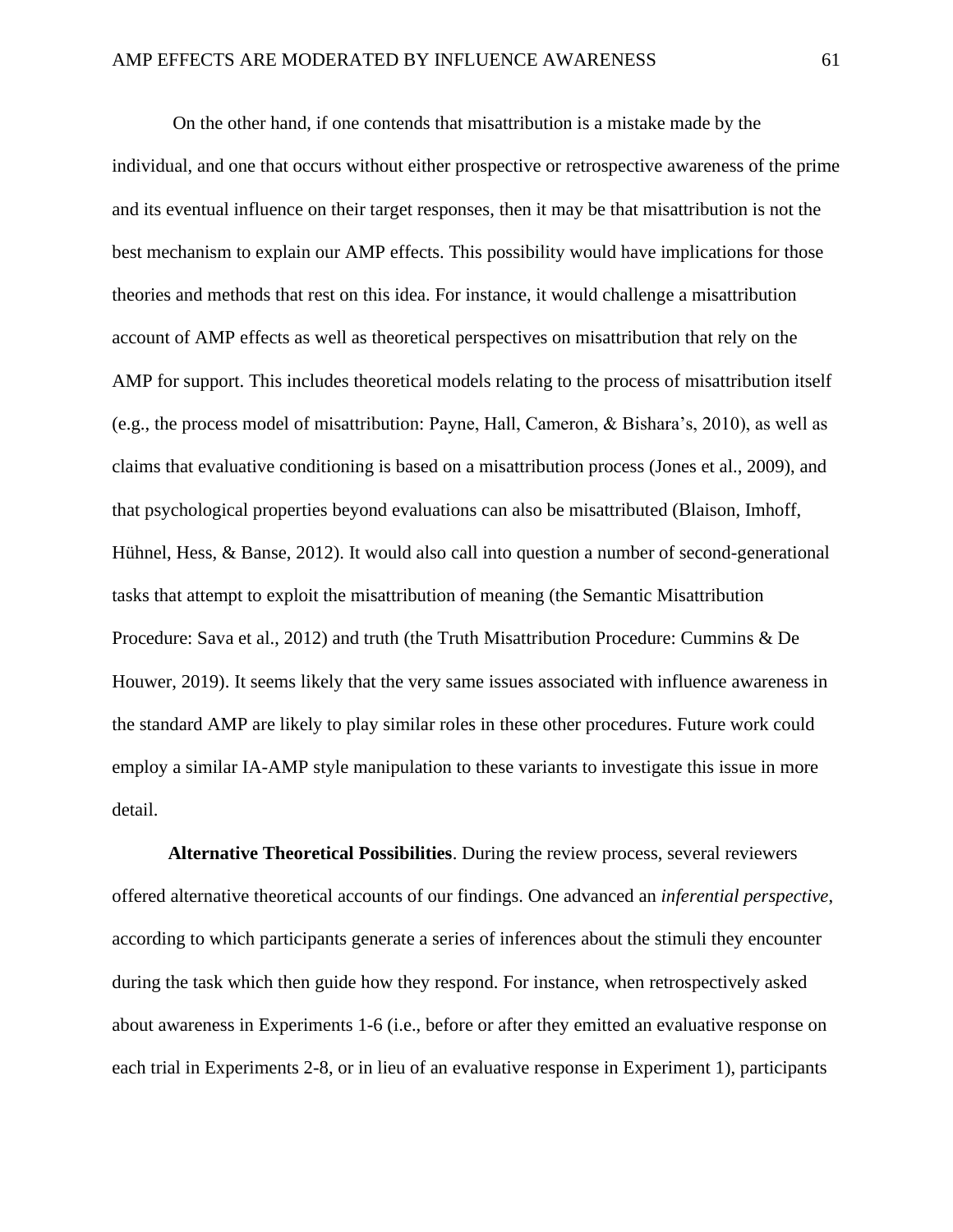may have inferred that their evaluative response had been influenced by the preceding prime stimulus. This could also have been the case in Experiment 7 (prospective awareness assessed before a response was emitted), if one were to assume that participants knew what their evaluation of the target was going to be when they were given the chance to emit it at the end of the trial. One could even postulate an inferential explanation for Experiment 8 (prospective awareness before the target was even presented), such that participants may have inferred that priming is likely to occur based on the extremity of their reaction to the prime; perhaps because they knew that, in general, they do not have much of an opinion about the target stimulus. This inferential perspective also makes assumptions about some of the more unexpected findings in our paper. Take the fact that standard AMP effects at Time 1 were strongly related to influence awareness rates in the IA AMP at Time 2. It is possible that participants who showed priming effects in the standard AMP may be more likely to infer that priming sometimes occurs, based on their observation of the congruency between their evaluation of the primes and their evaluation of the targets. Then, in the IA-AMP, when they see primes that elicit strong reactions, they are more likely to predict that priming is about to happen. Such an account shares commonalities with predictive processing theories elsewhere in psychology (Corlett, Mohanty, & MacDonald, 2020) as well as inferential accounts in attitude research in particular (De Houwer, 2018). It's important to note that if one accepts this account it necessarily also applies to the original study that is cited as providing evidence that AMP effects are unaware (i.e., Payne et al. 2013, Experiment 3). That is, this account does not argue that AMP effects are in fact unaware, but rather than the evidence to date cannot answer this question. As such, the key implication of this account is congruent with our own account: that this is little evidence supporting the claim that the AMP is unaware. Regardless, it is important to acknowledge that this account cannot easily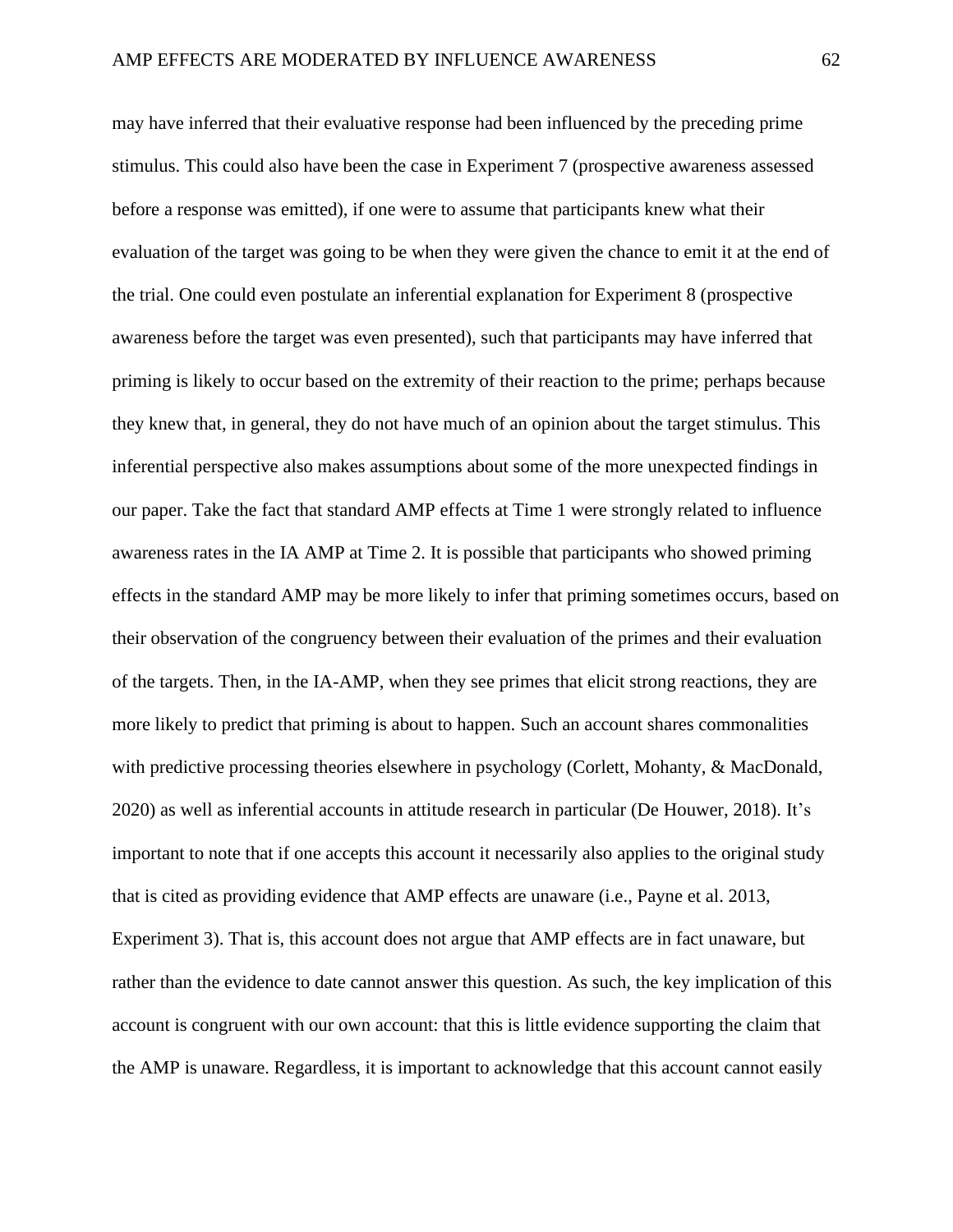account for the results of Experiment 8, where participants were asked to report whether the prime stimulus is likely to influence their later evaluation of the target stimulus, given that this rating was provided before the target stimulus was presented or an evaluation of it was given.

Another reviewer advanced an *attitude strength* perspective on our findings. The idea here is that if the AMP is equally valid for all participants, and judgments of influence are caused by attitude strength (i.e., the strength of affective reactions to the primes), then participants with stronger attitudes will consequently report more influence of the primes. When participants are separated based on their influence awareness ratings, the ones who report little influence will be those with weak attitudes and little variability on AMP scores. Those who report high influence will have strong attitudes and more extreme priming effects. Thus, influence awareness would be a by-product or corollary of attitude strength rather than the main factor driving AMP effects. This implications of this account for what we should conclude about whether AMP effects are unaware could be one of two options. The first possibility is that this issue also applies to the evidence presented by Payne et al. (2013, Experiment 3). For example, perhaps the decision to skip highly influenced trials would also be a corollary of the evaluation. In this case, this would again remove the evidence both for and against the claim that the AMP is unaware, leaving this core claim unsupported. The second possibility is that this issue does not apply to the Skip-AMP paradigm employed by Payne et al. (2013, Experiment 2), perhaps because this paradigm does not ask participants to report any evaluation they may have if they were influenced by the prime. However, in this case, then this issue also does not apply to our failed replication of Payne et al.'s study in Experiment 1. As such, regardless of the theoretical account one adopts, there is reason to doubt that there is firm evidence that AMP effects are unaware. Regardless of which theoretical account one advocates for, our findings inspire new theoretical perspectives on the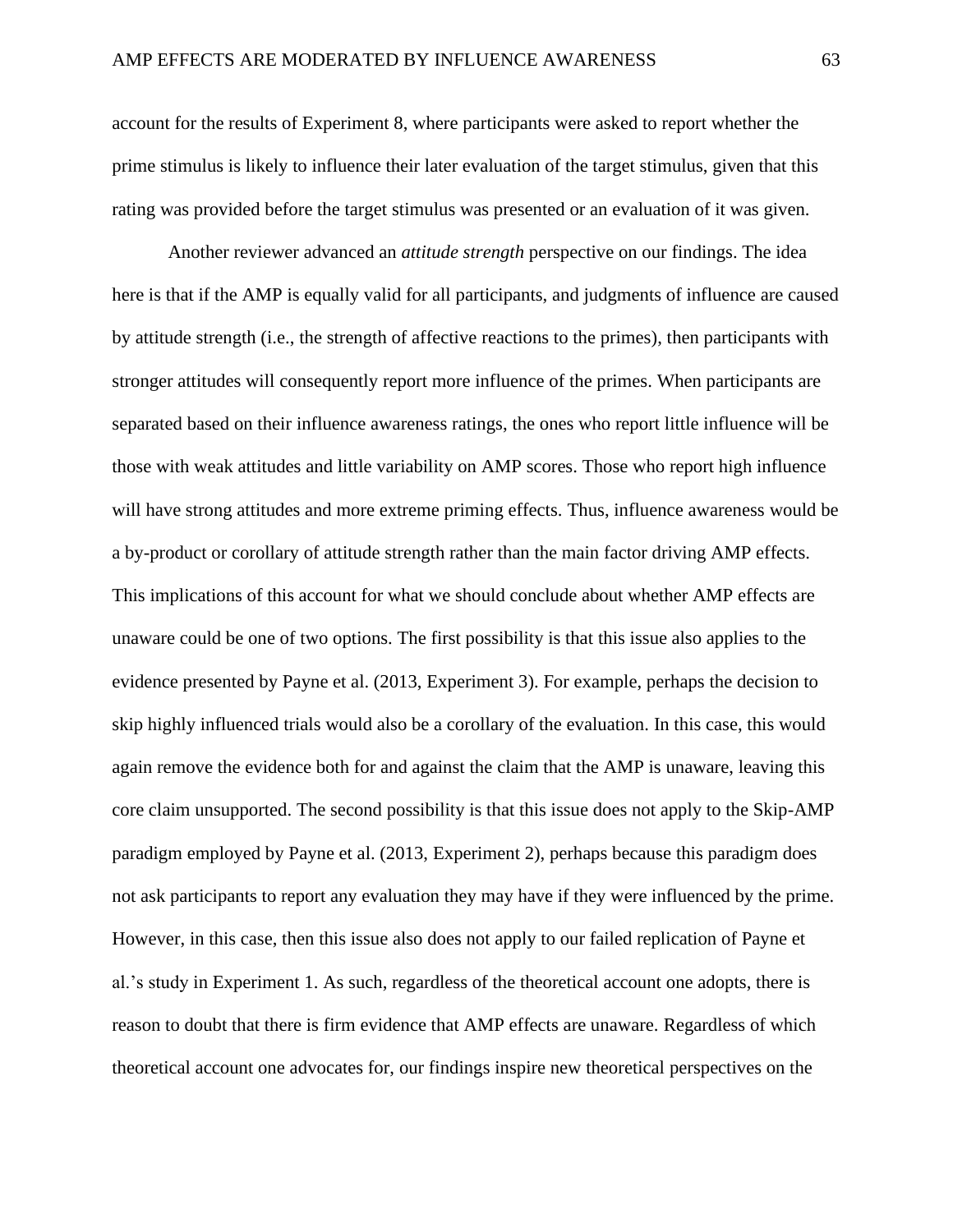AMP effects and highlight the need for more elaborated consideration of the role and nature of awareness within the task.

## **Future Research Directions**

## *Creating a Better Implicit Measure*

One option is to modify the AMP effect in ways that exclude influence aware trials or refine the task itself in some way that diminishes the role of influence awareness on those effects. These changes would allow the AMP to maintain its status as an implicit measure. Our results could be seen as supporting this approach given that (a) even those participants with influence awareness rates of zero demonstrated (very small) IA-AMP effects, and (b) IA-AMP effects calculated from non-influence aware trials still possessed some predictive validity for discriminating between known groups. As such, researchers may be tempted to set the standard AMP to the side, employ an IA-AMP, exclude all influence aware trials, and calculate an effect. This is certainly one way forward. Yet it also comes with its own issues.

First, one should not conflate '*non*-influence aware' with 'influence *unaware'* responding. The IA-AMPs used here asked participants to press the spacebar if their evaluation was influenced by the prime. The presence of such a response provides a measure of influence awareness. Yet the absence of such a response is far more ambiguous. It may be that such trials are free from influence awareness (i.e., are '*influence-unaware*'), or they could equally reflect uncertainty about influence, momentary distraction, or other sources of control over responding. Put simply, caution should be exercised when assigning a specific meaning to non-influence aware trials in the IA-AMP. To better investigate influence-unaware trials, one would need to develop and test a hypothetical 'Influence-Unawareness AMP' (IU-AMP): for example, by asking people to respond when their evaluation was *not* influenced by the prime.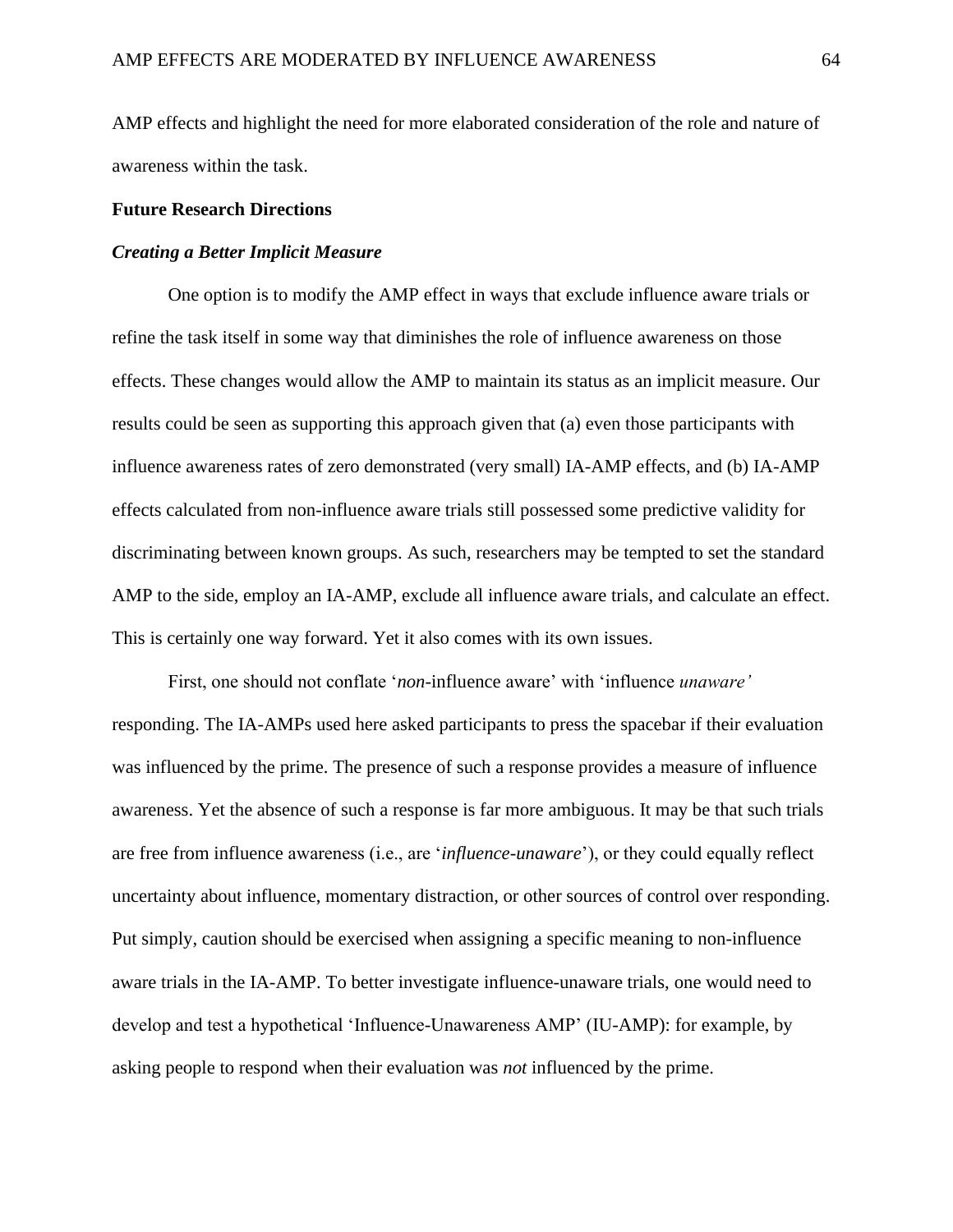Yet even an IU-AMP would not be without issue. Imagine that an applied researcher in a specific domain wishes to examine differences between two known-groups using the IU-AMP and obtains results similar to what we report in Experiment 5 ( $d = 0.62$ , using IA-AMP noninfluence aware trials for comparison). To appropriately power her study using the IU-AMP to detect group differences would require at least 138 participants.<sup>13</sup> For the applied researcher, collecting such sample sizes is often either unfeasible or a poor use of limited resources. In contrast, if predictive utility was more important to her than 'process purity', then an IA-AMP capturing influence aware responses could detect group differences with as few as 16 participants (i.e., IA-AMP effects calculated from influence aware trials:  $d = 2.08$ ).

Now imagine the flipside. For basic researchers, the need to collect larger sample sizes may be both feasible and desirable if this allows them to study implicit processes in a relatively 'pure' manner. The problem here is that an IU-AMP will likely also lead to a significant number of people being discarded due to zero, or near-zero, levels of unaware task responding. The implication here is that although such an IU-AMP might provide a better implicit measure by implementing changes to the task, the effects obtained from such a task would still not reflect behaviors (or mental processes) in people *in general*. Yet this is exactly what the AMP is primarily used for. Therefore, just as other fields acknowledge the variety of issues associated with making inferences or generalizations about people in general from non-representative samples (e.g., WEIRD individuals: Henrich, Heine, & Norenzayan, 2010; neuroscience tending to only study the brains of right-handed people: Willems, der Haegen, Fisher, & Francks, 2014; animal models of pathology that are based on male biology but not female: Mogil, 2016), we need to do the same. Both applied and basic researchers using the AMP (or AMP-like tasks,

<sup>13</sup> Using G\*Power (Faul, Erdfelder, Buchner, & Lang, 2009): Independent *t*-test, alpha = 0.05 (two-sided), power = 0.95.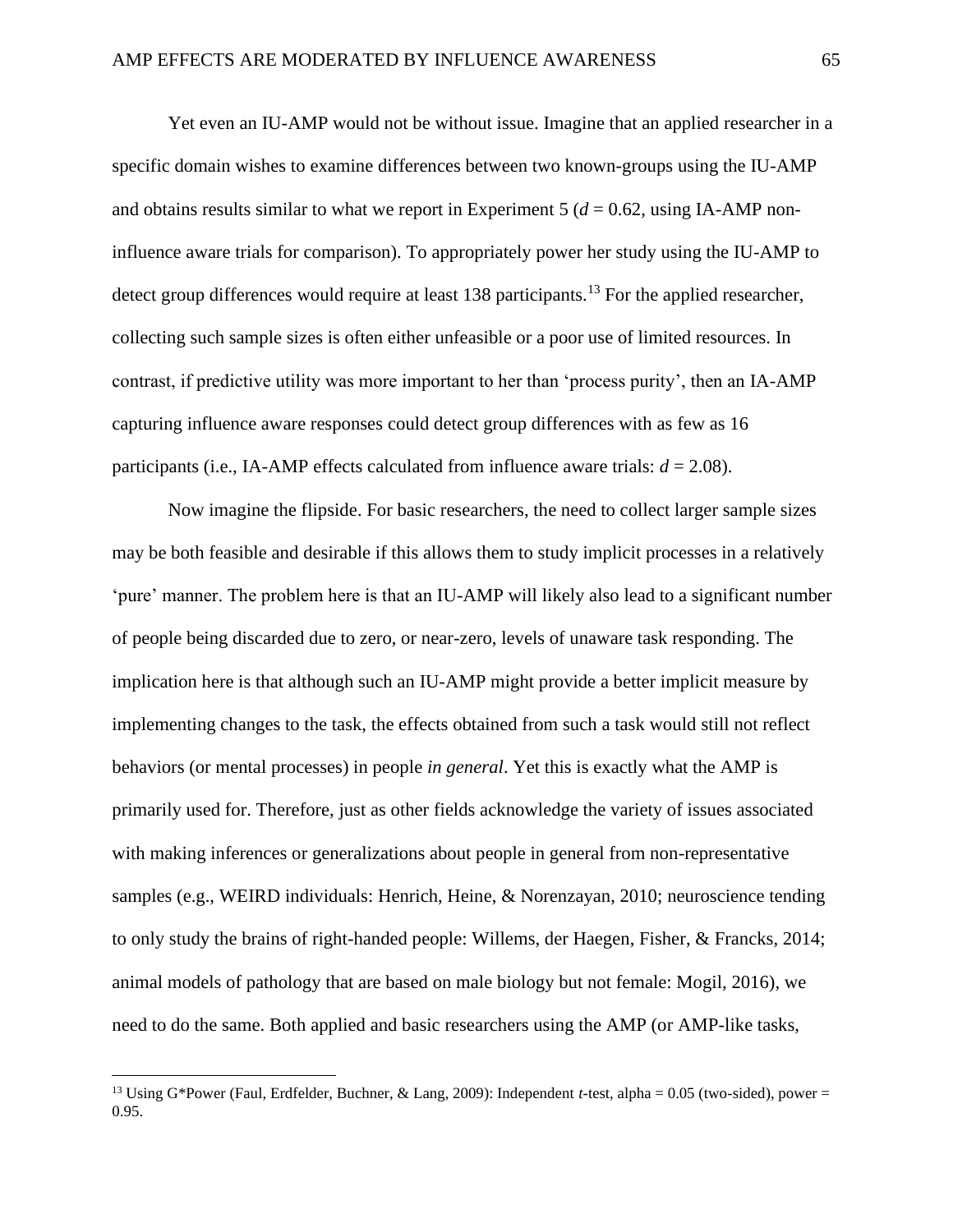including the IU-AMP) need to carefully attend to the dangers of making inferences and generalizations about people *in general* from an effect that reflects a special subset of people.

## *Exploring The (Interactive) Role of Automaticity Conditions Within the AMP*

Our work focused on one particular automaticity condition (awareness), and one particular sub-type of awareness (influence awareness). It would be interesting to explore if other types of awareness also impact AMP effects in the way that influence awareness does. For instance, are AMP effects are moderated by a participant's awareness of the content under investigation (i.e., that they have an automatic evaluative preference for one group over another). Or their awareness of how their automatic content is being assessed by the task (e.g., via speeded categorization of one social group with positive words and a second group with negative words as in the IAT). Or the presence of particular stimuli and response requirements in the procedure (e.g., that a black person is being presented as a prime stimulus). Or their awareness of the origin of their AMP effects (e.g., stemming from society or their personal learning history).<sup>14</sup>

Similarly, it would interesting to explore if and how awareness interacts with other automaticity conditions, and how their interaction contributes to the AMP effect. Take, for instance, intention. Is it that awareness of the prime's influence on target evaluations is a precondition for intentional responding (i.e., one can only intend to respond to the target in-line with the prime once they are aware of both stimuli and the latter's relationship to the former)? Is it a pre-condition for controlling how one responds (demand) or for combatting the unwanted influence of certain stimuli over automatic behavior (e.g., if one wants to exert control over their

<sup>&</sup>lt;sup>14</sup> The different ways that awareness can be potentially defined and studied makes it difficult to (a) arrive at general conclusions about the role of awareness from past work, and (b) requires precision about what type of awareness one is measuring, and how they have done so (for a more detailed treatment of this issue see Hahn & Goedderz, 2020; Corneille & Hütter, 2020). It is for this reason that we continually made reference to *influence* awareness throughout this paper, and sought to measure it using a range of measures (e.g., trial-by-trial vs. post-hoc self-reports), attitude domains, and both prospectively and retrospectively.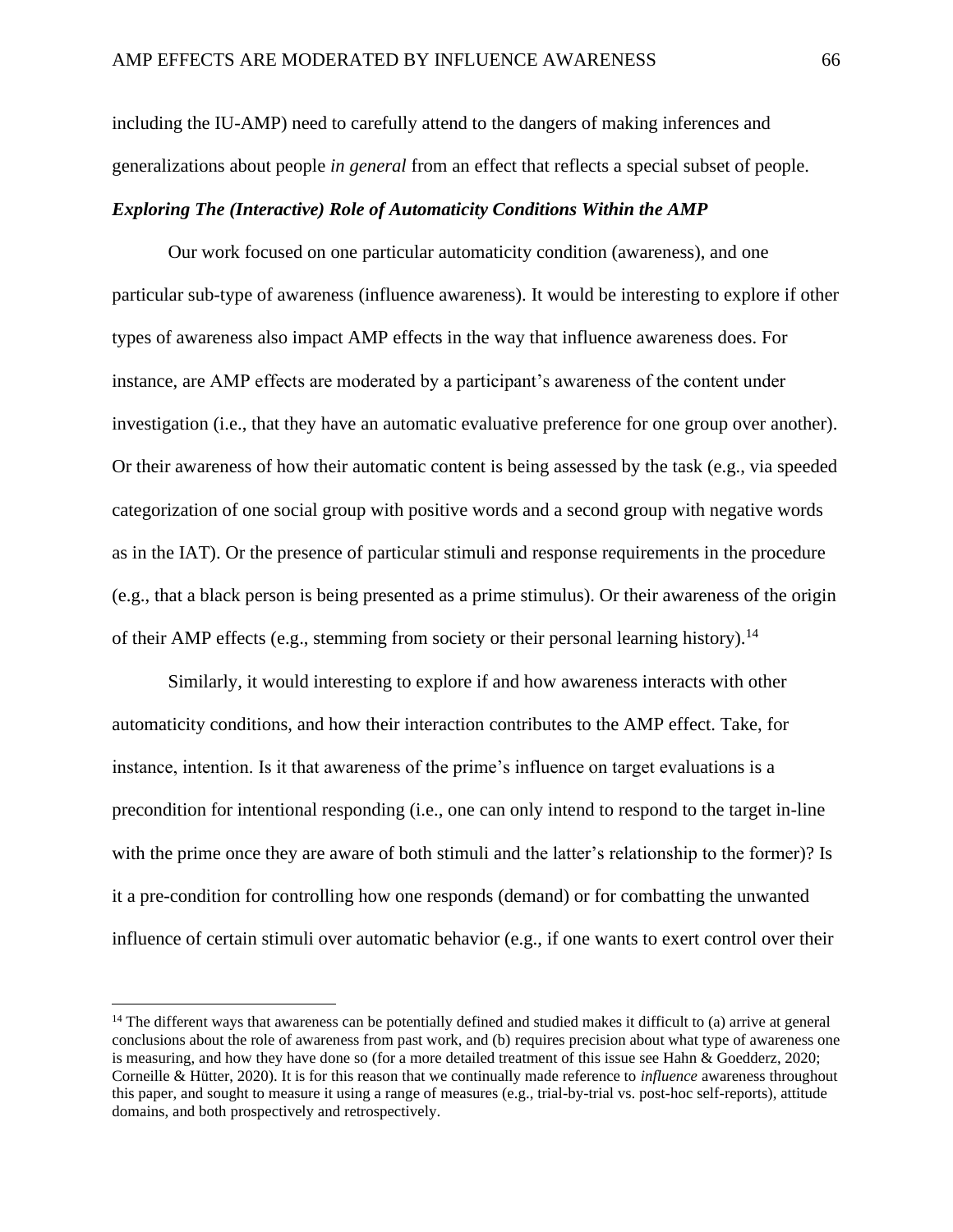automatic responses do they first need to be aware of the relationship between stimuli in the environment and how they influence those responses)? Is it possible to be influence aware and still respond in an unintentional manner? Future work could explore these and related issues.

## *Revision of Existing Findings*

Research on the AMP is typically founded on two assumptions: (a) that AMP effects are reflective of implicit attitudes, and (b) that AMP effects represent an equally valid measure of such attitudes across all individuals (e.g., Fox et al., 2018; Kalmoe & Piston, 2013; Mann et al., 2019; Payne et al., 2005; Rinck & Becker, 2007; Spring & Bulik, 2014). To illustrate, consider a study by Franklin, Puzia, Lee, and Prinstein (2014), which concluded that "young adults with a history of non-suicidal self-injury (NSSI) display a significantly stronger *implicit* identification with [images of skin] cutting" compared to their counterparts without such a history of NSSI. Our findings suggest that such a result should instead be interpreted as "in those young adults who are highly influence aware on the AMP, those with a history of NSSI also self-identify more with NSSI compared to those who had no such history. However, little can be said about those with low influence awareness rates." This is just one example; similar revisions need to be applied to the core claims of research using the AMP (e.g., via systematic review), which may alter the conclusions derived from that body of work.

## *What Form Does Influence Awareness Take in a Standard AMP?*

Our findings highlight a deep connection between performance on the IA-AMP and standard AMP. The fact that performance on the IA-AMP predicts the magnitude of standard AMPs that either come before or after it, both within and between different attitude domains, and when influence awareness is measured in different prospective and retrospective manners indicates that what holds in the former likely plays out in the latter. But this raises the question –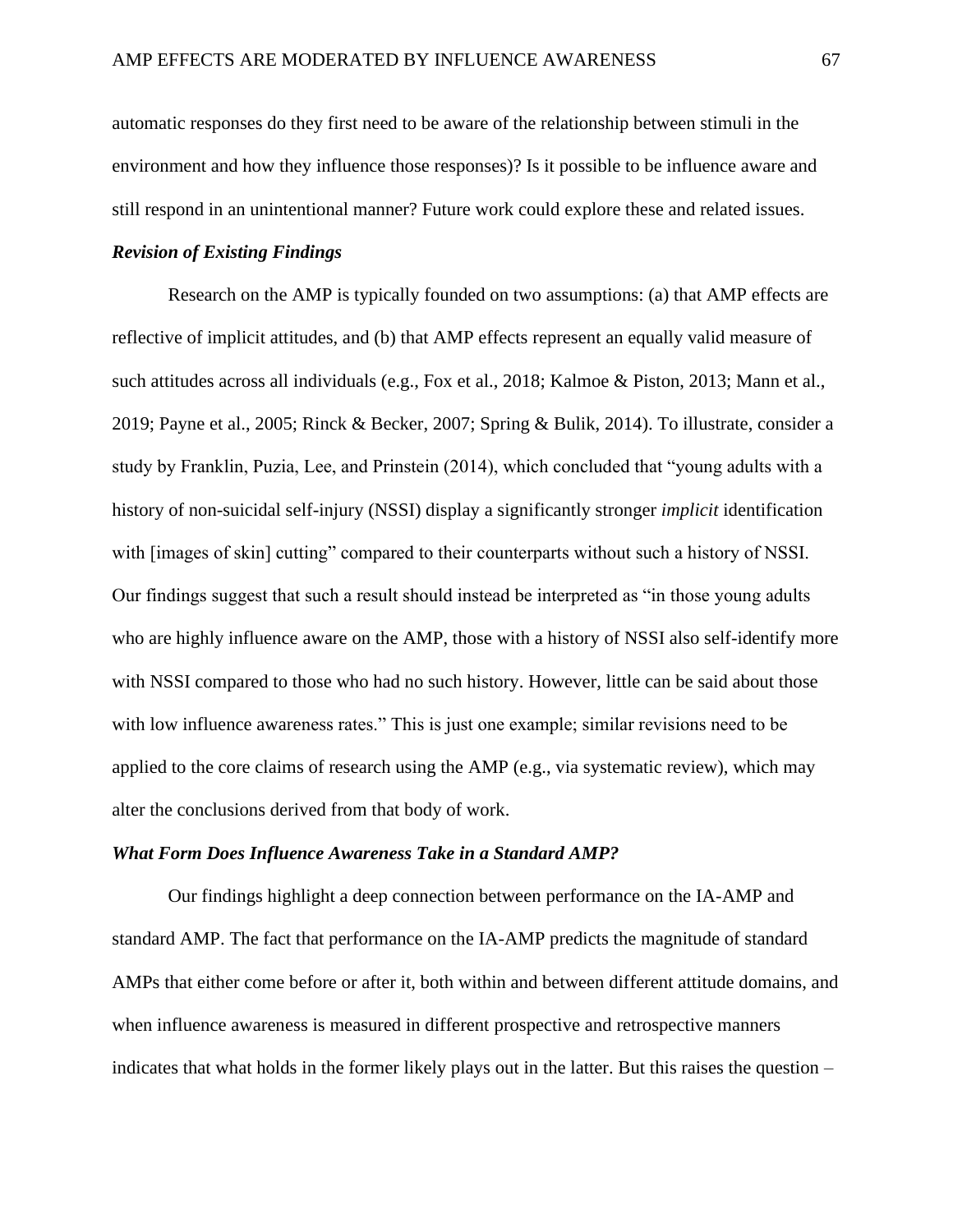how does influence awareness play out in standard AMPs? Is it that participants pause after each and every prime-target presentation, reflect on what they just saw, and then use this information to inform every individual target evaluation that they make? This seems unlikely to us given that trial latencies (while not critical to the effect or the task) are typically short. One alternative is that people don't stop and reflect on every standard AMP trial but do stop and reflect on multiple trials, and this awareness of the prime's influence grows as one completes the task. Yet another alternative is that stopping and reflecting on a single trial early on in the task may lead people to generate inferences that influence how they subsequently perform (e.g., "Certain primes keep influencing how I respond…" or "Certain stimuli [primes] keep flashing up on screen…maybe I'm supposed to respond to them in a particular way…"). In other words, as one Reviewer suggested, responding to the targets than follow primes may make people self-conscious about their performance, and attune them to possible explanations for that performance, that subsequently influence it. In short, future research could examine how influence awareness actually plays out within the standard AMP. This would not only provide useful information about the task itself, but also about influence awareness as a process.

### *What Makes A Person Influence Aware?*

Our results also raise the question of what characterizes and differentiates highly influence aware participants who moderate AMP effects from the rest of the population. Experiment 6, which employed the modifications to the AMP suggested by Mann et al. (2019), suggests that both influence awareness rate and moderation of the magnitude of AMP effects by influence awareness is not reduced through simple alterations to the task itself. Experiment 5 suggests that an individual's influence awareness rate is consistent across IA-AMPs assessing different domains, and that the influence awareness rate demonstrated in one domain predicts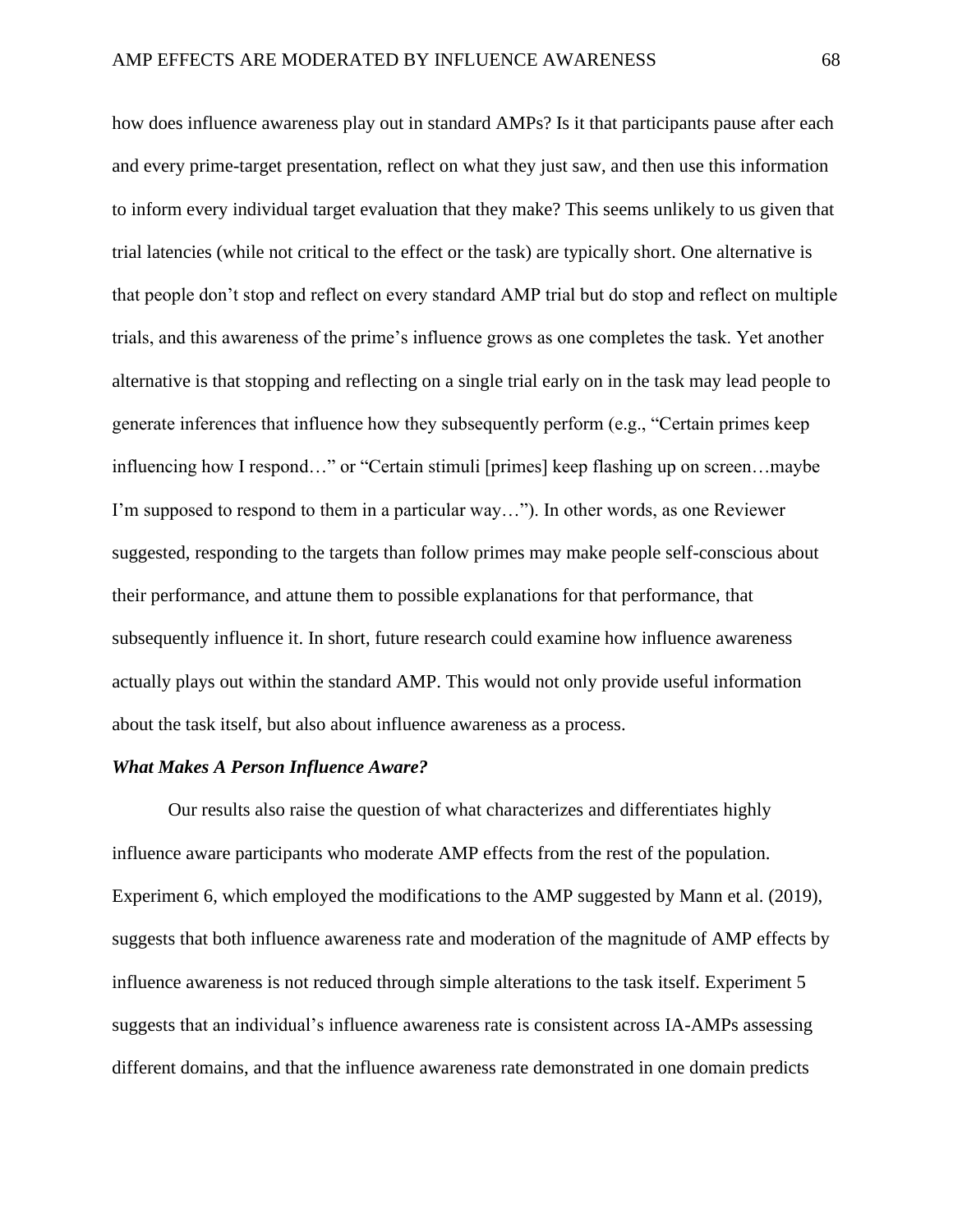AMP effects in another. As such, it seems that influence awareness rates are an individual difference variable rather than merely random noise or properties of the task itself. While beyond the scope of the current research, future work could examine whether influence awareness is a state- or trait-like property (e.g., whether it is consistent across time and context), whether it is related to other individual differences (e.g., Need for Cognition: Cacioppo & Petty, 1982), or indeed whether influence awareness on the AMP is related to performance on other kinds of implicit measures (e.g., the Implicit Association Test). <sup>15</sup>

#### **Diversity and Inclusiveness**

Experiments 1-8 were carried out online on a platform that recruits participants from the general population (Prolific Academic). An analysis of the demographic data we requested in our studies (age, gender, and political orientation [in Experiments 4 and 5]) revealed that our samples were broadly representative in terms of age (ranging from 18 to 65 years), and balanced in terms of gender (847 women, 741 men, 15 other). As such, in our efforts to reexamine different properties of the AMP effect, we recruited samples that were, at worst, no less representative as the original AMP studies that we build and extend upon. At best, our samples are likely more representative than the original studies given that we did not recruit solely from undergraduate students (i.e., more balanced in terms of age and levels of education). That said, we did not request information on other demographic variables (e.g., sexuality, ethnicity). Although we had no theoretical reason to assume that such variables would moderate performance on a generic

<sup>&</sup>lt;sup>15</sup> One could also explore other factors that may impact how much one is likely to be influence aware during an AMP, from one's previous experience with the task (e.g., extensive vs. limited prior AMP exposure), as well as their motivation or opportunity to process information during the task in an effortful manner. Likewise, one could examine what properties of the AMP alter one's likelihood of being influence aware. Is it that certain types of primes that are more likely to elicit influence awareness than others (e.g., because of their valence, extremity, familiarity). Is it that certain types of instructions direct attention towards vs. away from the prime, or the relationship between the prime and target, and this also alters influence awareness? Both topics seems worthy of future investigation.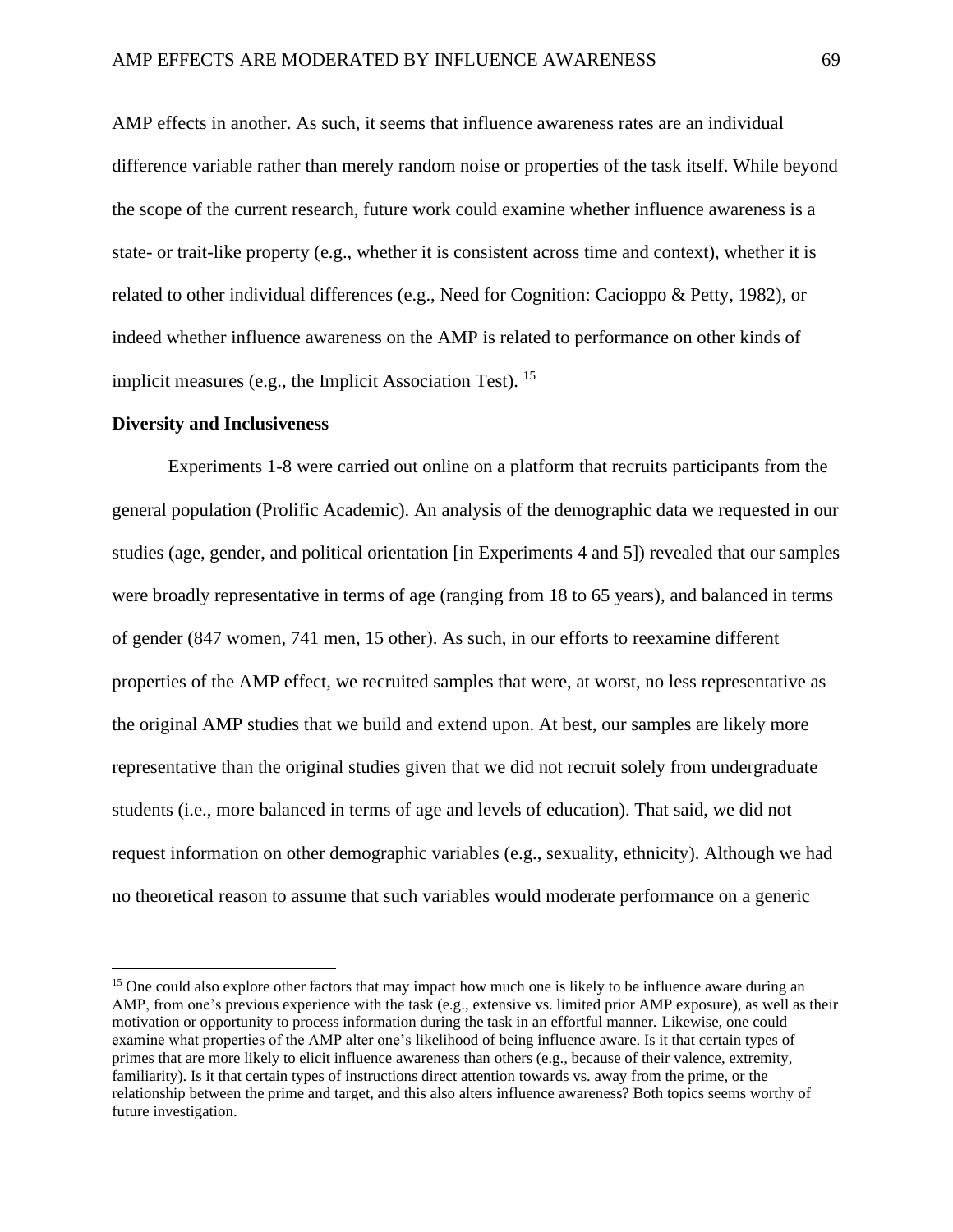valence AMP, it is perhaps plausible they are associated with performance on the political IA-AMPs in particular. Likewise, given that Experiments 4-5 were sampled exclusively from US residents, and that the majority of Prolific Academic participants reside in the UK, our samples are primarily made up of (and potentially over-represent) individuals from these nations. Future work may therefore wish to capture more detailed demographics information or could replicate our findings across different nationalities to further expand its remit.

## **Conclusion**

AMP effects do not appear to be implicit in at least one sense (i.e., unaware). Our results show that both the magnitude of AMP effects and their predictive validity are strongly moderated by awareness. As such, insofar as (1) the AMP has been claimed to be implicit in the sense of being (influence) unaware and (2) utility can be defined in terms of large AMP effects and/or AMP effects that possess predictive validity (i.e., the criteria employed in this previous literature to date; e.g., Payne et al., 2013), what is useful about the effect is not particularly implicit, and what is implicit about the effect is not particularly useful. This finding raises a host of conceptual, theoretical, and applied questions for past and future research using the task as well as its ability to make inferences about psychological phenomena in people *in general* (i.e., rather than merely in a subset of highly aware participants).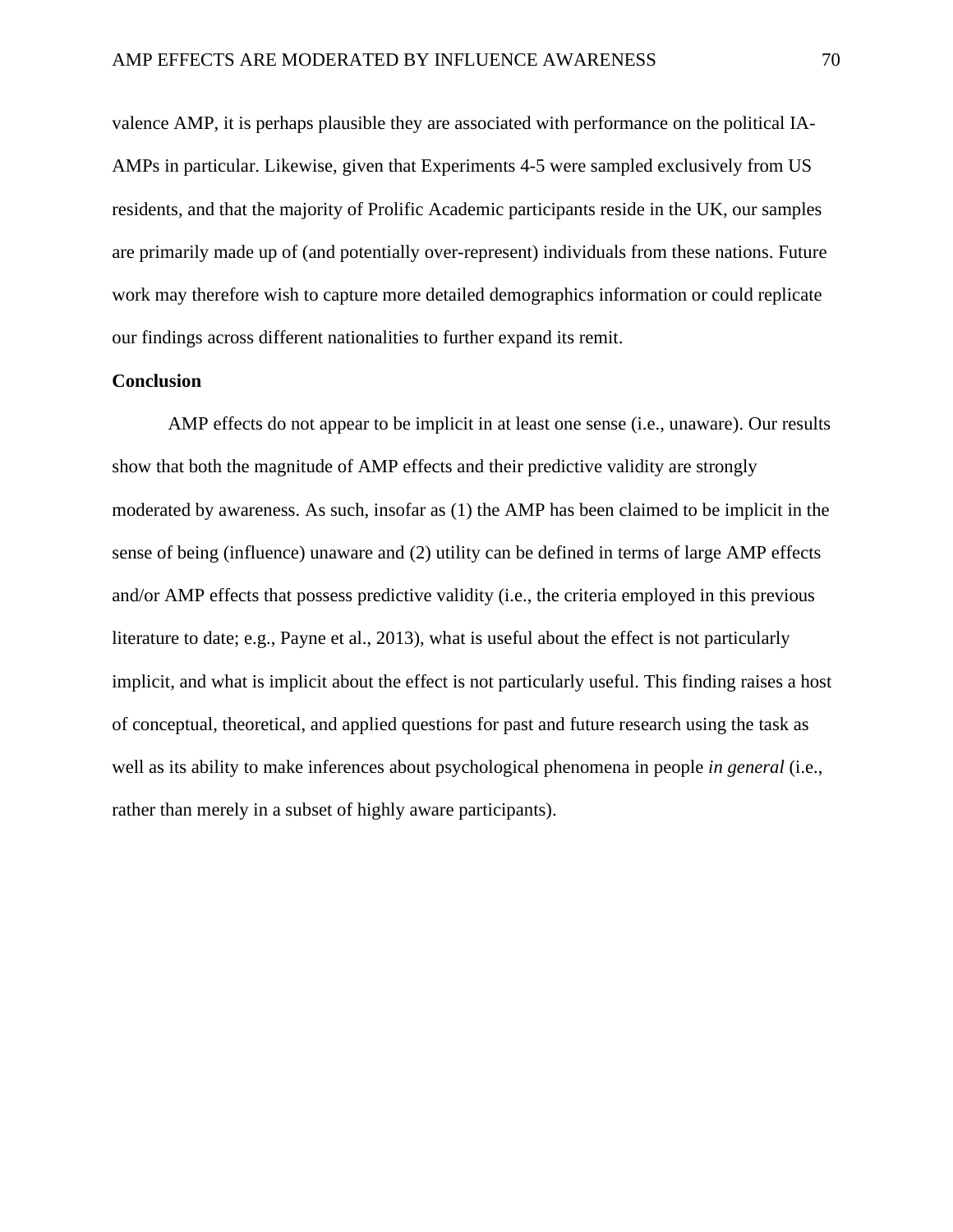## References

- Bar-Anan, Y., & Nosek, B. A. (2012). Reporting intentional rating of the primes predicts priming effects in the affective misattribution procedure. *Personality & Social Psychology Bulletin*, *38*, 1194–1208[.](https://doi.org/10.1177/0146167212446835) <https://doi.org/10.1177/0146167212446835>
- Bates, D., Mächler, M., Bolker, B., & Walker, S. (2015). Fitting Linear Mixed-Effects Models Using lme4. *Journal of Statistical Software, 67*, 1–48. https://doi.org/10.18637/jss.v067.i01
- Blaison, C., Imhoff, R., Hühnel, I., Hess, U., & Banse, R. (2012). The Affect Misattribution Procedure: hot or not? *Emotion*, *12*, 403–412[.](https://doi.org/10.1037/a0026907) <https://doi.org/10.1037/a0026907>
- Brownstein, M., Madva, A., & Gawronski, B. (2019). What do implicit measures measure? *Wiley Interdisciplinary Reviews: Cognitive Science, 10*, e1501.
- Cacioppo, J. T., & Petty, R. E. (1982). The need for cognition. *Journal of Personality and Social Psychology*, *42*, 116–131. <https://doi.org/10.1037/0022-3514.42.1.116>
- Chapman, M. V., Hall, W. J., Lee, K., Colby, R., Coyne-Beasley, T., Day, S., … Payne, B. K. (2018). Making a difference in medical trainees' attitudes toward Latino patients: A pilot study of an intervention to modify implicit and explicit attitudes. *Social Science & Medicine*, *199*, 202–208[.](https://doi.org/10.1016/j.socscimed.2017.05.013) <https://doi.org/10.1016/j.socscimed.2017.05.013>
- Corneille, O., & Hütter, M. (2020). Implicit? What do you mean? A comprehensive review of the delusive implicitness construct in attitude research. *Personality and Social Psychology Review, 24*, 212-232.
- Cummins, J., & De Houwer, J. (2019). An inkblot for beliefs: The truth misattribution procedure. *PloS one, 14*, e0218661.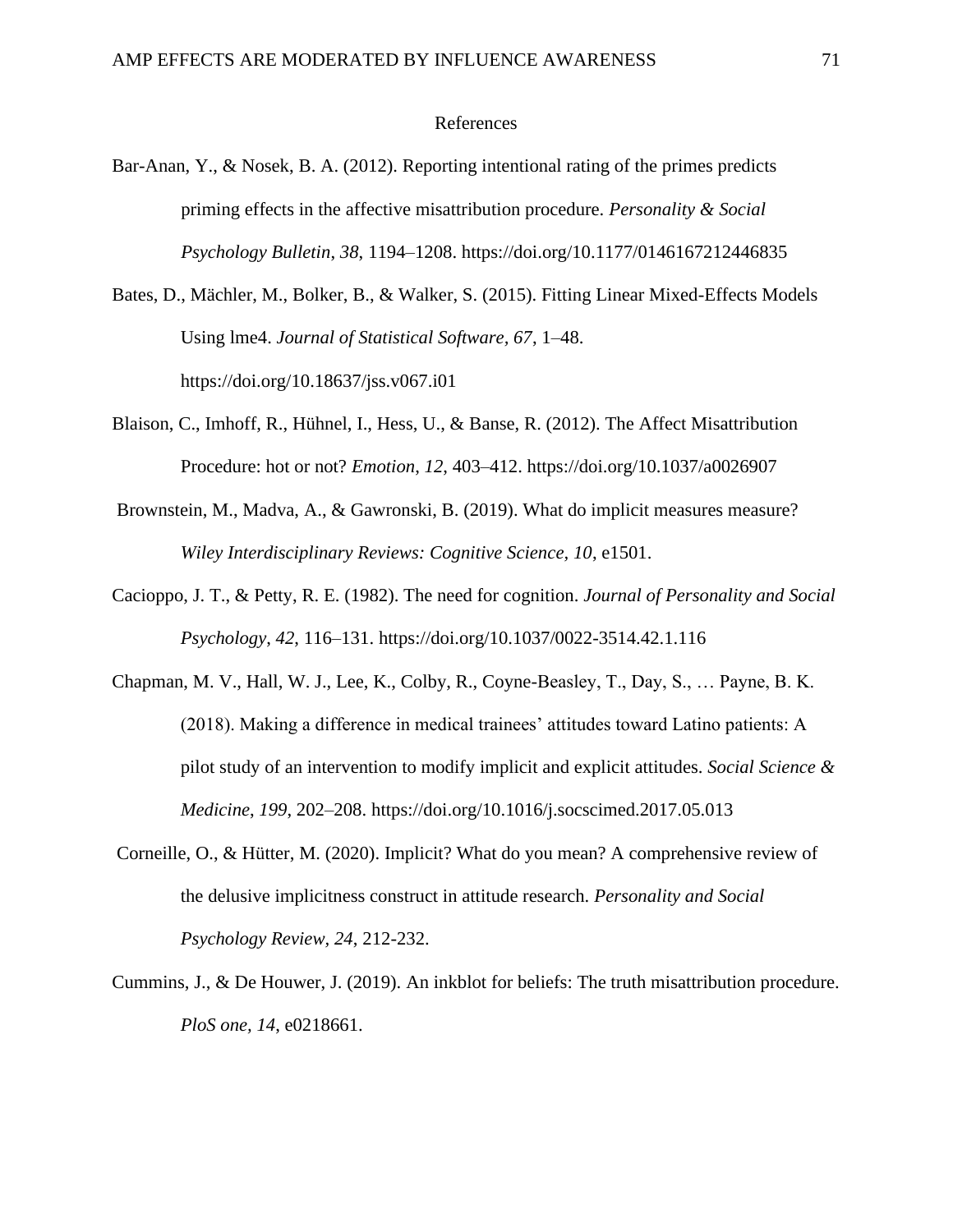- De Houwer, J. (2006). What are implicit measures and why are we using them. In R. W. Wiers  $\&$ A. W. Stacy (Eds.), *The Handbook of Implicit Cognition and Addiction* (pp. 11–28). Thousand Oaks, CA: Sage. <https://doi.org/10.4135/9781412976237.n2>
- Derrick, B., Toher, D., & White, P. (2017). How to compare the means of two samples that include paired observations and independent observations: A companion to Derrick, Russ, Toher and White (2017). *The Quantitative Methods for Psychology*, *13*, 120–126[.](https://doi.org/10.20982/tqmp.13.2.p120) <https://doi.org/10.20982/tqmp.13.2.p120>
- Ditonto, T. M., Lau, R. R., & Sears, D. O. (2013). AMPing Racial Attitudes: Comparing the Power of Explicit and Implicit Racism Measures in 2008. *Political Psychology*, *34*, 487–510.<https://doi.org/10.1111/pops.12013>
- Dunham, Y., & Emory, J. (2014). Of affect and ambiguity: The emergence of preference for arbitrary ingroups. *Journal of Social Issues*, *70*, 81–98[.](https://doi.org/10.1111/josi.12048) <https://doi.org/10.1111/josi.12048>
- Faul, F., Erdfelder, E., Lang, A. G., & Buchner, A. (2007). G\*Power 3: A flexible statistical power analysis program for the social, behavioral, and biomedical sciences. *Behavior Research Methods, 39*, 175–191.<https://doi.org/10.3758/BF03193146>
- Fox, K. R., Ribeiro, J. D., Kleiman, E. M., Hooley, J. M., Nock, M. K., & Franklin, J. C. (2018). Affect toward the self and self-injury stimuli as potential risk factors for nonsuicidal self-injury. *Psychiatry Research*, *260*, 279–285[.](https://doi.org/10.1016/j.psychres.2017.11.083) <https://doi.org/10.1016/j.psychres.2017.11.083>
- Franklin, J. C., Puzia, M. E., Lee, K. M., & Prinstein, M. J. (2014). Low Implicit and Explicit Aversion Toward Self-Cutting Stimuli Longitudinally Predict Nonsuicidal Self-Injury. *Journal of Abnormal Psychology*, *123*, 463–469[.](https://doi.org/10.1037/a0036436)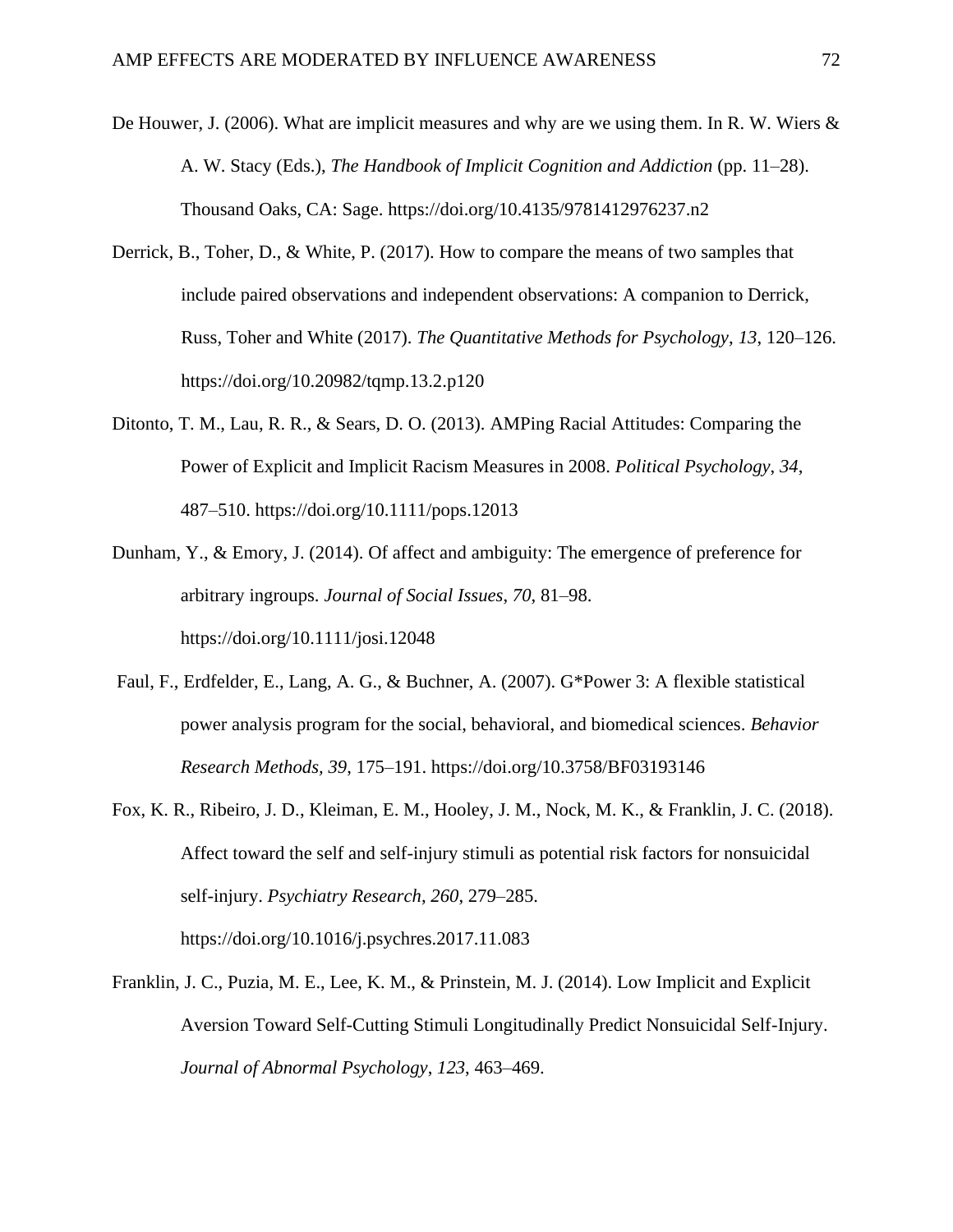- Gawronski, B., & De Houwer, J. (2014). Implicit measures in social and personality psychology. In H. T. Reis & C. M. Judd, *Handbook of Research Methods in Social and Personality Psychology* (pp. 283–310). Cambridge University Press.
- Gawronski, B., & Payne, B. K. (2010). *Handbook of Implicit Social Cognition: Measurement, Theory, and Applications*. Guilford Press.

Gawronski, B., & Ye, Y. (2014). What Drives Priming Effects in the Affect Misattribution Procedure? *Personality and Social Psychology Bulletin*, *40*, 3–15. <https://doi.org/10.1177/0146167213502548>

- Görgen, S. M., Joormann, J., Hiller, W., & Witthöft, M. (2015). The Role of Mental Imagery in Depression: Negative Mental Imagery Induces Strong Implicit and Explicit Affect in Depression. *Frontiers in Psychiatry*, *6*, 94[.](https://doi.org/10.3389/fpsyt.2015.00094) <https://doi.org/10.3389/fpsyt.2015.00094>
- Greenwald, A., McGhee, D., & Schwartz, J. L. K. (1998). Measuring Individual Differences in Implicit Cognition: The Implicit Association Test. *Journal of Personality and Social Psychology*, *74*(6), 1464–1480.<https://doi.org/10.1037/0022-3514.74.6.1464>
- Hahn, A., & Gawronski, B. (2019). Facing one's implicit biases: From awareness to acknowledgment. *Journal of Personality and Social Psychology*, *116*(5), 769–794. <https://doi.org/10.1037/pspi0000155>
- Hermans, D., De Houwer, J., & Eelen, P. (1994). The affective priming effect: Automatic activation of evaluative information in memory. *Cognition and Emotion*, *8*(6), 513–533. <https://doi.org/10.1080/02699939408408957>
- Imhoff, R., Schmidt, A. F., Bernhardt, J., Dierksmeier, A., & Banse, R. (2011). An inkblot for sexual preference: A semantic variant of the Affect Misattribution Procedure. *Cognition and Emotion*, *25*(4), 676–690[.](https://doi.org/10.1080/02699931.2010.508260) <https://doi.org/10.1080/02699931.2010.508260>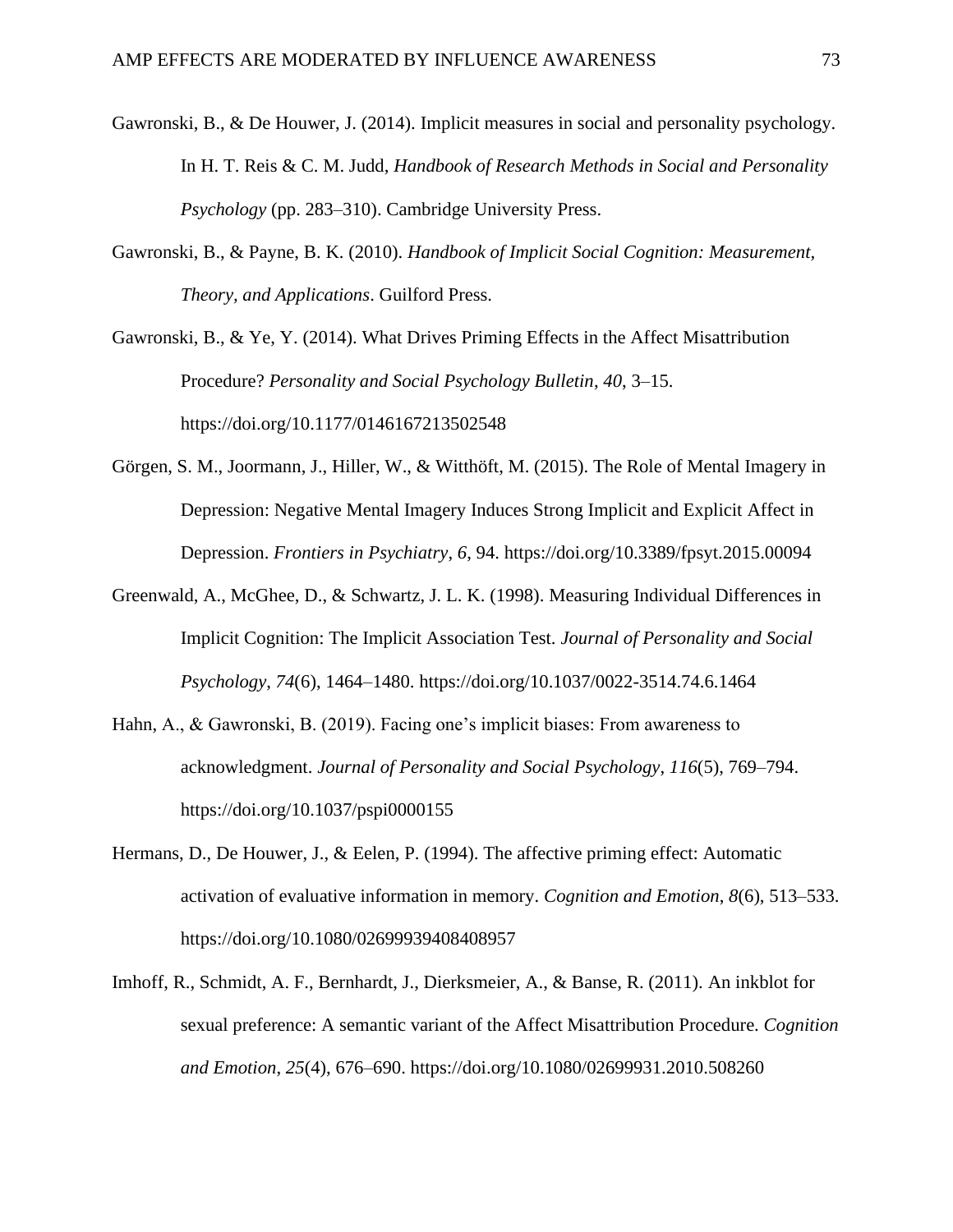- Jasper, F., & Witthöft, M. (2013). Automatic Evaluative Processes in Health Anxiety and Their Relations to Emotion Regulation. *Cognitive Therapy and Research, 37*(3), 521–533[.](http://dx.doi.org/10.1007/s10608-012-9484-1) <http://dx.doi.org/10.1007/s10608-012-9484-1>
- Jones, C. R., Fazio, R. H., & Olson, M. A. (2009). Implicit misattribution as a mechanism underlying evaluative conditioning. *Journal of Personality and Social Psychology*, *96*(5), 933–948. <https://doi.org/10.1037/a0014747>
- Kalmoe, N. P., & Piston, S. (2013). Is Implicit Prejudice against Blacks Politically Consequential? Evidence from the AMP. *Public Opinion Quarterly*, *77*(1), 305–322[.](https://doi.org/10.1093/poq/nfs051) <https://doi.org/10.1093/poq/nfs051>
- Lakens, D., Scheel, A. M., & Isager, P. M. (2018). Equivalence Testing for Psychological Research: A Tutorial. *Advances in Methods and Practices in Psychological Science*, *1*(2), 259–269. <https://doi.org/10.1177/2515245918770963>
- Lang, P. J., Bradley, M. M., & Cuthbert, B. N. (1997). *International Affective Picture System (IAPS): Technical Manual and Affective Ratings*. NIMH Center for the Study of Emotion and Attention.
- Mann, T. C., Cone, J., Heggeseth, B., & Ferguson, M. J. (2019). Updating implicit impressions: New evidence on intentionality and the affect misattribution procedure. *Journal of Personality and Social Psychology*, *116*(3), 349–374. <https://doi.org/10.1037/pspa0000146>
- Mann, T. C., & Ferguson, M. J. (2017). Reversing Implicit First Impressions through Reinterpretation after a Two-Day Delay. *Journal of Experimental Social Psychology*, *68*, 122–127[.](https://doi.org/10.1016/j.jesp.2016.06.004) <https://doi.org/10.1016/j.jesp.2016.06.004>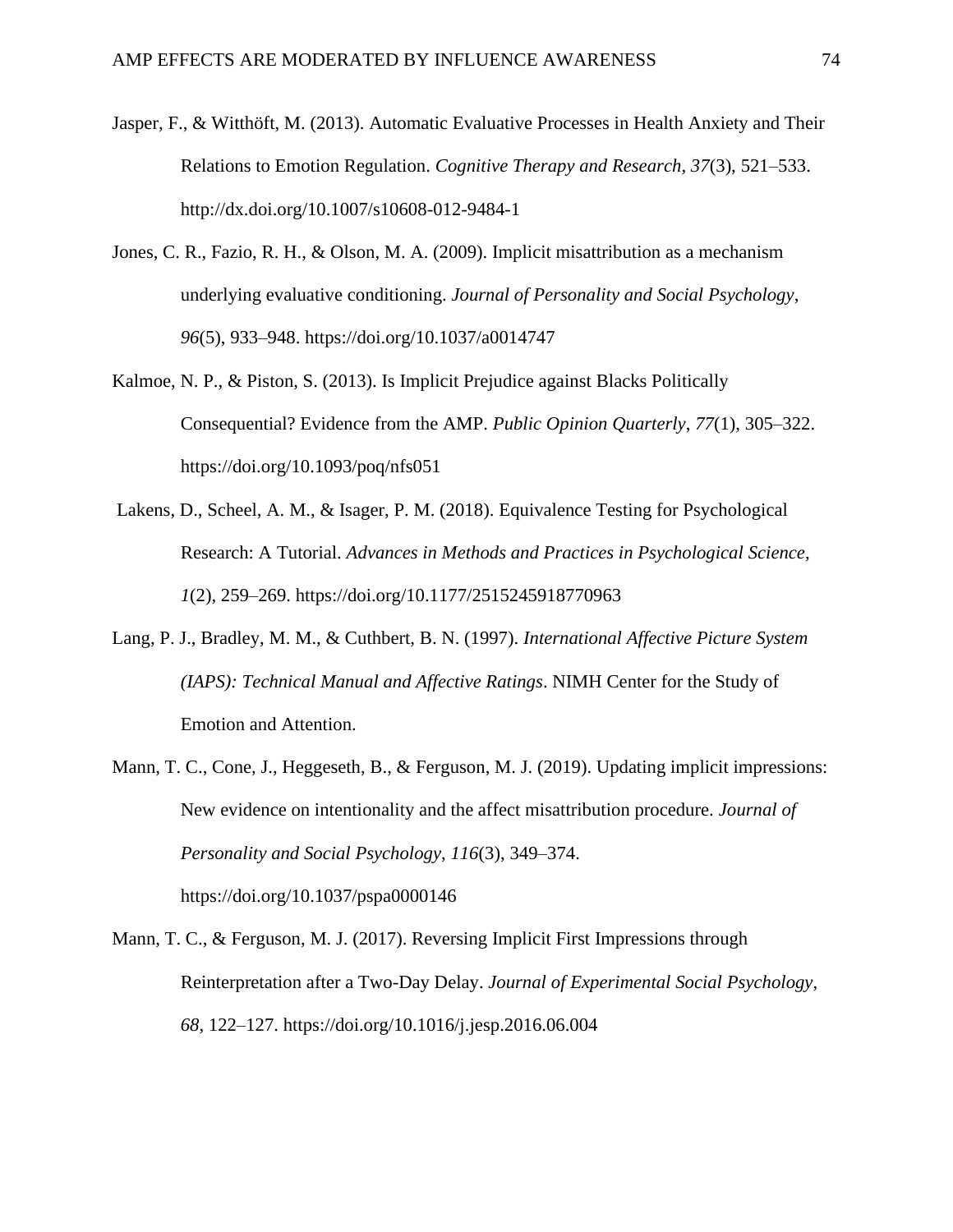McCarthy, R. J., Skowronski, J. J., Crouch, J. L., & Milner, J. S. (2017). Parents' spontaneous evaluations of children and symbolic harmful behaviors toward their child. *Child Abuse & Neglect*, *67*, 419–428[.](https://doi.org/10.1016/j.chiabu.2017.02.005) <https://doi.org/10.1016/j.chiabu.2017.02.005>

Mogil, J. S. (2016). Perspective: Equality need not be painful. *Nature*, *535*, S7

- Moors, A., & De Houwer, J. (2006). *Automaticity: A theoretical and conceptual analysis*. *Psychological Bulletin, 132*, 297–326. [https://doi.org10.1037/0033-2909.132.2.297](about:blank)
- Payne, B. K., Brown-Iannuzzi, J., Burkley, M., Arbuckle, N. L., Cooley, E., Cameron, D., & Lundberg, K. (2013). Intention Invention and the Affect Misattribution Procedure: Reply to Bar-Anan and Nosek (2012). *Personality and Social Psychology Bulletin*, *39*(3), 375–386.<https://doi.org/10.1177/0146167212475225>
- Payne, B. K., Cheng, C. M., Govorun, O., & Stewart, B. D. (2005). An inkblot for attitudes: affect misattribution as implicit measurement. *Journal of Personality and Social Psychology*, *89*(3), 277–293.<https://doi.org/10.1037/0022-3514.89.3.277>
- Payne, B. K., & Lundberg, K. (2014). The Affect Misattribution Procedure: Ten Years of Evidence on Reliability, Validity, and Mechanisms. *Social and Personality Psychology Compass*, *8*(12), 672–686.<https://doi.org/10.1111/spc3.12148>
- Quertemont, E. (2011). How to Statistically Show the Absence of an Effect. *Psychologica Belgica*, *51*(2), 109-127. DOI:<https://doi.org/10.5334/pb-51-2-109>
- Rinck, M., & Becker, E. (2007). Approach and avoidance in fear of spider. *Journal of Behavior Therapy and Experimental Psychiatry*, *38*(2), 105–120. <https://doi.org/10.1016/j.jbtep.2006.10.001>
- Sava, F. A., MaricutΤoiu, L. P., Rusu, S., Macsinga, I., Vîrgă, D., Cheng, C. M., & Payne, B. K. (2012). An inkblot for the implicit assessment of personality: The semantic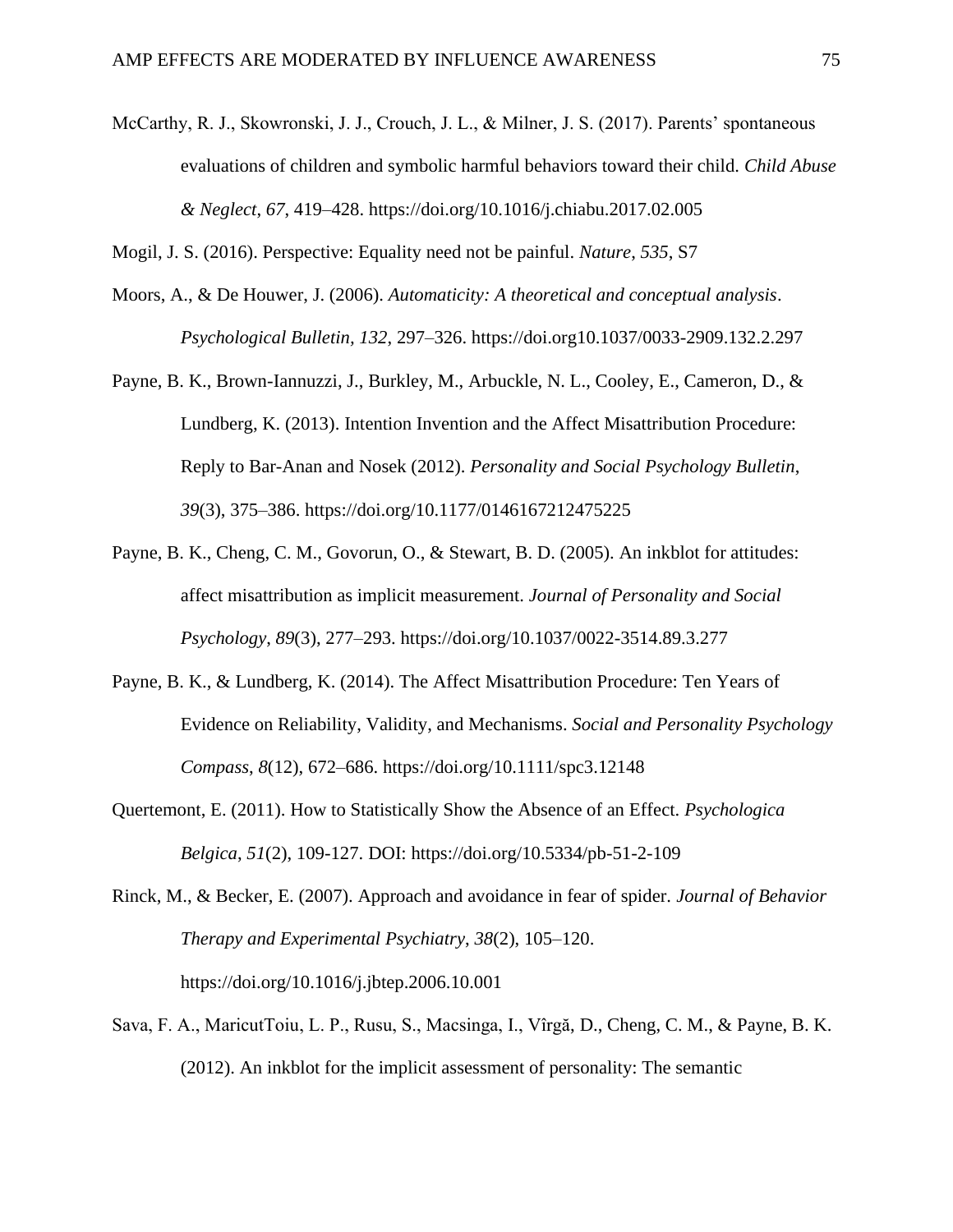misattribution procedure. *European Journal of Personality*, *26*(6), 613–628[.](https://doi.org/10.1002/per.1861) <https://doi.org/10.1002/per.1861>

- Schreiber, F., Witthöft, M., Neng, J. M. B., & Weck, F. (2016). Changes in negative implicit evaluations in patients of hypochondriasis after treatment with cognitive therapy or exposure therapy. *Journal of Behavior Therapy and Experimental Psychiatry*, *50*, 139– 146[.](https://doi.org/10.1016/j.jbtep.2015.07.005) <https://doi.org/10.1016/j.jbtep.2015.07.005>
- Schwarz, N., & Clore, G. L. (1983). Mood, misattribution, and judgements of well-being: Informative and directive functions of affective states. *Journal of Personality and Social Psychology*, *45*(3), 513–523.
- Smith, A. R., Forrest, L. N., Velkoff, E. A., Ribeiro, J. D., & Franklin, J. (2018). Implicit attitudes toward eating stimuli differentiate eating disorder and non-eating disorder groups and predict eating disorder behaviors. *The International Journal of Eating Disorders*, *51*(4), 343–351[.](https://doi.org/10.1002/eat.22843) <https://doi.org/10.1002/eat.22843>
- Spring, V. L., & Bulik, C. M. (2014). Implicit and explicit affect toward food and weight stimuli in anorexia nervosa. *Eating Behaviors*, *15*(1), 91–94[.](https://doi.org/10.1016/j.eatbeh.2013.10.017) <https://doi.org/10.1016/j.eatbeh.2013.10.017>
- Teige-Mocigemba, S., Becker, M., Sherman, J., Reichardt, R., & Klauer, K. C. (2017). The Affect Misattribution Procedure: In Search of Prejudice Effects. *Experimental Psychology*, *64*(3), 215–230.<https://doi.org/10.1027/1618-3169/a000364>
- Van Dessel, P., Mertens, G., Smith, C. T., & De Houwer, J. (2017). The Mere Exposure Instruction Effect. *Experimental Psychology*, *64*(5), 299–314[.](https://doi.org/10.1027/1618-3169/a000376) <https://doi.org/10.1027/1618-3169/a000376>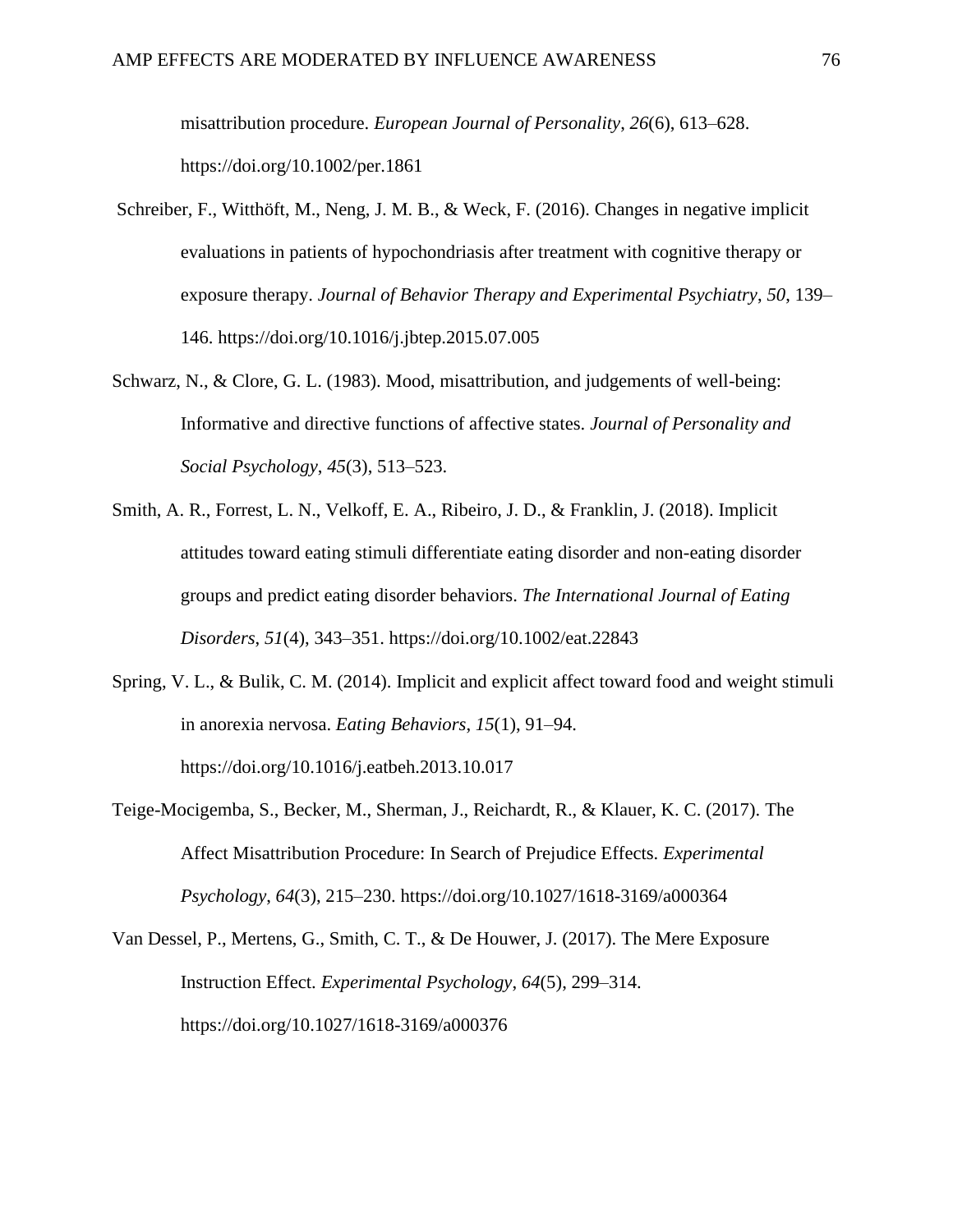- Ye, Y., & Gawronski, B. (2018). Validating the Semantic Misattribution Procedure as an Implicit Measure of Gender Stereotyping. *European Journal of Social Psychology*, *48*(3), 348–364.<https://doi.org/10.1002/ejsp.2337>
- Zerhouni, O., Bègue, L., Comiran, F., & Wiers, R. W. (2018). Controlled and implicit processes in evaluative conditioning on implicit and explicit attitudes toward alcohol and intentions to drink. *Addictive Behaviors*, *76*, 335–342[.](https://doi.org/10.1016/j.addbeh.2017.08.026) <https://doi.org/10.1016/j.addbeh.2017.08.026>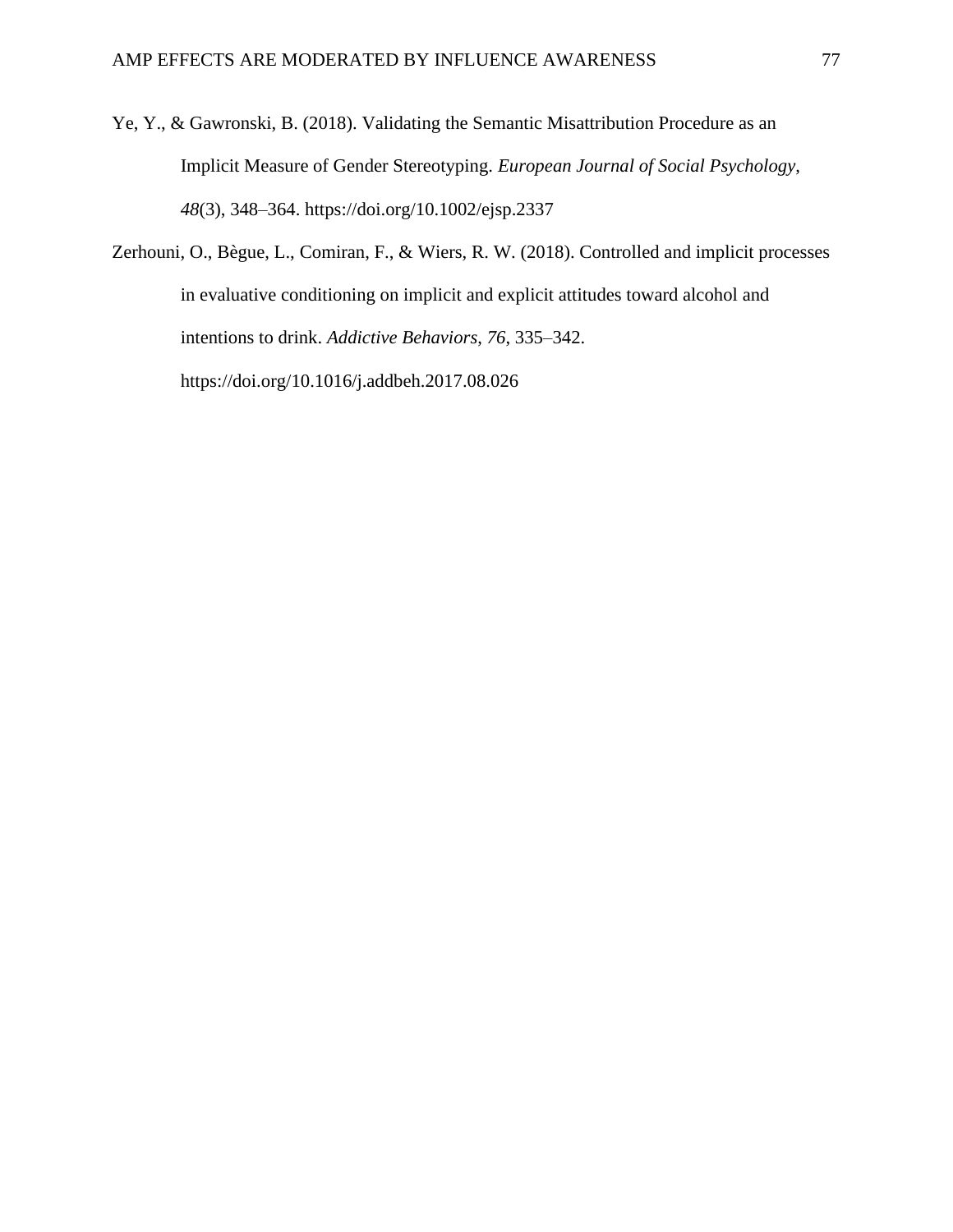# **Appendix**

# **Table 1**

*Means and standard deviations of absolute magnitude of standard AMP effects* 

| <b>Experiment</b> | <b>Domain</b> | <b>Mean</b> | <b>SD</b> |
|-------------------|---------------|-------------|-----------|
|                   | Valence       | 0.17        | 0.33      |
| 3                 | Valence       | 0.30        | 0.29      |
| 6                 | Valence       | 0.29        | 0.29      |
| 7                 | Valence       | 0.32        | 0.29      |
| 8                 | Valence       | 0.32        | 0.29      |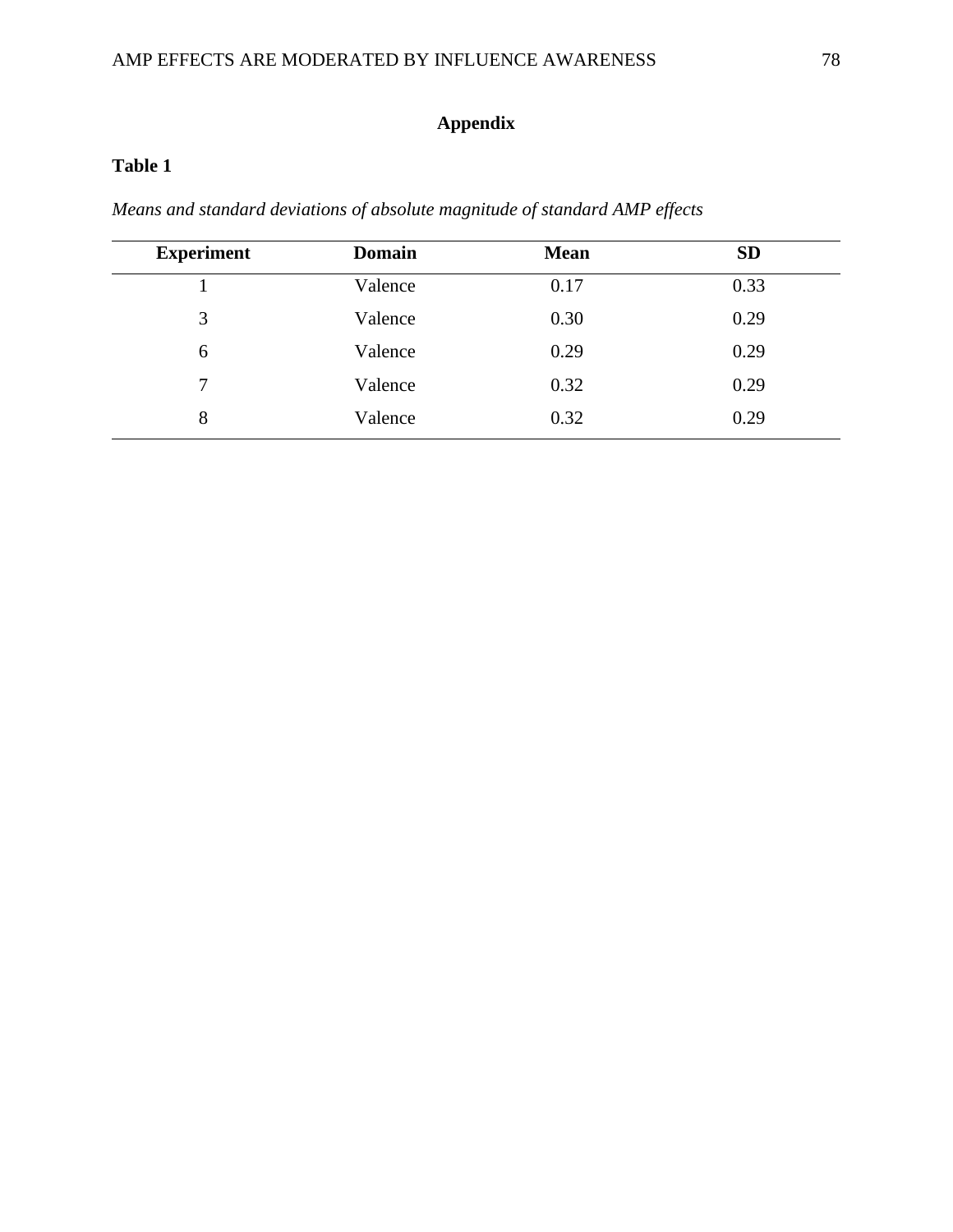### **Table 2**

| <b>Experiment</b> | <b>Domain</b> | <b>Effect</b>                       | <b>Mean</b> | <b>SD</b> |
|-------------------|---------------|-------------------------------------|-------------|-----------|
| $\overline{2}$    | Valence       | <b>IA-AMP</b> Effect                | 0.28        | 0.25      |
| $\overline{2}$    | Valence       | <b>IA-AMP</b> Influenced Effect     | 0.68        | 0.31      |
| $\overline{2}$    | Valence       | IA-AMP Non-Influenced Effect        | 0.20        | 0.24      |
| 3                 | Valence       | <b>IA-AMP</b> Effect                | 0.36        | 0.29      |
| 3                 | Valence       | <b>IA-AMP</b> Influenced Effect     | 0.67        | 0.31      |
| 3                 | Valence       | <b>IA-AMP Non-Influenced Effect</b> | 0.24        | 0.25      |
| $\overline{4}$    | Valence       | <b>IA-AMP</b> Effect                | 0.28        | 0.24      |
| $\overline{4}$    | Valence       | <b>IA-AMP</b> Influenced Effect     | 0.79        | 0.23      |
| $\overline{4}$    | Valence       | <b>IA-AMP Non-Influenced Effect</b> | 0.20        | 0.23      |
| 5                 | Valence       | <b>IA-AMP</b> Effect                | 0.30        | 0.29      |
| 5                 | Valence       | <b>IA-AMP</b> Influenced Effect     | 0.73        | 0.31      |
| 5                 | Valence       | <b>IA-AMP Non-Influenced Effect</b> | 0.21        | 0.22      |
| 6                 | Valence       | <b>IA-AMP</b> Effect                | 0.30        | 0.28      |
| 6                 | Valence       | <b>IA-AMP</b> Influenced Effect     | 0.69        | 0.28      |
| 6                 | Valence       | <b>IA-AMP Non-Influenced Effect</b> | 0.22        | 0.27      |
| $\overline{7}$    | Valence       | <b>IA-AMP</b> Effect                | 0.32        | 0.27      |
| $\overline{7}$    | Valence       | <b>IA-AMP</b> Influenced Effect     | 0.62        | 0.31      |
| 7                 | Valence       | <b>IA-AMP Non-Influenced Effect</b> | 0.22        | 0.25      |
| 8                 | Valence       | <b>IA-AMP</b> Effect                | 0.29        | 0.27      |
| 8                 | Valence       | <b>IA-AMP</b> Influenced Effect     | 0.49        | 0.32      |
| 8                 | Valence       | IA-AMP Non-Influenced Effect        | 0.20        | 0.22      |

*Means and standard deviations of absolute magnitude of IA-AMP effects*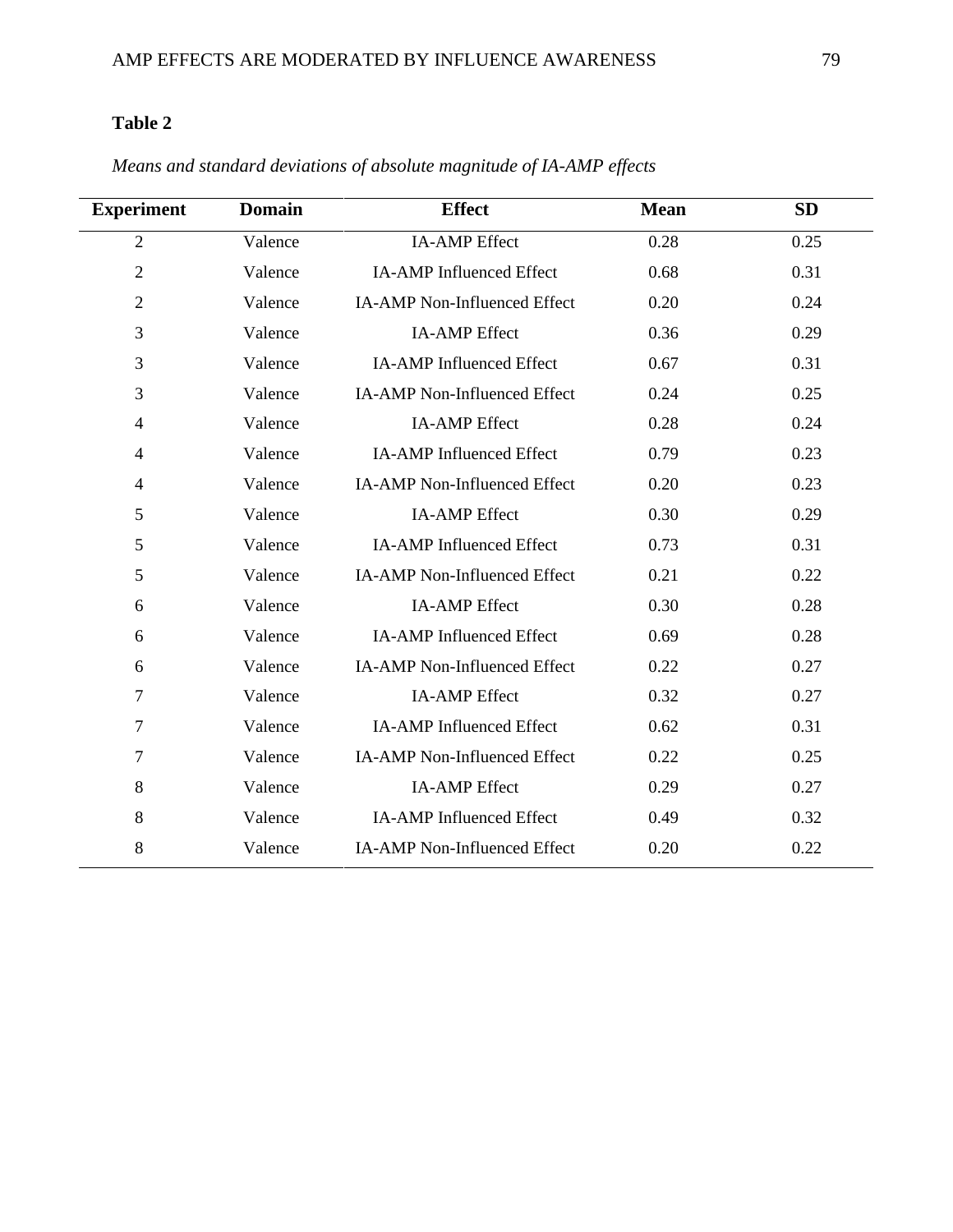## **Table 3**

# *Co-occurrence of consistent and inconsistent prime-evaluation responses with trials registered*

|  | as influence-aware and non-influence-aware. |
|--|---------------------------------------------|
|  |                                             |

| <b>Experiment</b> | <b>Prime Consistent</b> | <b>Reported Influence Awareness</b> |      |
|-------------------|-------------------------|-------------------------------------|------|
|                   | <b>Response</b>         |                                     |      |
| $\overline{2}$    |                         | $\mathbf{N}\mathbf{o}$              | Yes  |
|                   | No                      | 5672                                | 1048 |
|                   | Yes                     | 6670                                | 4250 |
| $\mathfrak{Z}$    |                         |                                     |      |
|                   | No                      | 3389                                | 923  |
|                   | Yes                     | 4050                                | 4310 |
| $\overline{4}$    |                         |                                     |      |
|                   | $\mathbf{N}\mathbf{o}$  | 3403                                | 442  |
|                   | Yes                     | 3772                                | 2607 |
| $\sqrt{5}$        |                         |                                     |      |
|                   | $\mathbf{N}\mathbf{o}$  | 4859                                | 667  |
|                   | Yes                     | 5839                                | 3539 |
| $\sqrt{6}$        |                         |                                     |      |
|                   | $\mathbf{N}\mathbf{o}$  | 6081                                | 1115 |
|                   | Yes                     | 7675                                | 4929 |
| $\boldsymbol{7}$  |                         |                                     |      |
|                   | $\bf No$                | 3400                                | 922  |
|                   | Yes                     | 4097                                | 2597 |